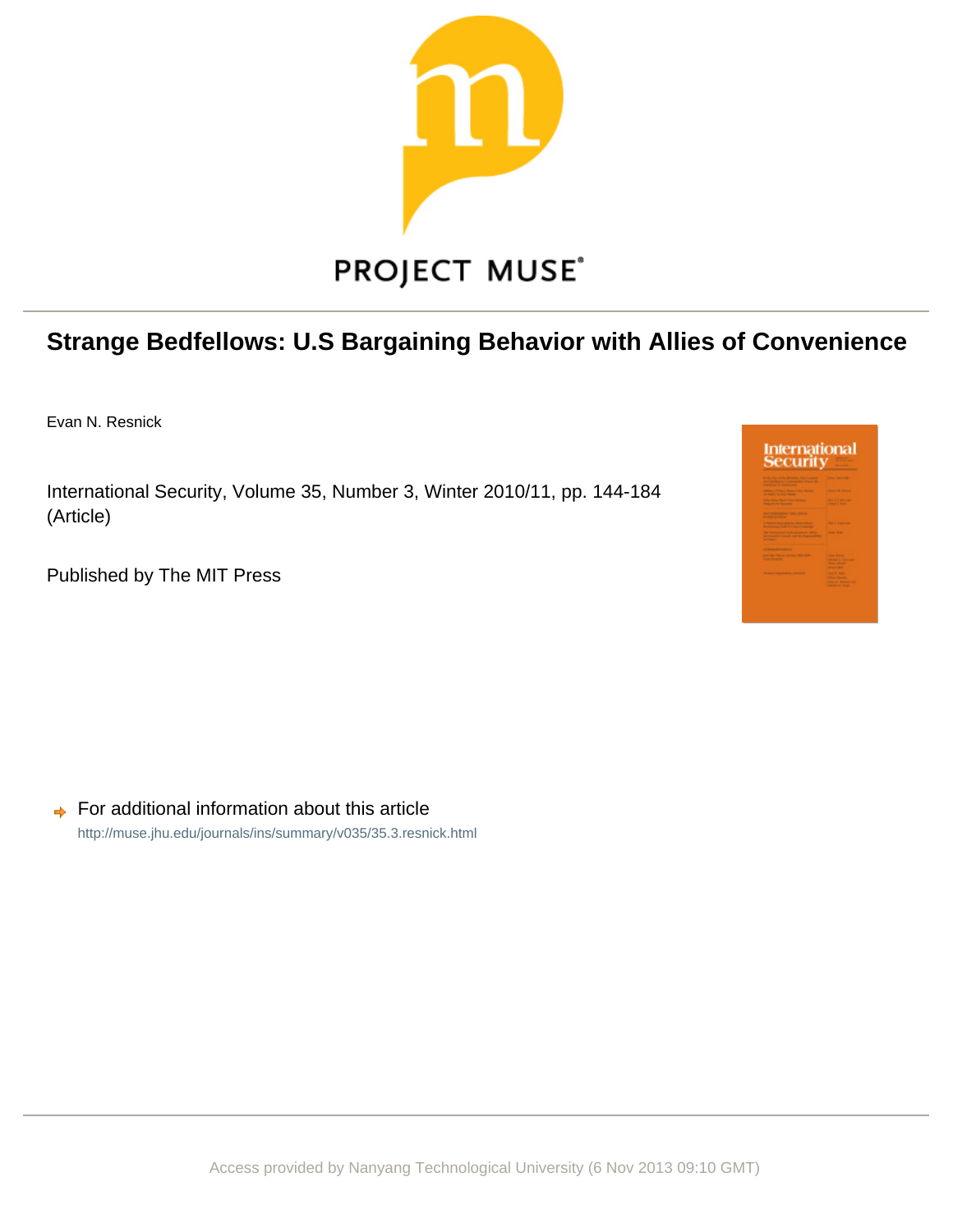# **Strange Bedfellows** *Evan N. Resnick*

U.S Bargaining Behavior with Allies of Convenience

**T**hroughout history, states have periodically made common cause with bitter adversaries for the purpose of confronting even more urgent national security threats. Although the term "alliance of convenience" has been widely used to depict these tenuous strategic partnerships, the dynamics of such alliances have yet to be systematically explored by international relations scholars and U.S. policymakers. This is puzzling, given that alliances with unsavory, unreliable, and dangerous enemies—including Louis XVI's France during the American Revolutionary War, Joseph Stalin's Soviet Union during World War II, Mao Zedong's China during the Cold War, and Saddam Hussein's Iraq during the Iran-Iraq War have repeatedly proven necessary to thwart a host of even greater near-term threats to the United States and its interests since the country's founding.

A crucial yet heretofore unexamined puzzle stemming from this recurrent phenomenon pertains to the terms on which the United States' alliances of convenience have been consummated and maintained. Historically, in the face of shared threats, has the United States tended to exact a high price for its military cooperation with allies of convenience, or, more troubling, has it borne the heavier burden of creating and sustaining such partnerships?

The answer to this question carries salient implications for current and future U.S. national security policy. As U.S. hegemony continues to erode as a result of a severe economic recession, rising government debt, and the continuing costs of the military interventions in Afghanistan and Iraq, U.S. policymakers will be increasingly hard-pressed to unilaterally defend the country's security interests.<sup>1</sup> Consequently, barring a reversal of the internationalist grand strategy that it has consistently pursued since World War II, the United States will have to increasingly rely on foreign allies to help confront rising great power competitors, rogue states, and terrorist groups. Inevitably, a num-

*Evan N. Resnick is Assistant Professor of Political Science at Yeshiva University.*

For their helpful questions, comments, and advice, the author wishes to thank the anonymous reviewers, David Baldwin, Timothy Crawford, Robert Jervis, Peter Mansoor, John Schuessler, Jack Snyder, Arturo Sotomayor, Stefanie von Hlatky, and participants in the 2010 CISS Millennium Conference, the "Pacts and Alliances" conference at the Mershon Center for International Security Studies at Ohio State University, and the Yeshiva College Junior Faculty Colloquium.

1. Robert A. Pape, "Empire Falls," *National Interest,* No. 99 (January/February 2009), pp. 21–34.

*International Security,* Vol. 35, No. 3 (Winter 2010/11), pp. 144–184

© 2010 by the President and Fellows of Harvard College and the Massachusetts Institute of Technology.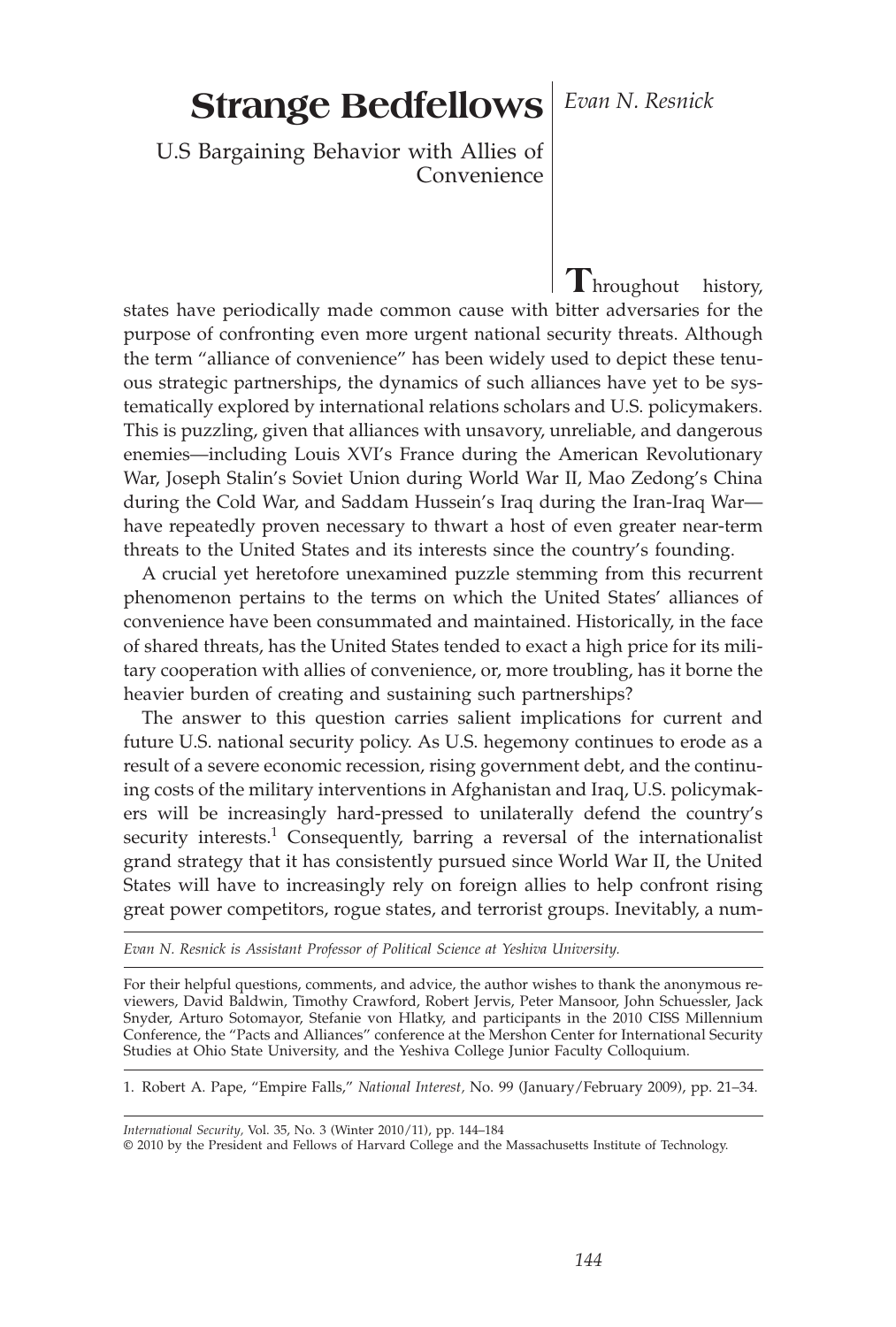ber of prospective allies will be regimes whose domestic political values and foreign policy interests are antithetical to those of the United States in important respects. If the United States has historically tended to bargain successfully with such allies, then U.S. policymakers should actively court such alliances; they not only promise to reduce the cost to the United States of balancing against newly ascendant adversaries, but they will also have the added benefit of enhancing U.S. influence over prior adversaries that by necessity enter into disadvantageous strategic relationships with the United States. If the United States has tended to fail in past attempts to bargain with allies of convenience, however, U.S. policymakers will have to approach the prospect of striking such alliances with far greater wariness and circumspection. Forming an unholy alliance with one adversary against another may not be worth doing if there is a strong likelihood that the former will cheat on its commitments against the latter or if it dictates the terms of the alliance such that the dangers it poses to the United States increase prohibitively, or both.

In this article, I investigate the United States' record in bargaining with its allies of convenience since its rise to superpower status after 1945. I begin by defining an alliance of convenience. I then articulate three rival hypotheses predicting the expected outcome of U.S. bargaining with post-1945 allies of convenience, drawn from theories representing the research programs of neorealism, two-level games, and neoclassical realism. Both the neorealist and two-level games theories predict that the United States should have bargained successfully with post-1945 allies of convenience, albeit via distinct causal mechanisms. Neorealism attributes this success, at least on issues of interest to U.S. policymakers, to the United States' favorable position in the international system vis-à-vis its weaker and more immediately endangered allies of convenience, whose alliances with the United States have all been informal and thereby easy for the latter to sever. The tying hands theory, derived from the two-level games research program, attributes U.S. success to the large disparity in formal decisionmaking power between U.S. officials and their exclusively autocratic allies of convenience. This disparity has permitted U.S. officials to more credibly threaten the dissolution of the alliances in question by domestic opponents in the event that major concessions from the allies were not delivered. By contrast, neoclassical realist theory combines elements of both the neorealist and tying hands theories to arrive at the opposite prediction. It proposes that the inclination of senior U.S. officials to exploit the United States' favorable international systemic position vis-à-vis its allies of convenience to bargain aggressively with the latter should have been vitiated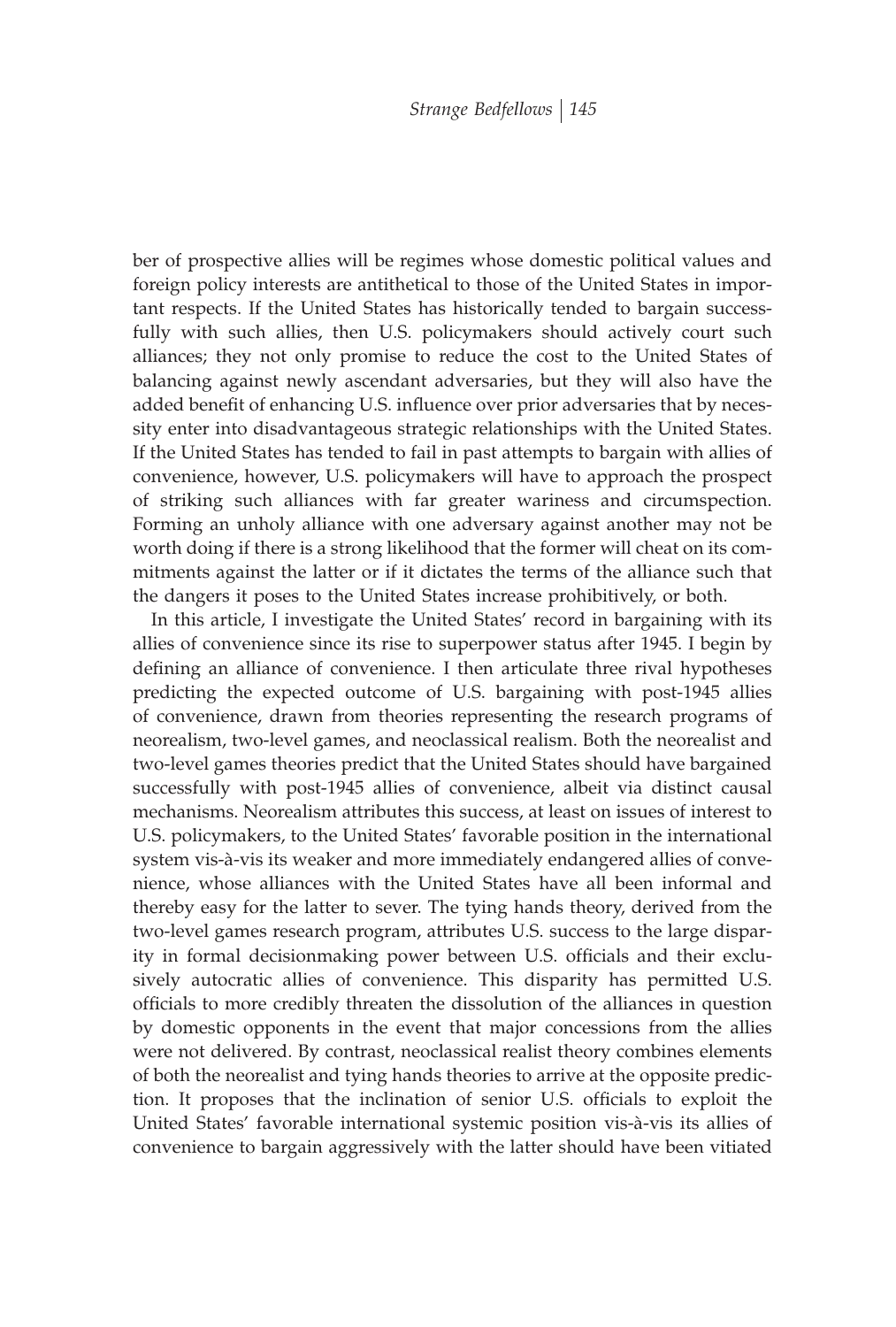by their relative lack of formal decisionmaking power. Rather, the desire to protect the controversial alliances from being scuttled by domestic opponents should have impelled U.S. leaders to adopt an overly conciliatory bargaining stance toward the United States' allies, resulting in bargaining failure.

I test these propositions in the case study of the U.S. alliance of convenience with Saddam Hussein's Iraq against revolutionary Iran during the 1980–88 Iran-Iraq War. Whereas both the neorealist and tying hands theories strongly predict successful U.S. bargaining with Iraq on the contentious issues of Iraq's sponsorship of terrorism and proliferation of nuclear weapons and ballistic missiles, the historical record supports the neoclassical realist theory, which predicts lethargic and thereby unsuccessful U.S. bargaining. I conclude by discussing the theoretical and policy implications of my findings.

# *Defining "Alliances of Convenience"*

"Alliance of convenience" is a term whose ubiquity extends far beyond international politics, pervading all facets of public and private life. The term is usually considered interchangeable with another equally well-worn aphorism, "The enemy of my enemy is my friend," which is believed to be of ancient Arabian or Roman origin.<sup>2</sup> The earliest known written exposition of this logic can be found in the *Arthasastra,* the classic treatise on statecraft written by Indian philosopher Kautilya circa 250 b.c., in which Kautilya stipulates that "[t]he king who is situated close to the enemy, but separated from the conqueror only by the enemy, is termed the friend (of the conqueror)."<sup>3</sup>

Traditionally, however, the synonymous phrases "alliance of convenience" and "the enemy of my enemy is my friend" are employed to describe a newly cooperative relationship between rivals, a context that is not explicit within those phrases or in Kautilya's stipulation. It is more clearly conveyed in the oft-paraphrased declaration by the shipwrecked and drunken Trinculo, in William Shakespeare's *The Tempest,* who is forced to dive under the robes of the monstrous Caliban to secure shelter from the impending storm: "Alas, the storm is come again! My best way is to creep under his gabardine; there is no other shelter hereabouts; misery acquaints a man with strange bedfellows. I will here shroud till the dregs of the storm be past."4 To wit, during World

<sup>2.</sup> S.C. Lee, R.G. Muncaster, and D.A. Zinnes, "'The Friend of My Enemy Is My Enemy': Modeling Triadic Internation Relationships," *Synthese,* Vol. 100, No. 3 (September 1994), pp. 354, 357 n. 1. 3. Kautilya, *Arthashastra,* Bk. 6: *The Source of Sovereign States,* trans. R. Shamastry (Bangalore, India: Government Press, 1915), http://en.wikisource.org/wiki/Arthashastra/Book\_VI.

<sup>4.</sup> See "The Tempest," Act 2, scene 2, http://Shakespeare.mit.edu/tempest/tempest.2.2.html.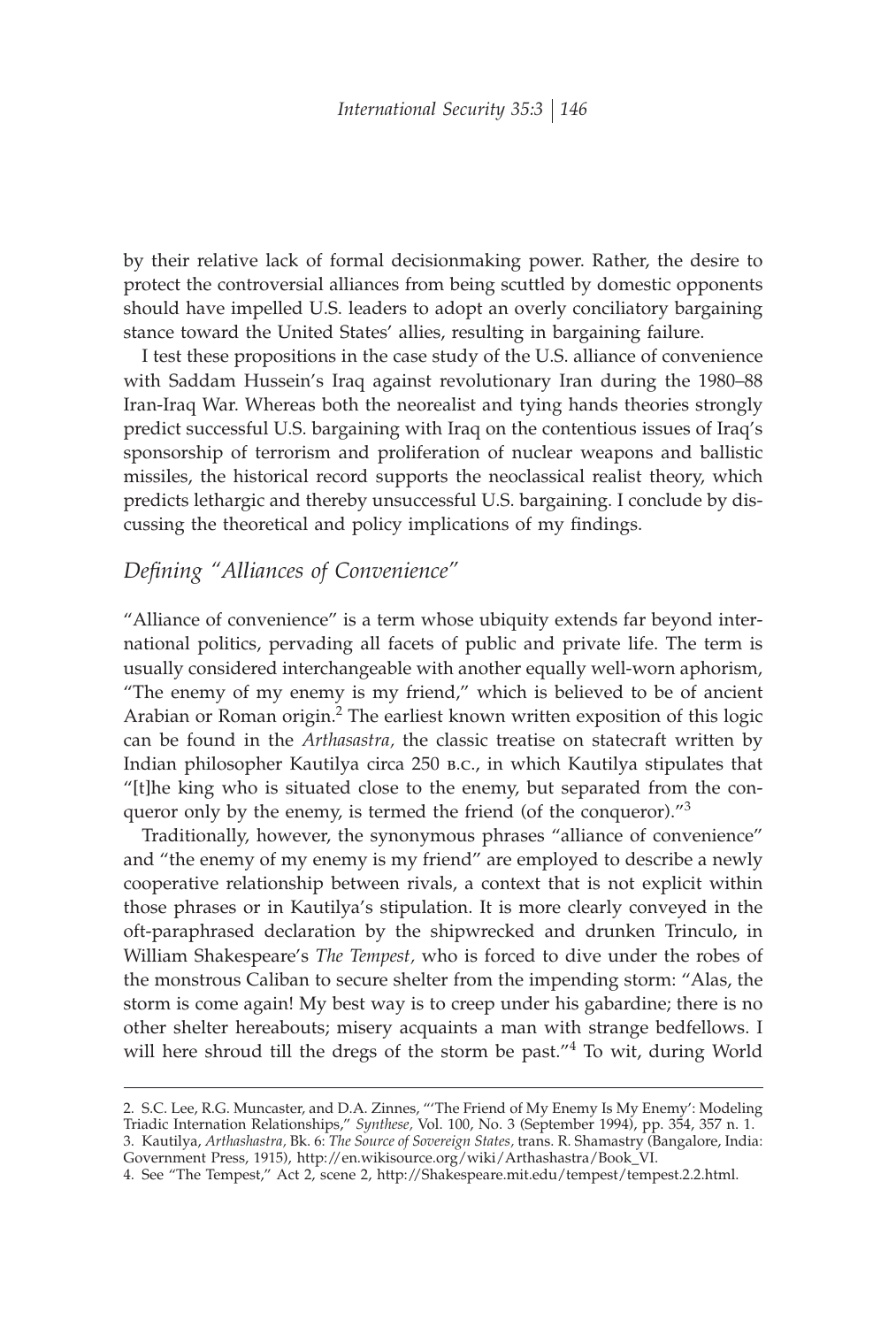War II, both British Prime Minister Winston Churchill and U.S. President Franklin Roosevelt explicitly compared their archetypal alliance of convenience with Joseph Stalin's Soviet Union to a pact with "the devil."<sup>5</sup>

In the absence of an explicit and operational definition of the term "alliance of convenience" within international relations, I advance the following one: the initiation of security cooperation between two states that are ideological and geopolitical adversaries, in an effort to balance the growing threat posed by a third state (or coalition or nonstate actor) that each of the partners views as a greater immediate danger to its security than is posed by the other partner.<sup>6</sup>

The first part of the definition stipulates that allies of convenience must be ideological and geopolitical adversaries. This requirement dovetails with the conventional usage of the term, which is typically invoked to describe an alliance between the unlikeliest of partners, namely, actors that are at loggerheads along all major dimensions of their relationship save for their shared aversion to a third party. In the domain of international politics, the states least likely to form alliances will be those that exhibit conflicting domestic political values and foreign policy interests. I code the partners to an alliance as ideological adversaries if, at the time the alliance was formed, they possessed divergent ideologies, defined as "the principles upon which a particular leadership group attempts to legitimate its claim to rule and the primary institutional, economic, and social goals to which it swears allegiance."<sup>7</sup> Salient ideological conflicts since the French Revolution have pitted liberal democracy against illiberal autocracy, free-market capitalism against communism, communism against fascism, and liberal democracy against illiberal democracy.<sup>8</sup> I code the partners to an alliance as geopolitical adversaries if, at the time the alliance was formed, they possessed ongoing or unresolved conflicts of interest in one or more salient foreign policy issue areas. Specific operational indicators of geopolitical conflict consist of the following pre-alliance behaviors: (1) the partners were on

<sup>5.</sup> See Winston S. Churchill, *The Second World War,* Vol. 3: *The Grand Alliance* (Boston: Houghton Mifflin, 1950), pp. 370–371; and "[Letter from] Roosevelt to Churchill, No. 219, November 19, 1942," in Francis L. Loewenheim, Harold D. Langley, and Manfred Jonas, eds., *Roosevelt and Churchill: Their Secret Wartime Correspondence* (New York: E.P. Dutton, 1975), Doc. 185, p. 282.

<sup>6.</sup> This definition is in turn based on Stephen M. Walt's broad definition of an alliance as "a formal or informal relationship of security cooperation between two or more sovereign states." Walt, *The Origins of Alliances* (Ithaca, N.Y.: Cornell University Press, 1990), p. 1 n. 1.

<sup>7.</sup> Mark L. Haas, *The Ideological Origins of Great Power Politics, 1789–1989* (Ithaca, N.Y.: Cornell University Press, 2005), p. 5.

<sup>8.</sup> See ibid.; John M. Owen, "How Liberalism Produces Democratic Peace," *International Security,* Vol. 19, No. 2 (Fall 1994), pp. 87–125; and Fareed Zakaria, "The Rise of Illiberal Democracy," *Foreign Affairs,* Vol. 76, No. 6 (November/December 1997), pp. 22–43.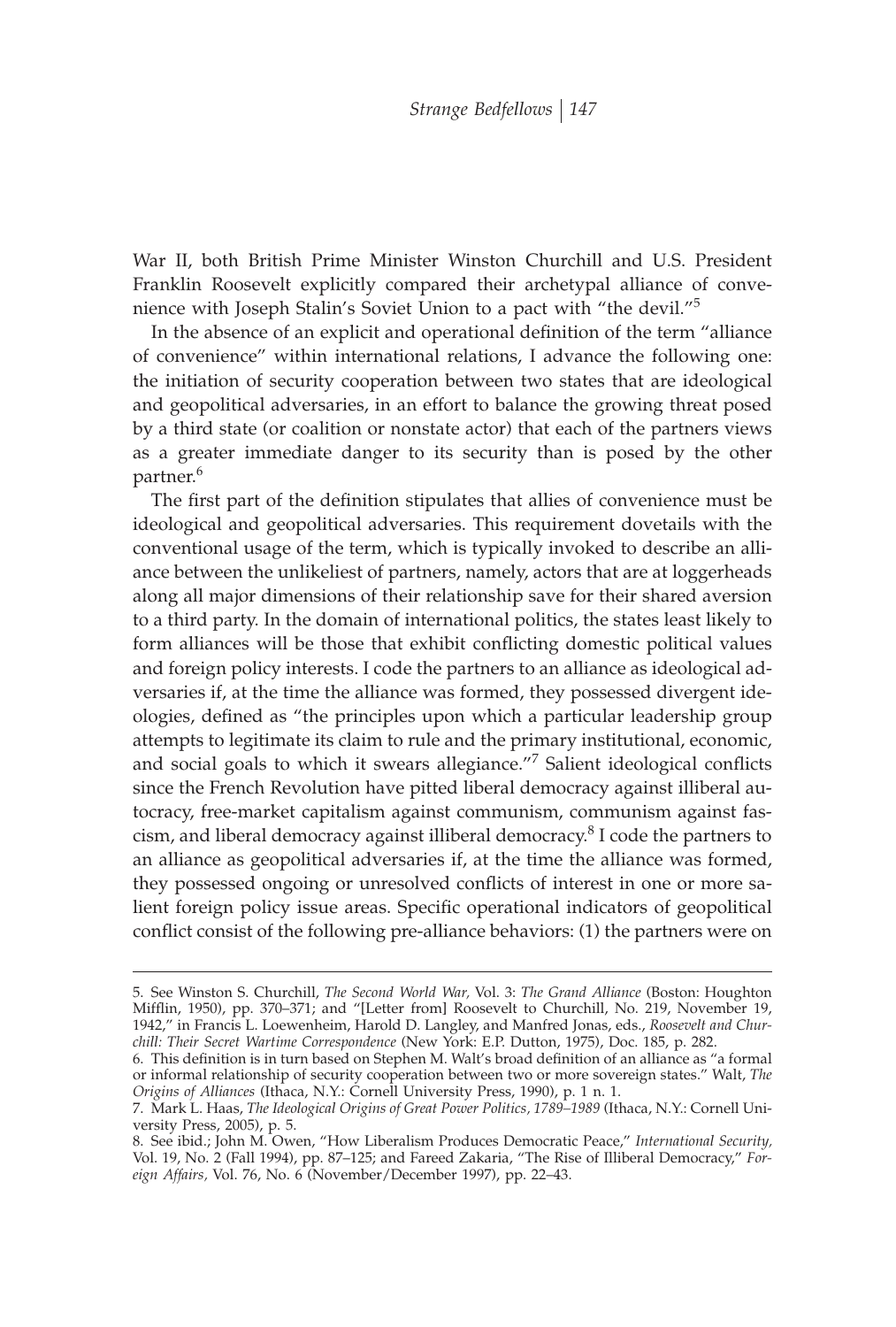



opposing sides of a war or proxy war;  $(2)$  the partners were members of rival peacetime alliances (formal or informal); (3) the partners staked rival claims of ownership or a sphere of influence over a given territory; and (4) one partner engaged in aggressive or destabilizing activity that the other partner viewed as threatening to its national security.

By defining alliances of convenience in these terms, I am able to conceptually differentiate such alliances from balancing alliances in which the partners are neither geopolitical nor ideological rivals, as well as those in which they are either geopolitical or ideological rivals (figure 1 above).

This framework allows for the specification of two distinct types of defensive alliances aside from alliances of convenience, namely, "special relationship alliances" and "ambivalent alliances."<sup>10</sup> Alliances between states whose pre-alliance relations were characterized by relative geopolitical and ideological harmony are categorized as "special relationship alliances"; those between

<sup>9.</sup> I include one state's sponsorship of terrorist attacks against another under the rubric of proxy war.

<sup>10.</sup> The term "special relationship" was coined by Winston S. Churchill to denote the "fraternal association of the English-speaking peoples . . . between the British Commonwealth and Empire and the United States." Churchill, "The Sinews of Peace," reprinted in Robert R. James, ed., *Winston S. Churchill: His Complete Speeches, 1897–1963,* Vol. 7 (New York: Chelsea House, 1974), pp. 7285–7293.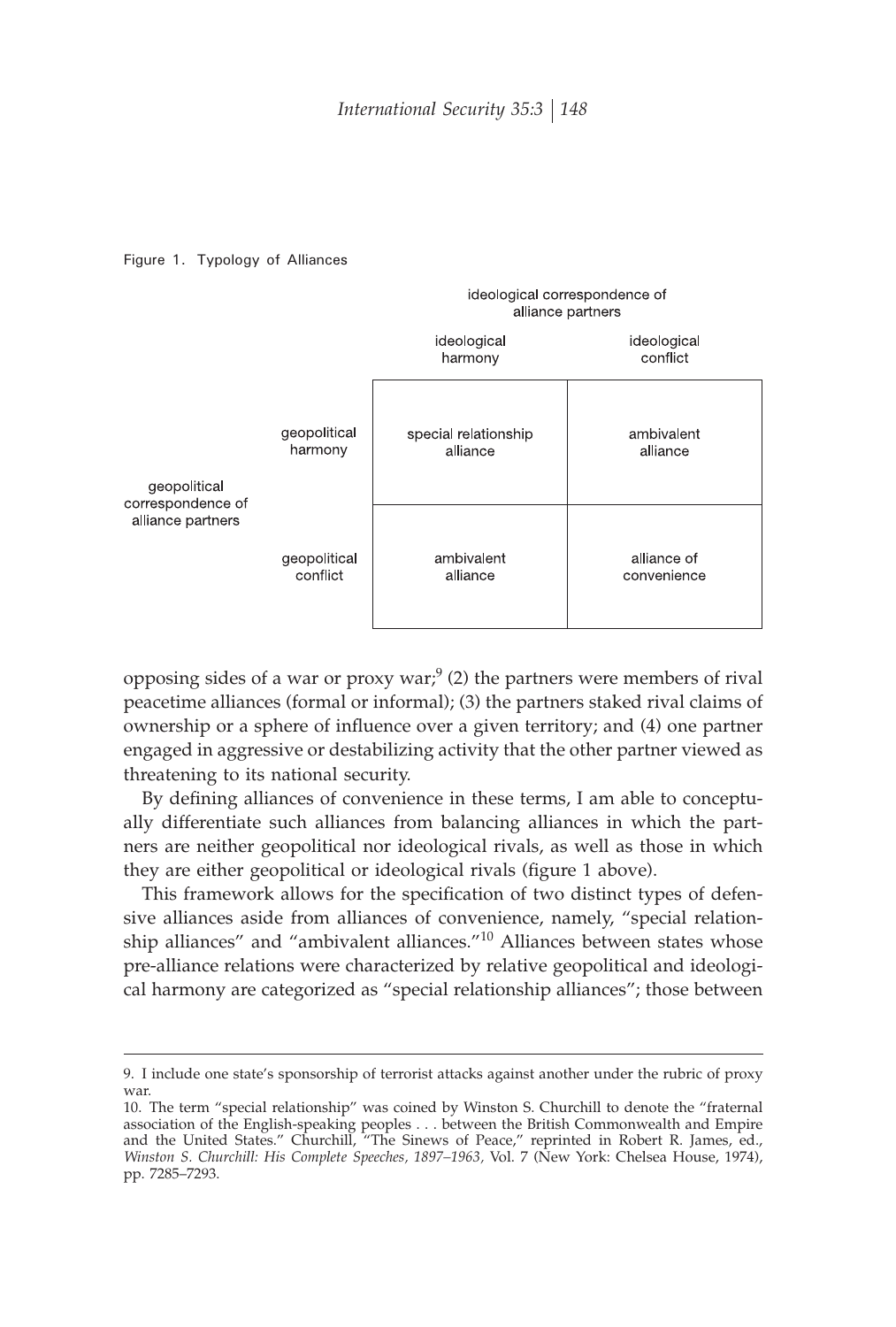

Figure 2. Continuum Depicting Relative Ease of Formation, Management, and

states whose pre-alliance relations were characterized by either ideological or geopolitical conflict are categorized as "ambivalent alliances."

This typology permits alliances to be broadly differentiated according to their relative ease of formation, management, and perpetuation. The extent to which mutually threatened states are divided by salient ideological or geopolitical animosities, or both, will generally determine the level of difficulty that such states will experience in forming an alliance in response to that threat, managing the alliance once it is formed, and perpetuating the alliance to the point at which victory over the common enemy is achieved, and perhaps beyond. Alliances of convenience will generally be the most difficult alliances to form, manage, and perpetuate; special relationship alliances will be relatively easy to form, manage, and perpetuate; and ambivalent alliances will range between these two extremes (figure 2).<sup>11</sup> Thus, although a rising external threat will exert considerable pressure on endangered states to balance against it, the relative responsiveness, cohesion, and longevity of the balancing alliance will vary depending on whether the members of that alliance possess preexisting ideological or geopolitical conflicts, or both. $^{12}$ 

This article focuses on the management dimension of alliances of convenience. Alliance management encompasses bargaining among the partners over two categories of issues: issues that directly pertain to the adversary against which the alliance is directed, and issues that do not pertain to the adversary. With regard to the former category, alliances of convenience, as opposed to the other two types of alliances, should be most susceptible to the generic pathologies of abandonment and free riding or buck-passing.<sup>13</sup> With

<sup>11.</sup> It is possible for a given alliance to shift from one type to another in response to changes in geopolitical behavior or domestic ideology by one of both of the partners. I thank one of the anonymous reviewers for this point

<sup>12.</sup> This conceptual framework runs contrary to John J. Mearsheimer's categorical claim that all alliances "are only temporary marriages of convenience: today's alliance partner might be tomorrow's enemy, and today's enemy might be tomorrow's alliance partner." Mearsheimer, *The Tragedy of Great Power Politics* (New York: W.W. Norton, 2001), p. 33.

<sup>13.</sup> Glenn H. Snyder, *Alliance Politics* (Ithaca, N.Y.: Cornell University Press, 1997), pp. 50–52; and Mearsheimer, *The Tragedy of Great Power Politics,* pp. 157–162.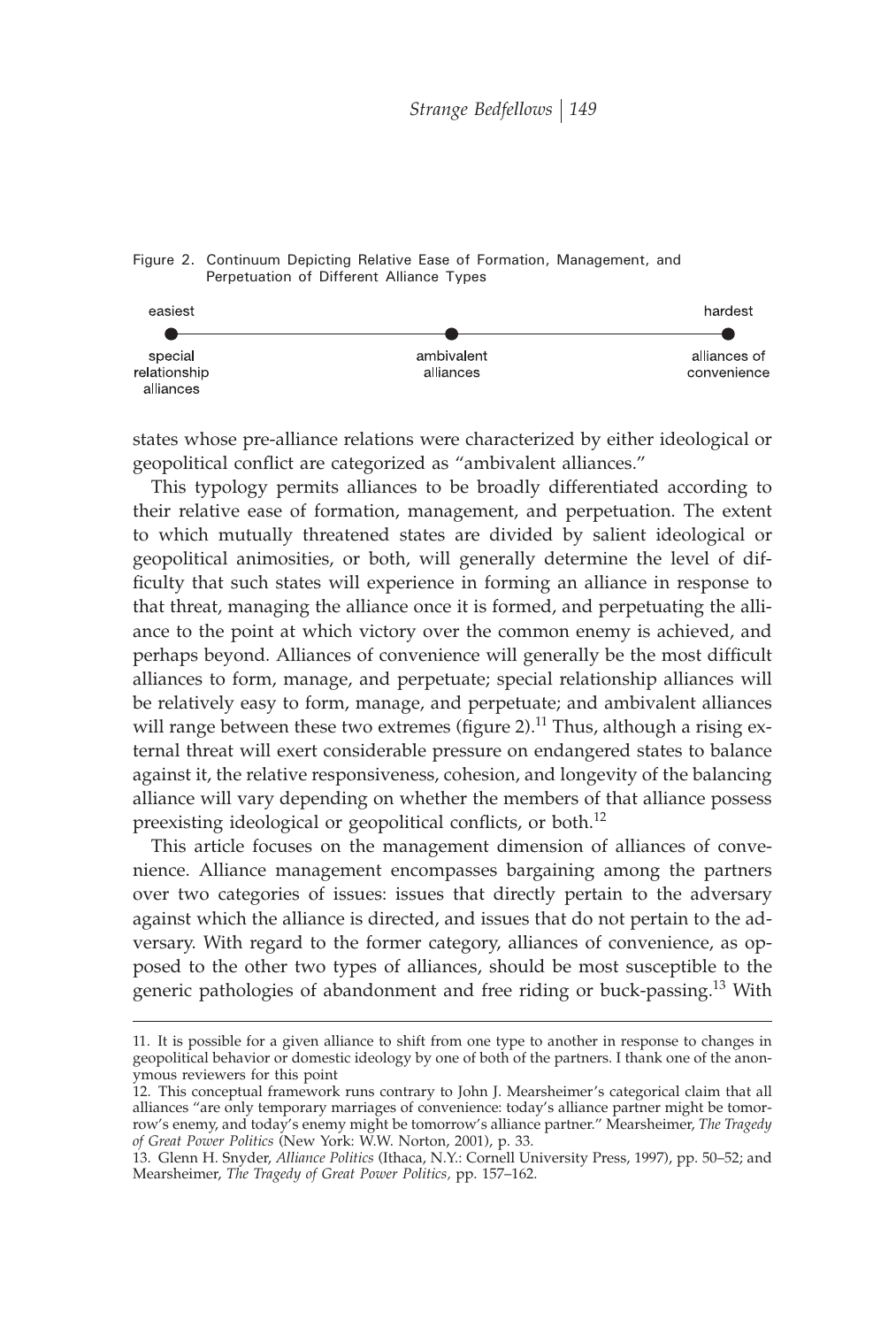regard to the latter category, because alliances of convenience are forged by states possessing a recent history of ideological and geopolitical antagonism, they will inevitably be characterized by the existence of one or more serious disputes among the partners on issues unrelated to the shared enemy against which the alliance is directed.

The second part of the definition of an alliance of convenience holds that the chief motivation behind the creation of such an alliance is the rise of an overarching third-party threat to the alliance partners. In this regard, alliances of convenience are distinct from "pacts of restraint" or "tethering alliances," in which two rivals form an alliance primarily to avoid war with each other or to otherwise restrain or control each other's actions.<sup>14</sup> This part of the definition also holds that an alliance of convenience forms in response to changes in the balance of threat, as opposed to the balance of power, posed by the third party to two (or more) adversaries. As conceptualized by Stephen Walt, "threat" is a compound variable consisting not only of aggregate capabilities (i.e., power) but also of geographic proximity, offensive capabilities, and aggressive intentions. Thus, it encompasses cases in which an alliance forms between two states, A and B, against a third state, C, whose aggregate capabilities have not necessarily increased but that has begun to pursue a foreign policy toward A and B so hostile and aggressive that it trumps the threats posed by A and B to each other.

# *Three Hypotheses on U.S. Bargaining with Allies of Convenience*

Since its rise to superpower status in the aftermath of World War II, the United States has established seventeen distinct alliances of convenience, which are listed in the appendix.<sup>15</sup> The dependent variable in question is the outcome of U.S. bargaining with these allies on the issues in which the partners had diver-

<sup>14.</sup> Paul W. Schroeder, "Alliances, 1815–1945: Weapons of Power and Tools of Management," in Schroeder, David Wetzel, Robert Jervis, and Jack S. Levy, eds., *Systems, Stability, and Statecraft: Essays on the International History of Modern Europe* (New York: Palgrave Macmillan, 2004); and Patricia A. Weitsman, *Dangerous Alliances: Proponents of Peace, Weapons of War* (Stanford, Calif.: Stanford University Press, 2004), pp. 21–24.

<sup>15.</sup> I restrict the temporal focus of the study to the post-1945 period for two reasons. First, during this period, all of the countries with which the United States has established alliances of convenience have been small, regional powers that were closer and more vulnerable to the source of the shared threat(s) than the United States. If the United States failed to pursue tough and successful bargaining strategies with such states, it is unlikely that it would have had greater success dealing with allies of convenience prior to 1945, when such allies included great powers such as the Soviet Union during World War II. Second, the post–Cold War unipolar international system more closely resembles the bipolar Cold War system than the multipolar pre–Cold War system, insofar as the United States possesses superpower status and its allies of convenience have been and will be small, regional powers, not great powers.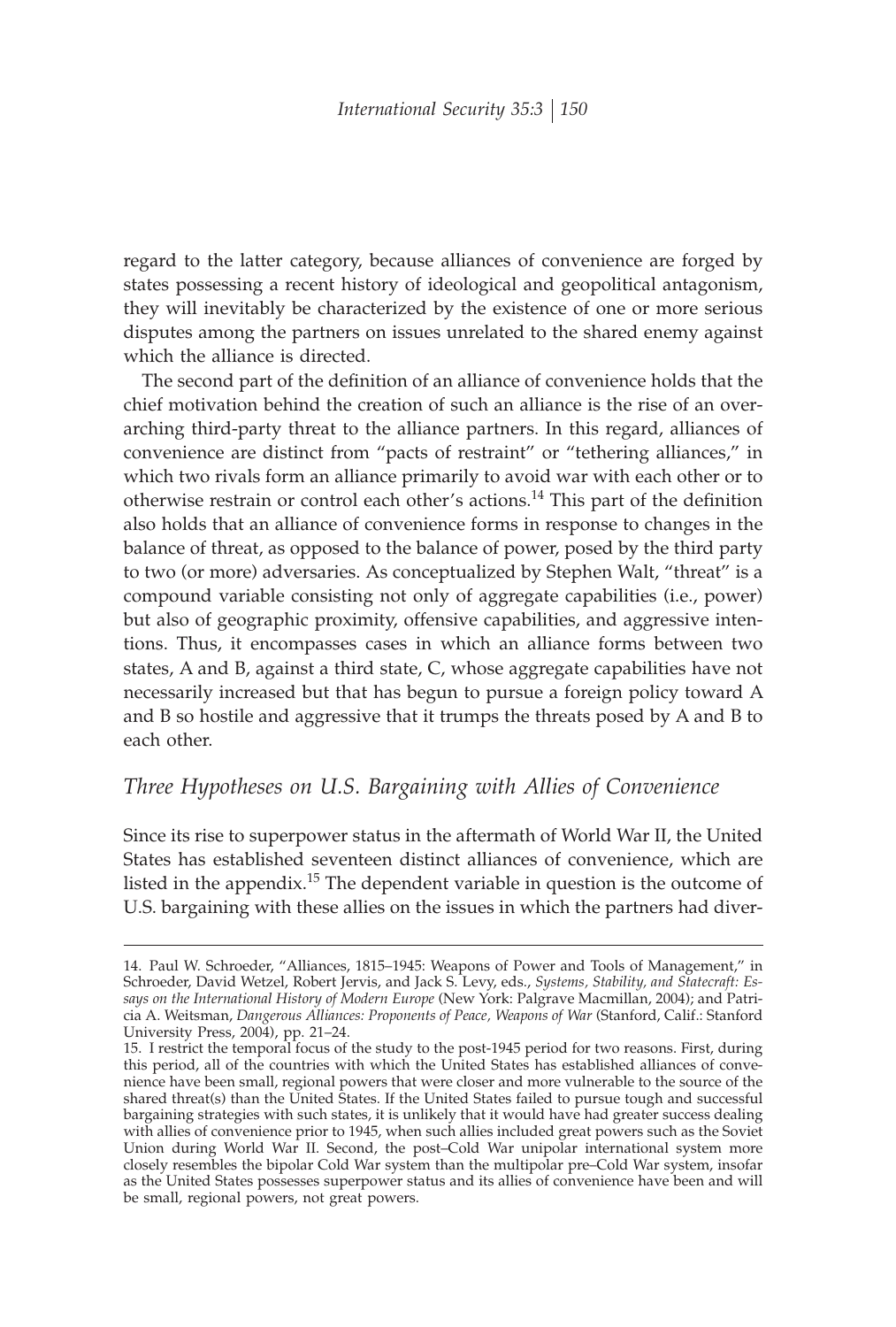



gent preferences. Specifically, did the outcome of bargaining on these issues lie closer to the ideal point of the United States or of its ally?<sup>16</sup> Below I introduce three theories and their respective hypotheses on the question of whether the United States or its allies of convenience should have generally emerged triumphant in intra-alliance bargaining (for a summary, see figure 3).<sup>17</sup>

#### neorealism

The neorealist research program consists of works that attempt to explain international political behavior or foreign policy behavior, or both, by reference to the structure of the international system.<sup>18</sup> Neorealists share a set of theoreti-

<sup>16.</sup> Although each of the three theories that I bring to bear on this question predict uniformly successful or failed U.S. bargaining with post-1945 allies of convenience, it is possible that in any given case, the bargaining outcome may be mixed (i.e., the United States gets its way on some issues while the ally gets its way on others). If this outcome is more frequent than anomalous, it casts doubt on the predictive strength of all three theories.

<sup>17.</sup> These predictions are both retrodictions and forecasts. In other words, they "predict" both past and future U.S. foreign policy behavior. Colin Elman, "Horses for Courses: Why Not Neorealist Theories of Foreign Policy?" *Security Studies,* Vol. 6, No. 1 (Fall 1996), p. 13 n. 16.

<sup>18.</sup> International relations scholars disagree as to whether neorealist theories can be used to ex-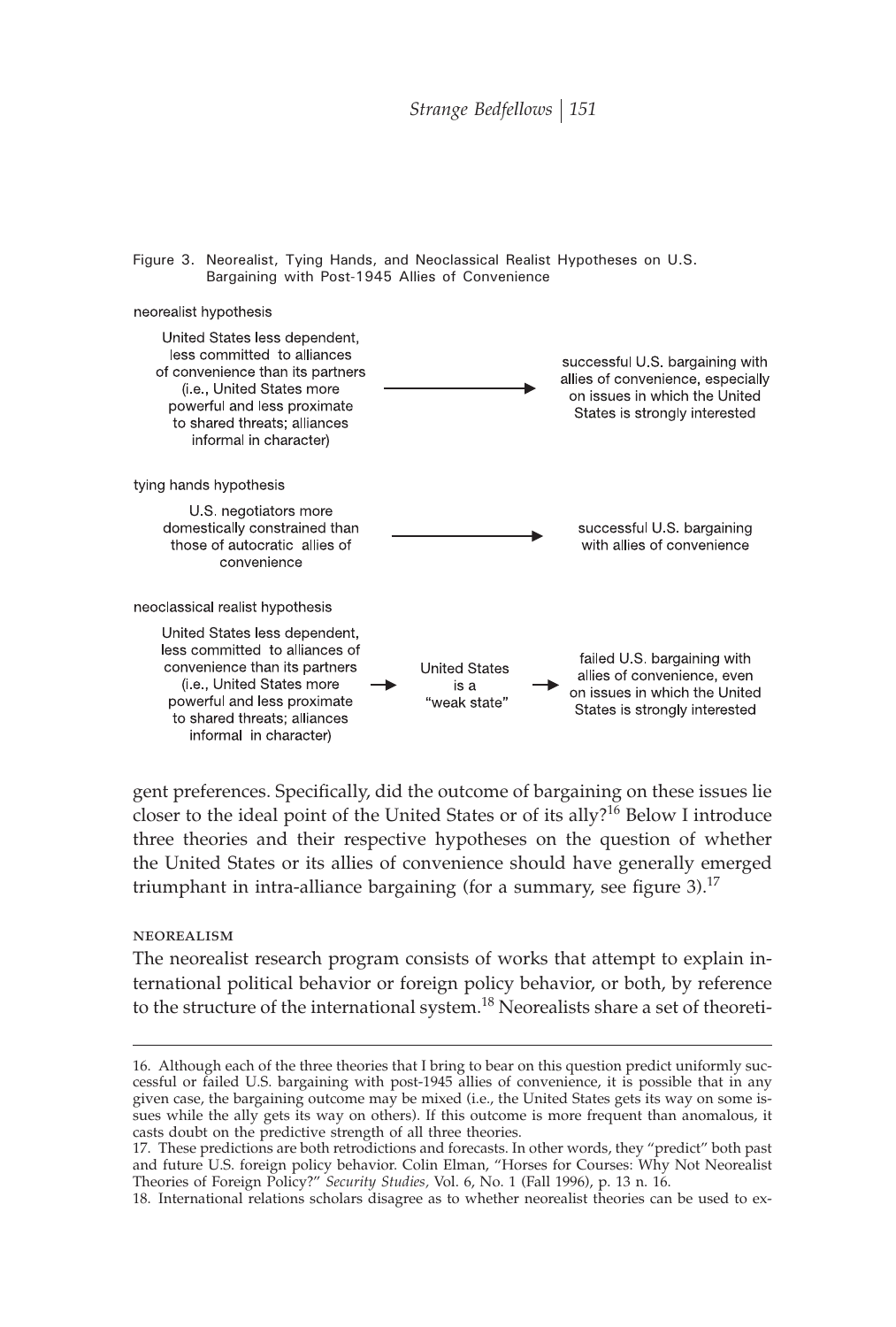cal assumptions: the international system is anarchic; the most important actors are nation-states; states seek, at minimum, to survive; state behavior is primarily a response to external environmental pressures or opportunities; and states are generally able to efficiently mobilize domestic resources in response to international pressures or opportunities.<sup>19</sup>

The seminal application of neorealism to the subject of alliance bargaining is Glenn Snyder's defining work, *Alliance Politics*.<sup>20</sup> According to Snyder, the outcome of intra-alliance bargaining is a function of the balance of dependence, commitment, and interests among the alliance partners.<sup>21</sup> The advantage in bargaining will be possessed by the partner that is relatively less dependent on the alliance, less formally committed to it, and more interested in the outcome of the dispute(s) in question.<sup>22</sup>

Neorealism expects the United States to have bargained successfully with its post-1945 allies of convenience. Since the end of World War II, the United States has been a global military and economic superpower, rivaled only by the Soviet Union during the Cold War.<sup>23</sup> Meanwhile, all of the United States' allies of convenience have been smaller regional powers. In addition, as the predominant power in a friendly Western hemisphere populated by weak neighbors, the United States has been geographically less proximate to the sources of the shared threats than its allies of convenience.<sup>24</sup> Thus, it has been nominally the less dependent alliance partner. In addition, because all U.S. alli-

plain and predict the foreign policy behavior of individual states. See ibid., pp. 7–53; Kenneth N. Waltz, "International Politics Is Not Foreign Policy," *Security Studies,* Vol. 6, No. 1 (Fall 1996), pp. 54–57; and Colin Elman, "Cause, Effect, and Consistency: A Response to Kenneth Waltz," *Security Studies,* Vol. 6, No. 1 (Fall 1996), pp. 58–61.

<sup>19.</sup> Elman, "Horses for Courses," pp. 18–21; Kenneth N. Waltz, *Theory of International Politics* (Reading, Mass.: Addison-Wesley, 1979), pp. 79–101; and Thomas J. Christensen, *Useful Adversaries: Grand Strategy, Domestic Mobilization, and Sino-American Conºict, 1947–1958* (Princeton, N.J.: Princeton University Press, 1996), pp. 11–14.

<sup>20.</sup> Snyder, *Alliance Politics,* p. 16.

<sup>21.</sup> Ibid., p. 166.

<sup>22.</sup> Ibid. Snyder measures dependence along three dimensions: the extent of a state's need for military aid, the degree to which the ally fills that need, and the availability of alternative ways of meeting the need. Snyder defines "commitment" as the product of both the character of the verbal promise articulated in the alliance contract and the interests that each state would have in aiding the ally apart from the formalized alliance contract. Technically, the United States' post-1945 alliances of convenience do not meet Snyder's restrictive definition of alliances as "formal associations of states for the use (or nonuse) of military force, in specified circumstances, against states outside their own membership" (ibid., p. 4). I argue, however, that their informality implies a lower U.S. commitment than would be the case if they were formalized.

<sup>23.</sup> See statistics and rankings in William C. Wohlforth, "The Stability of a Unipolar World," *International Security,* Vol. 24, No. 1 (Summer 1999), pp. 10–22.

<sup>24.</sup> Stephen G. Brooks and William C. Wohlforth, "American Primacy in Perspective," *Foreign Affairs,* Vol. 81, No. 4 (July/August 2002), p. 24; Christopher Layne, *The Peace of Illusions: American Grand Strategy from 1940 to the Present* (Ithaca, N.Y.: Cornell University Press, 2006), pp. 19–23; and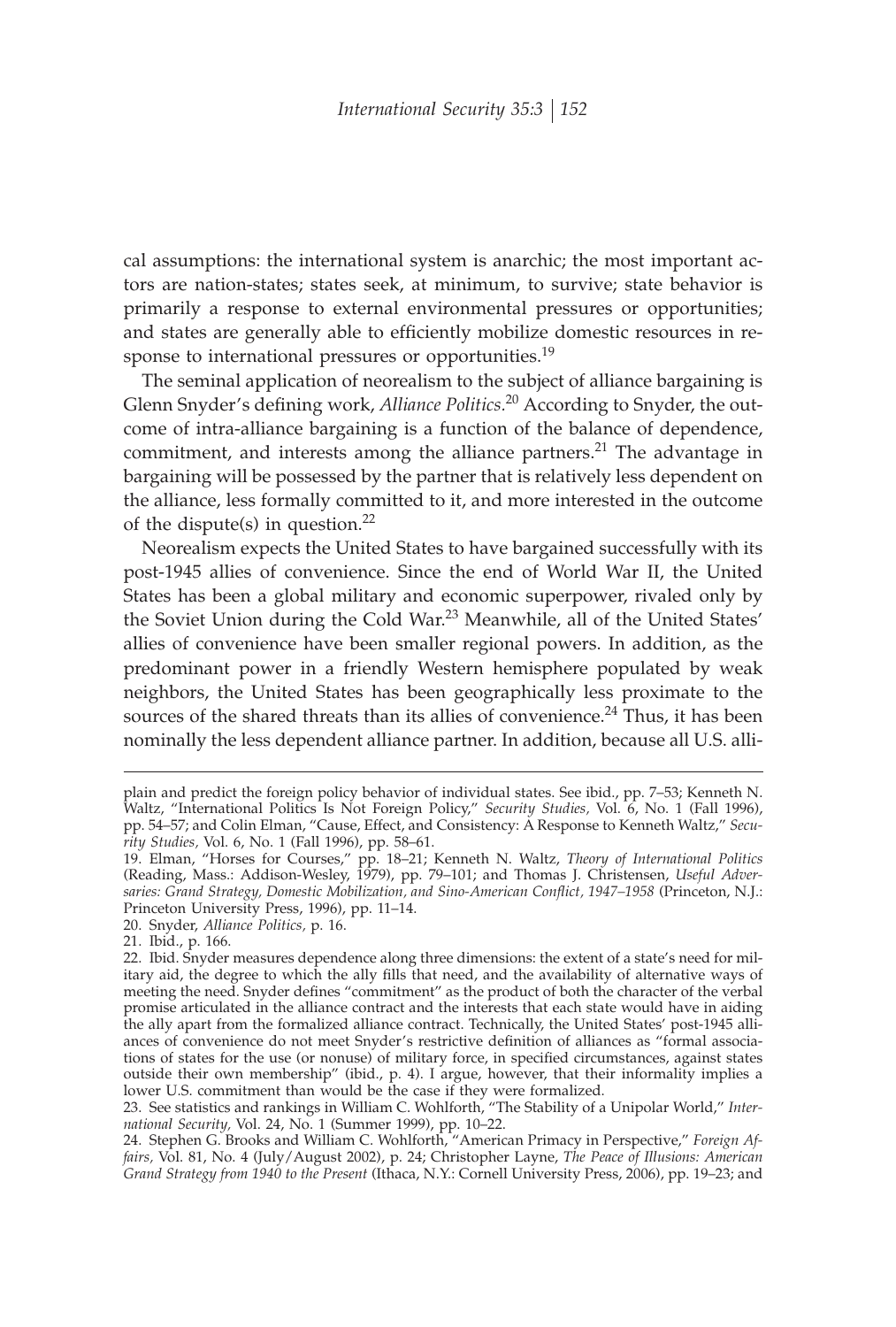ances of convenience have been informal, the United States has been nominally less committed to these alliances than those, such as the North Atlantic Treaty Organization, that have been formalized in treaties. Further, the United States' relative independence vis-à-vis its allies of convenience suggests that it should have also been less committed than its allies to the perpetuation of bilateral security cooperation in the absence of formal alliance treaties. Given that the interests of the United States vis-à-vis its allies are likely to have varied in intensity from ally to ally and issue to issue, this hypothesis will be more likely to hold in those disputes in which the United States has been at least as interested in the outcome as its ally, and it should be less powerful in predicting the outcomes of disputes in which U.S. interests have been markedly lower than those of its ally.

#### two-level games/tying hands theory

A second perspective derives from the two-level games research program, which consists of works that attempt to explain international bargaining outcomes by reference to the combination of international and domestic circumstances that simultaneously confront negotiators. The metaphor of the two-level (i.e., international and domestic) game permits scholars to examine the oftentimes innovative and dynamic strategies by which diplomats exploit their position in international negotiations to manipulate domestic political constraints at home and in other countries and use those constraints to manipulate the outcomes of international negotiations.<sup>25</sup>

Arguably, the most prominent theory yielded by the two-level games framework has been dubbed the "tying hands" theory, which counterintuitively proposes that the outcome of interstate bargaining will usually favor the state whose negotiators' autonomy is most domestically constrained.<sup>26</sup> The more institutionally constrained negotiator will be able to wrest concessions from a less constrained interlocutor by more credibly informing him or her that "I'd like to accept your proposal, but I could never get it accepted at home." $27$ 

The tying hands theory predicts that the United States should have gener-

Stephen M. Walt, *Taming American Power: The Global Response to U.S. Primacy* (New York: W.W. Norton, 2005), pp. 39–40.

<sup>25.</sup> The seminal work is Robert D. Putnam, "Appendix: Diplomacy and Domestic Politics: The Logic of Two-Level Games," in Peter B. Evans, Harold K. Jacobson, and Putnam, eds., *Double-Edged Diplomacy: International Bargaining and Domestic Politics* (Berkeley: University of California Press, 1993), pp. 431–468.

<sup>26.</sup> Ibid., p. 450.

<sup>27.</sup> Ibid., p. 441; and Thomas C. Schelling, *The Strategy of Conflict* (Cambridge, Mass.: Harvard University Press, 1960), p. 19.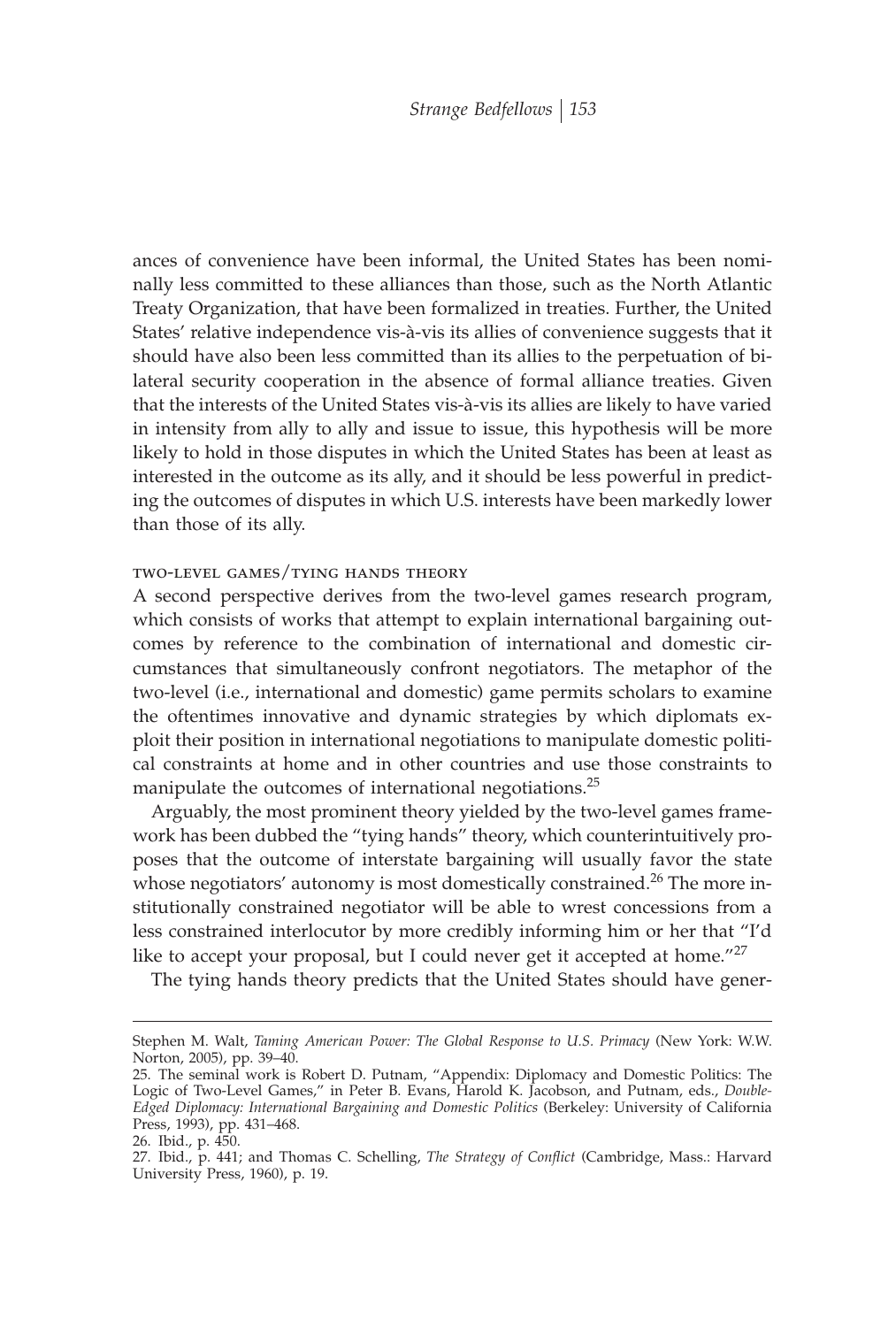ally engaged in successful bargaining with its post-1945 allies of convenience, given its extremely small "win-set," or range of domestically acceptable agreements, relative to those of its allies of convenience, which have all been autocracies. According to Stephen Krasner, the most important attribute of U.S. politics is "the fragmentation and dispersion of power and authority,"<sup>28</sup> stemming from the constitutionally mandated separation of foreign policymaking powers between the executive and legislative branches, as well as the numerous checks and balances between these branches.<sup>29</sup> Thus, the United States' win-set will generally be smaller than those of more centralized democracies, let alone authoritarian regimes. In addition, dramatic and controversial foreign policy decisions such as the establishment of an alliance of convenience with an ideological and geopolitical adversary can be expected to provoke significant domestic opposition in the United States. Consequently, the United States should have frequently and effectively relied on a credible tied-hands negotiating strategy toward its allies. The probable effectiveness of the strategy should have been further bolstered given that all of the United States' allies of convenience have been small powers located closer in proximity to the source of the shared threat, which implies that they should have been extremely reluctant to defect from the alliance altogether in the face of exacting U.S. demands. $30$ 

Importantly, although both neorealism and the tying hands theory advance identical hypotheses, they do so on the basis of discrete causal mechanisms. Neorealism predicts that favorable international systemic factors will produce U.S. bargaining success. Thus, during process tracing, neorealism would expect U.S. policymakers to emphasize these factors in negotiations with the ally. By contrast, the identical tying hands prediction is premised on the United States' relatively narrow win-set; hence, that theory would expect U.S. policymakers to emphasize their lack of domestic maneuverability during negotiations with their allied counterparts.

<sup>28.</sup> Stephen D. Krasner, "United States Commercial and Monetary Policy: Unraveling the Paradox of External Strength and Internal Weakness," in Peter J. Katzenstein, ed., *Between Power and Plenty: Foreign Economic Policies of Advanced Industrial States* (Madison: University of Wisconsin Press, 1978), p. 61.

<sup>29.</sup> Thomas E. Mann, "Making Foreign Policy: President and Congress," in Mann, ed., *A Question of Balance: The President, the Congress, and Foreign Policy* (Washington, D.C.: Brookings Institution Press, 1990), pp. 4–5.

<sup>30.</sup> In such circumstances, Putnam's admonition—that the smaller a state's win-set, the higher the likelihood that bargaining will completely break down as a result of an absence of overlap between that state's win-set and the win-set of its rival—should have been less of a concern to U.S. negotiators. Putnam, "Appendix," pp. 448–450.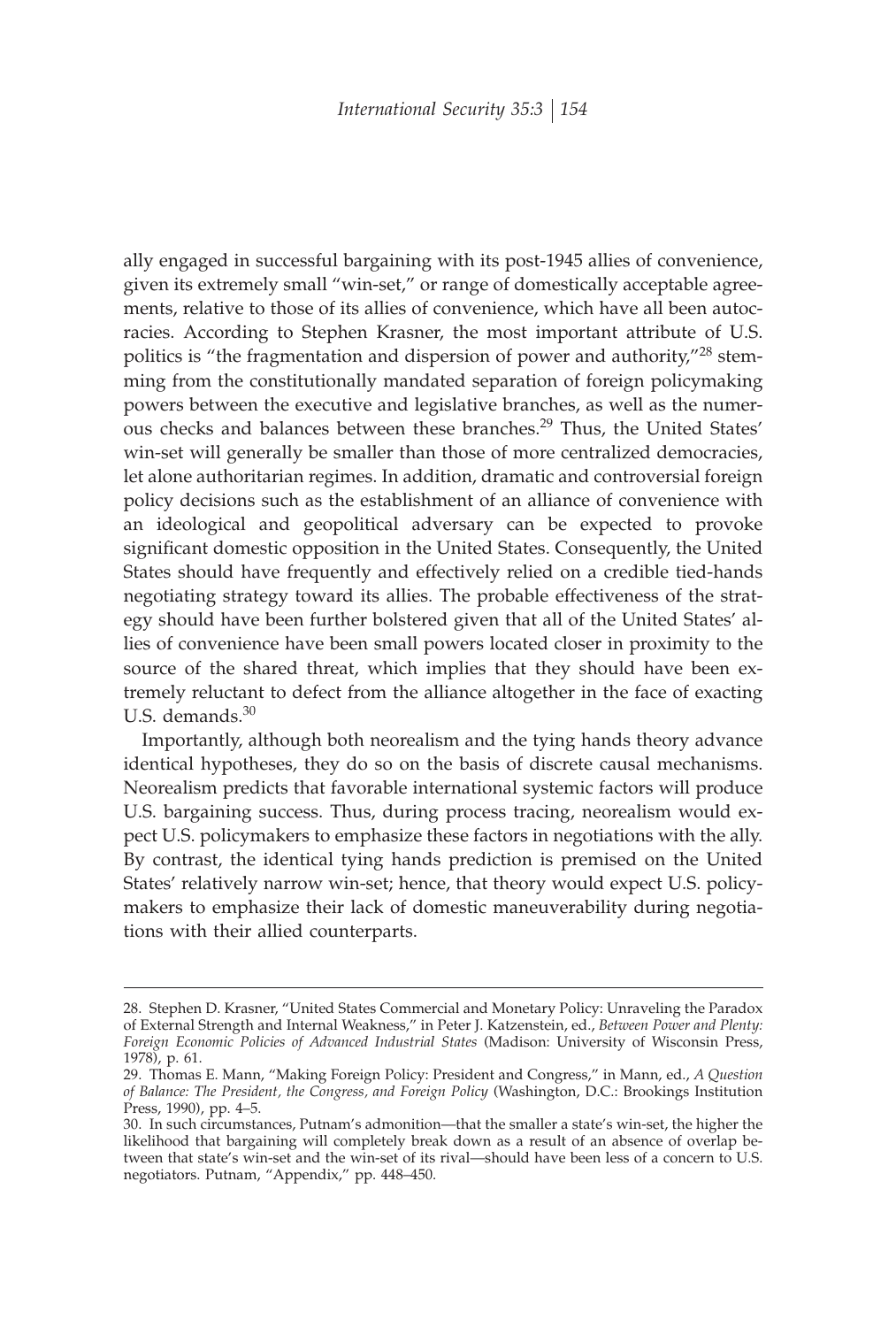#### neoclassical realism

A third theory of U.S. bargaining with post-1945 allies of convenience derives from the burgeoning research program dubbed neoclassical realism. Neoclassical realists are united in their belief that "[international] systemic pressures are filtered through intervening domestic variables to produce foreign policy behaviors."<sup>31</sup> Neoclassical realist scholars subscribe to the traditional realist assumptions that the international system is anarchic; the most important actors in the system are states; and states' foreign policy behavior is primarily motivated by the desire to promote national security by "seeking to control and shape their external environment."32 According to neoclassical realism, the international system establishes the broad parameters within which states pursue their foreign policy interests, though domestic political factors frequently render the impact of systemic variables on foreign policy behavior "indirect and problematic."<sup>33</sup>

The neoclassical realist theory introduced here is situated within a stream of neoclassical theorizing that emphasizes the difficulties that a given state's foreign policy executive, defined as the most senior executive decisionmakers responsible for crafting foreign policy, experiences in its efforts to extract and utilize national resources in response to pressures and opportunities generated by the international system.<sup>34</sup> Neoclassical realists share with their classical realist forebears the belief that states possessing weaker extractive capabilities (i.e., "weak states"), usually democracies, operate at a disadvantage in foreign policy, relative to states with more robust extractive capabilities (i.e., "strong states"), usually autocracies.<sup>35</sup>

<sup>31.</sup> Randall L. Schweller, *Unanswered Threats: Political Constraints on the Balance of Power* (Princeton, N.J.: Princeton University Press, 2006), p. 6.

<sup>32.</sup> Gideon Rose, "Neoclassical Realism and Theories of Foreign Policy," *World Politics,* Vol. 51, No. 1 (October 1998), p. 152.

<sup>33.</sup> Ibid., p. 157.

<sup>34.</sup> See Christensen, *Useful Adversaries;* Schweller, *Unanswered Threats;* Fareed Zakaria, *From Wealth to Power: The Unusual Origins of America's World Role* (Princeton, N.J.: Princeton University Press, 1998); Norrin M. Ripsman, *Peacemaking by Democracies: The Effect of State Autonomy on the Post– World War Settlements* (University Park: Pennsylvania State University Press, 2002); Jeffrey W. Taliaferro, "State Building for Future Wars: Neoclassical Realism and the Resource-Extractive State," *Security Studies,* Vol. 15, No. 3 (July–September 2006), pp. 464–495; and Steven E. Lobell, Norrin M. Ripsman, and Jeffrey W. Taliaferro, eds., *Neoclassical Realism, the State, and Foreign Policy* (New York: Cambridge University Press, 2009).

<sup>35.</sup> Walter Lippmann, *Essays in the Public Philosophy* (Boston: Little, Brown, 1955), p. 20; Hans J. Morgenthau, *Politics among Nations: The Struggle for Power and Peace,* 3d ed. (New York: Alfred A. Knopf, 1966), pp. 205–206, 218–219; George F. Kennan, *The Cloud of Danger* (Boston: Little, Brown, 1977), p. 4; George F. Kennan, *American Diplomacy, 1900–1950* (Chicago: University of Chicago Press, 1951), p. 59; and Norrin M. Ripsman, Jeffrey W. Taliaferro, and Steven E. Lobell, "Conclusion: The State of Neoclassical Realism," in Lobell, Ripsman, and Taliaferro, *Neoclassical Realism, the State, and Foreign Policy,* p. 281.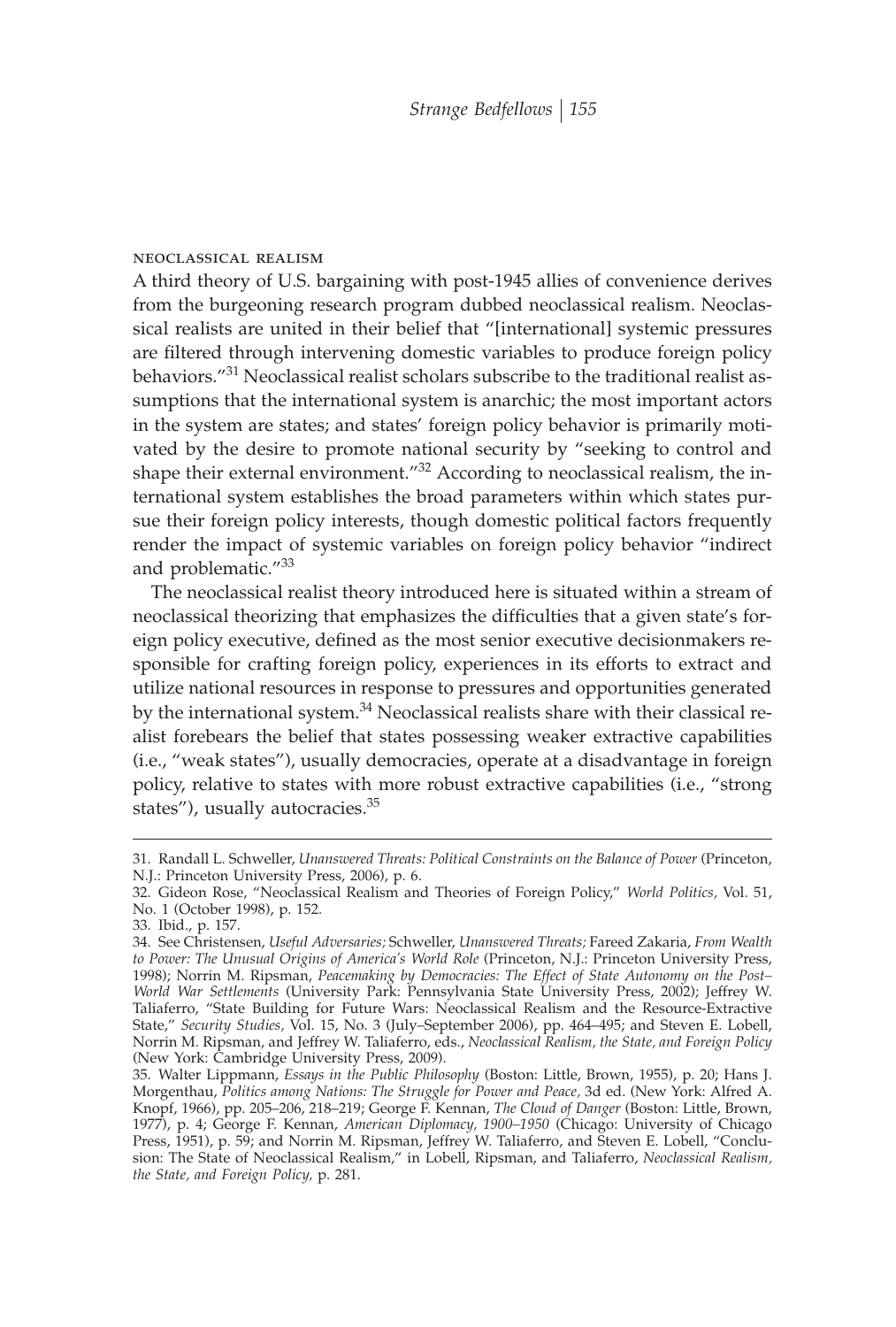In accordance with neoclassical realism's stress on the primary causal role played by international systemic variables in foreign policy behavior, the theory posits that the rise of an overarching third-party threat will exert strong pressure on a given state to form a countervailing alliance of convenience with a less immediately threatening ideological and geopolitical adversary. In accordance with neoclassical realism's emphasis on the intervening role played by domestic political variables, however, the theory also holds that the extractive capability of the ally of convenience that holds the relatively advantaged position in the international system (i.e., the partner that is less dependent and committed, and at least as interested in the outcome of bargaining on the issue[s] in conflict) plays a critical mediating role in the process by which that partner's systemic advantage is converted into bargaining power. Specifically, if the systemically advantaged partner is a "strong state" in extractive terms, then it will successfully convert this advantage into bargaining power over its (systemically disadvantaged) partner, as predicted by neorealism. The theory departs from neorealism, however, in additionally proposing that if the systemically advantaged partner is a "weak state" in extractive terms (i.e., internally weak), then it will fail to convert this advantage into bargaining power over its partner.

Internally strong states will generally succeed in bargaining with allies of convenience, but internally weak states will not because the former are less vulnerable than the latter to domestic opponents eager to subvert the alliance. As stated above, it is virtually inevitable that a state will encounter domestic opposition to the initiation of any dramatic, controversial, and potentially hazardous shift in its foreign policy behavior, such as the sudden establishment of an alliance with a prior enemy. In a weak state, this opposition will be able to challenge the foreign policy executive's policy at numerous nodes, or "veto points" in the policymaking process.<sup>36</sup> As a result, the foreign policy executive will be preoccupied with sustaining fragile domestic support for the alliance, which is necessary to extract the national resources required to support the ally.

In such circumstances, it would be prohibitively risky for a weak state's foreign policy executive to adopt a tough bargaining posture toward the ally. In doing so, the foreign policy executive would focus domestic attention on the ally's past and continuing transgressions, which would lend further credence

<sup>36.</sup> On veto points, see George Tsebelis, "Decision Making in Political Systems: Veto Players in Presidentialism, Parliamentarism, Multicameralism, and Multipartyism," *British Journal of Political Science,* Vol. 25, No. 4 (July 1995), p. 293.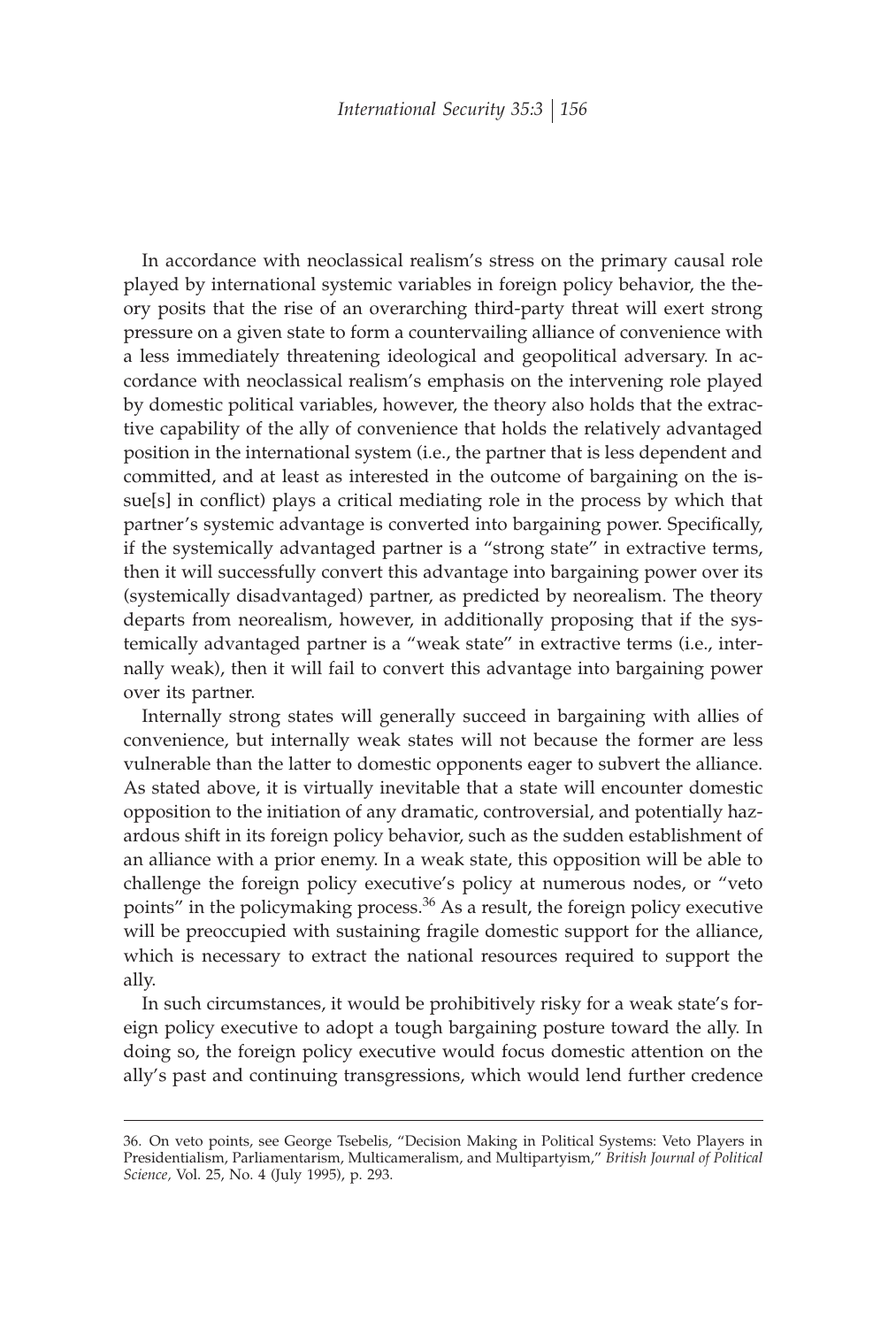to the arguments voiced by domestic opponents of the alliance, thereby emboldening and empowering those opponents and further jeopardizing domestic support for the alliance. $37$  Rather, the foreign policy executive will be impelled to dampen the domestic opposition by conveying an artificially benign image of the ally. Specifically, this behavior will include one or more of the following tactics: (1) willfully ignoring and downplaying the significance of continuing misbehavior by the ally; (2) overselling the magnitude of marginal or cosmetic concessions by the partner; (3) reneging on prior threats to retaliate against the partner's misbehavior; and (4) promoting and relying on the lobbying activities of private economic or ethnonationalist interest groups, or both, that are usually unequivocally supportive of the alliance. Although such interest groups can be expected to campaign strongly on behalf of the alliance against domestic opponents, they will also actively resist the imposition of any political fetters or conditions on cooperation with the ally.

Thus, whereas the foreign policy executive in a strong state will exploit a favorable systemic position to aggressively and successfully drive hard bargains with an ally of convenience (i.e., the neorealist proposition), the foreign policy executive in a weak state will deliberately forfeit its systemically derived bargaining leverage over the ally to shield the overall alliance policy from subversion by domestic opponents.<sup>38</sup>

This neoclassical realist theory hypothesizes that U.S. bargaining with post-1945 allies of convenience should have been extremely feeble, resulting in failure. Although the United States has enjoyed a superior systemic position over all of its allies of convenience, this advantage should have been nullified by countervailing domestic pressures. Because the United States is an internally weak state, attempts by the foreign policy executive to pursue its foreign policy objectives are frequently confounded by "dissident bureaus, a recalcitrant Congress, and powerful private actors."<sup>39</sup> In practice, this means that the foreign policy executive possesses "relatively little command of material resources . . . that can be used to offer incentives or to make threats,"40 and it

<sup>37.</sup> Alexander L. George, "Domestic Constraints on Regime Change in U.S. Foreign Policy: The Need for Policy Legitimacy," in Ole R. Holsti, Randolph M. Siverson, and George, eds., *Change in the International System* (Boulder, Colo.: Westview, 1981), p. 255.

<sup>38.</sup> Three prominent neoclassical realists contend that foreign policy is most likely to "deviate from the requirements of systemic imperatives" when the foreign policymaking authority of the foreign policy executive is highly restricted, when there are many veto points in the policymaking process, or when domestic opposition to the foreign policy executive's policy is high. See Ripsman, Taliaferro, and Lobell, "Conclusion," p. 281.

<sup>39.</sup> Stephen D. Krasner, *Defending the National Interest: Raw Materials, Investments, and U.S. Foreign Policy* (Princeton, N.J.: Princeton University Press, 1978), p. 63.

<sup>40.</sup> Krasner, "United States Commercial and Monetary Policy," p. 61.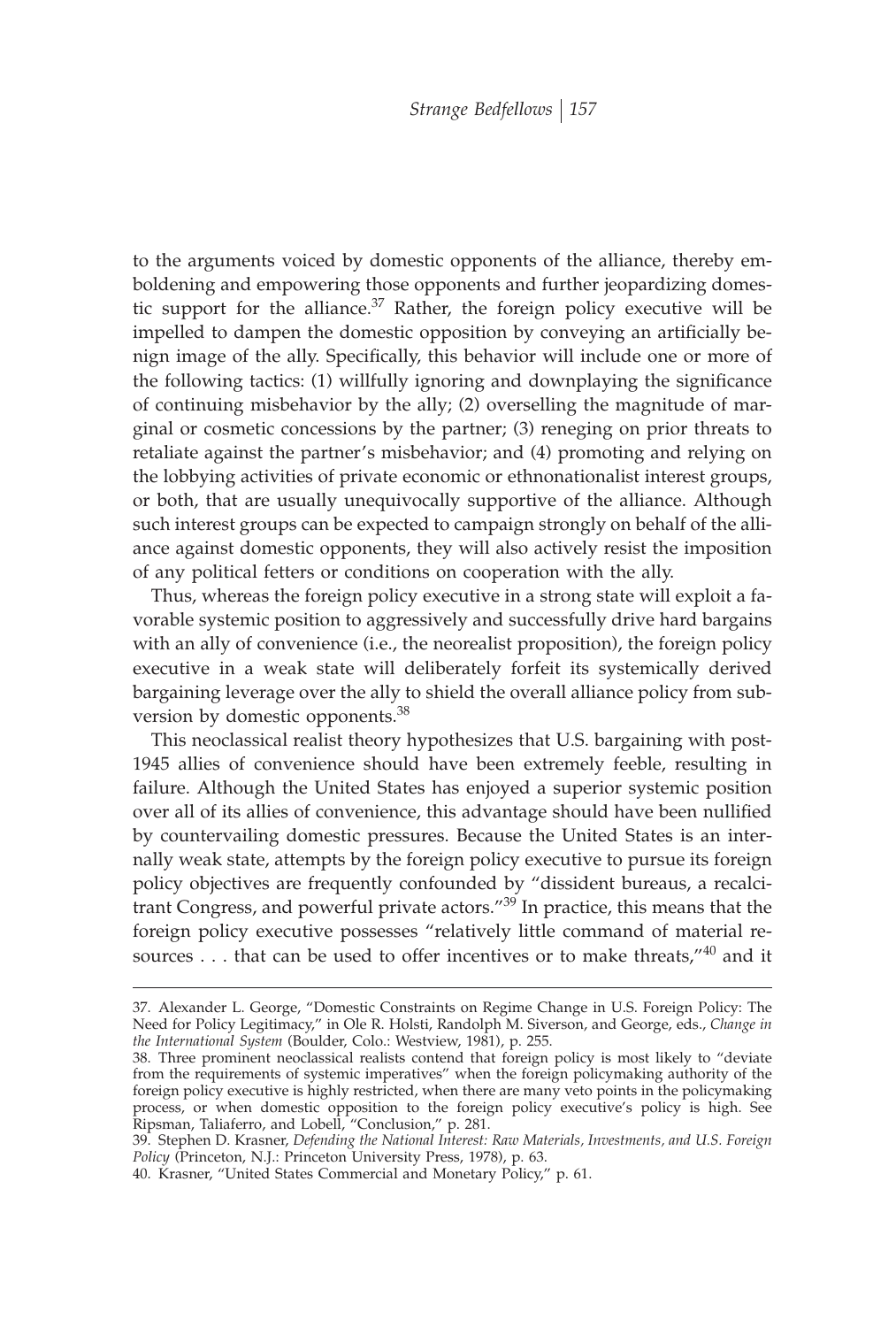lacks the ability to calibrate the deployment of those material resources it has managed to extract.<sup>41</sup> The rise of overarching third-party threats to the United States and various adversaries since 1945 should have provided the foreign policy executive in the United States with a modicum of domestic political leverage to establish alliances of convenience with those adversaries. At the same time, residual domestic opposition should have compelled the foreign policy executive to ignore its partners' misbehavior, oversell the magnitude of their minor or tactical concessions, renege on prior threats to punish their misbehavior, and, if possible, mobilize private interest groups favoring the unconditional expansion of those alliances, thereby fatally undermining the executive's bargaining position.

It bears noting that although the neoclassical realist research program has exclusively produced theories of foreign policy (i.e., theories that attempt to explain the foreign policy behavior of individual states), rather than theories of international politics (i.e., theories that attempt to explain the outcome of interactions between states), the neoclassical realist theory proposed above serves both purposes.<sup>42</sup> The theory predicts both U.S. bargaining behavior vis-à-vis allies of convenience as well as the outcome of U.S. bargaining with allies of convenience, because it posits that domestic pressures in an internally weak state such as the United States will induce the foreign policy executive to deliberately attenuate its bargaining behavior to such a degree that it effectively capitulates to allies of convenience on issues in which the respective preferences of the weak state and those of its allies diverge. In other words, the weak states will fail to meet the minimal threshold of bargaining vigorousness that is necessary, if not sufficient, to achieve ultimate bargaining success vis-àvis the alliance partner. A minimally vigorous bargaining strategy necessarily encompasses each of the following three tactics: (1) acknowledging misbehavior by the alliance partner; (2) accurately identifying the magnitude of any concession(s) rendered by the partner; and (3) threatening and imposing punishment(s) against the partner in response to its partial or complete noncompliance. Thus, barring the intervention of a factor exogenous to the theory, the United States (or any weak state) cannot possibly achieve bargaining success vis-à-vis an ally of convenience if it fails to meet even these minimal standards, by ignoring the alliance partner's misbehavior, overselling merely tactical or

<sup>41.</sup> Stephen D. Krasner, "Domestic Constraints on International Economic Leverage," in Klaus Knorr and Frank Trager, eds., *Economic Aspects of National Security* (Lawrence: Regents Press of Kansas, 1977), p. 172.

<sup>42.</sup> Jeffrey W. Taliaferro, Steven E. Lobell, and Norrin M. Ripsman, "Introduction: Neoclassical Realism, the State, and Foreign Policy," in Lobell, Ripsman, and Taliaferro, *Neoclassical Realism, the State, and Foreign Policy,* pp. 19–23.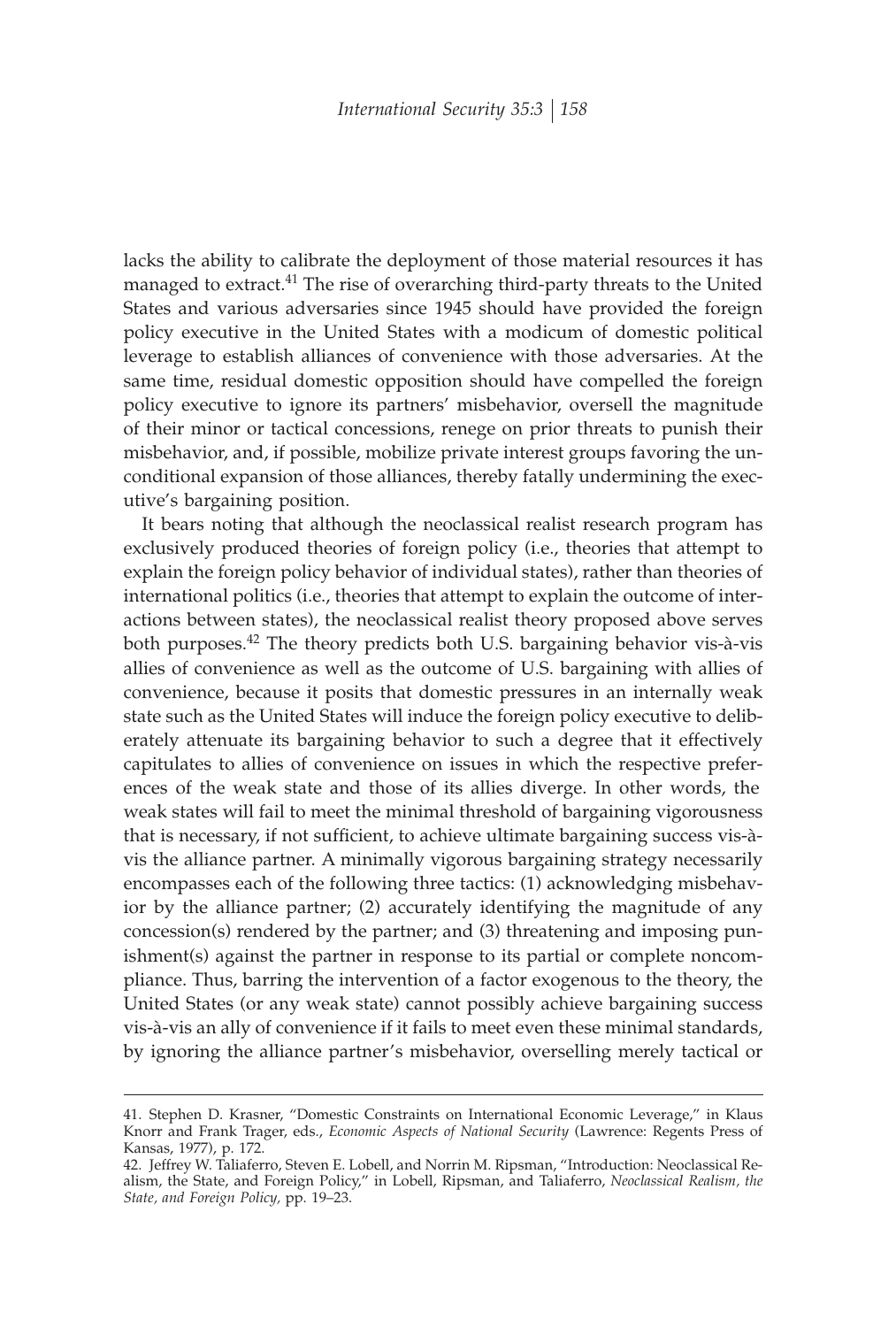cosmetic concessions by the partner, or refraining from threatening and imposing any costs on the ally for its misbehavior. By contrast, the neorealist and tying hands theories—which are theories of international political behavior, not of foreign policy behavior—implicitly postulate that the United States' favorable systemic position and domestic narrow win-set, respectively, will lead the foreign policy executive to adopt at least a minimally vigorous bargaining strategy in the pursuit of ultimate bargaining success vis-à-vis the ally of convenience.

### *The U.S. Alliance of Convenience with Iraq during the Iran-Iraq War*

I test the neorealist, tying hands, and neoclassical realist hypotheses in the case study of the U.S. alliance with Saddam Hussein's Iraq during that country's protracted war against Iran during the 1980s.

#### the iran-iraq war

On September 22, 1980, Iraq launched a military invasion of neighboring Iran, which since that country's Islamist revolution of January 1979 had been ruled by the firebrand Shiite cleric Ayatollah Ruhollah Khomeini. After Iraq's invasion quickly faltered, a spirited Iranian counteroffensive brought Iranian forces into southern Iraq, at which point a prolonged stalemate took hold.<sup>43</sup> During this period, between late 1982 and early 1986, Iraq's economy spiraled into severe crisis, gradually shifting the war's momentum in Iran's favor.<sup>44</sup> In February 1986, Iranian forces conquered the Fao Peninsula, a key Iraqi outlet to the vital Shatt al-Arab waterway, and threatened Iraq's second-largest city of Basra.45 A serious deterioration in Iran's economic fortunes, however, set the stage for a major Iraqi onslaught beginning in April 1988, resulting in the retreat of Iranian forces from Iraqi territory. By early August, both sides had accepted UN Security Council Resolution 598, which called for a cease-fire and restoration of the status quo antebellum.<sup>46</sup>

#### the u.s. alliance of convenience with iraq

At the war's outset, the U.S. administration of President Jimmy Carter struck a neutral posture, forswearing the provision of arms to either belligerent.<sup>47</sup> Af-

<sup>43.</sup> Geoff Simons, *Iraq: From Sumer to Saddam* (London: Palgrave Macmillan, 1994), pp. 274–283. 44. Dilip Hiro, *The Longest War: The Iran-Iraq Military Conflict* (London: Grafton, 1989), pp. 129-152.

<sup>45.</sup> Ibid., pp. 167–186.

<sup>46.</sup> Ibid., pp. 200, 243–251.

<sup>47.</sup> Kenneth R. Timmerman, *The Death Lobby: How the West Armed Iraq* (New York: Houghton Mifflin, 1991), pp. 77-78.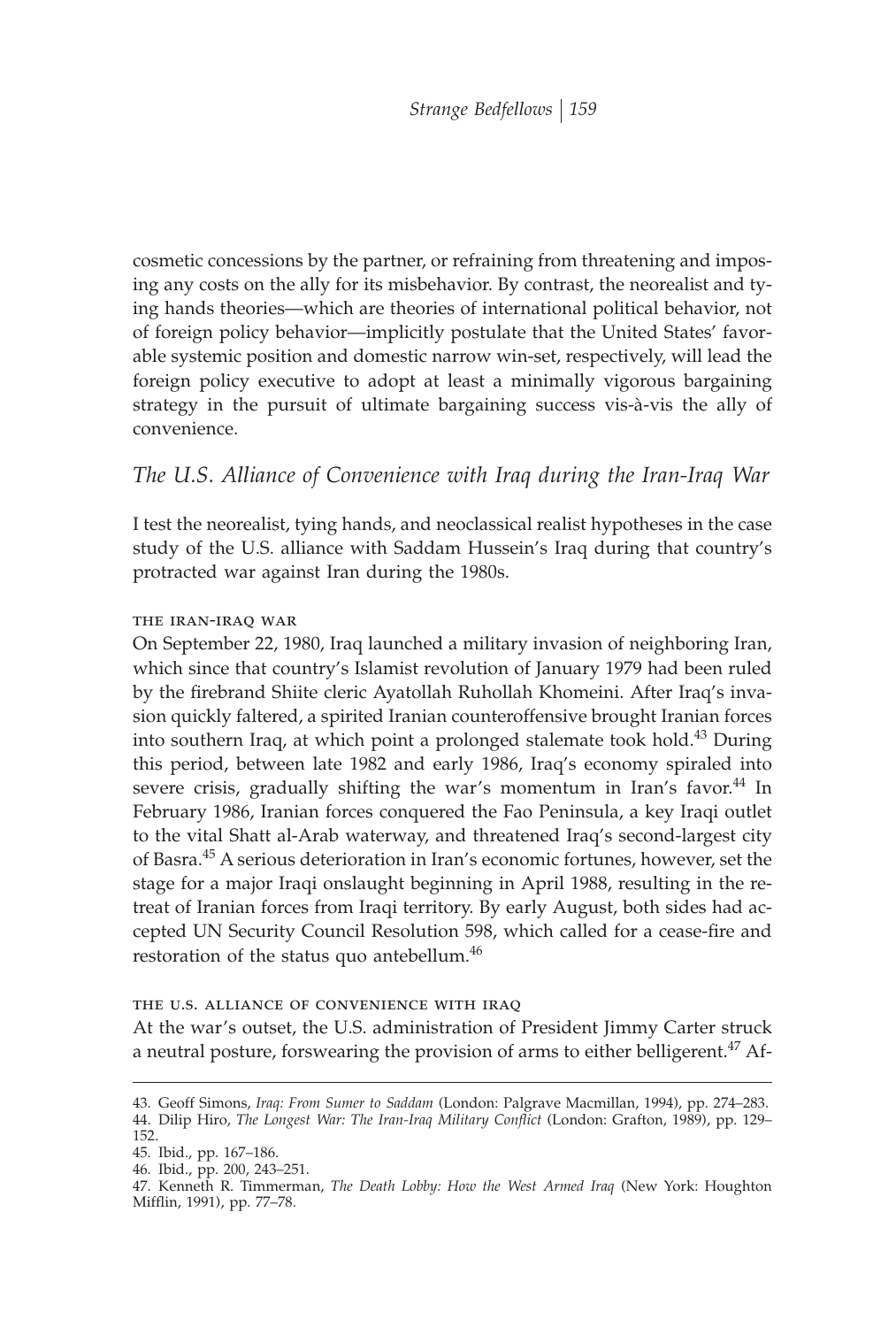ter Ronald Reagan replaced Carter in January 1981, the new administration continued its predecessor's policy of formal neutrality, but as Iraq's military position began to deteriorate, in early 1982 it began to engage in significant security cooperation with Baghdad.

The Reagan administration's decision to ally the United States with Iraq at this juncture meets both of the conditions set out in my definition of an alliance of convenience: (1) the pre-alliance relationship between the United States and Iraq was characterized by sharp ideological and geopolitical conflict; and (2) Iran represented an overarching threat to both the United States and Iraq.

First, at the time the alliance between the United States and Iraq was initiated, the two countries were both ideological and geopolitical adversaries. Ideologically, whereas the United States was a liberal democracy, Iraq's newly ascendant president, Saddam Hussein, was a repressive autocrat who presided over an increasingly totalitarian state. Formally, the ideological program espoused by Iraq's ruling Arab Socialist Renaissance Party, or Baath Party, consisted of a "nebulous and often contradictory" mixture of pan-Arabism and socialism.<sup>48</sup> In practice, however, Saddam's Iraq closely resembled the fascist totalitarianism practiced by Stalin (Saddam's professed role model).<sup>49</sup>

Geopolitically, for more than two decades, Iraq's foreign policy had been increasingly at odds with the United States' foremost global interest in containing the spread of Soviet power and influence, as well as its major regional interests in protecting Israel and promoting a peaceful resolution of the Arab-Israeli conflict. Iraqi-U.S. relations began to deteriorate in the aftermath of a 1958 military coup in Baghdad, which resulted in the overthrow of the pro-Western Hashemite monarch, Faisal II. In short order, the new regime of Gen. Abdul Karim Qassim withdrew from the U.S.-sponsored Baghdad Pact, a regional anti-Soviet collective security organization created in 1955; canceled a bilateral military aid agreement with Washington that had been inaugurated in 1954; threatened to invade Kuwait in 1961; and began accepting deliveries of arms and economic credits from the Soviet Union.<sup>50</sup> Bilateral tensions escalated dramatically after Qassim was overthrown in 1963 by a Baath-led putsch. Between 1963 and Saddam Hussein's assumption of Iraq's presidency in 1979,

<sup>48.</sup> Kenneth M. Pollack, *The Threatening Storm: The Case for Invading Iraq* (New York: Random House, 2002), p. 7.

<sup>49.</sup> Ibid., p. 11. See also Kanan Makiya, *Republic of Fear: The Politics of Modern Iraq* (Berkeley: University of California Press, 1998).

<sup>50.</sup> Bruce W. Jentleson, *With Friends Like These: Reagan, Bush, and Saddam, 1982–1990* (New York: W.W. Norton, 1994), p. 31; and Richard M. Preece, *United States–Iraqi Relations,* CRS Report for Congress (Washington, D.C.: Library of Congress, July 30, 1986), Report No. 86-142F, pp. 9–10.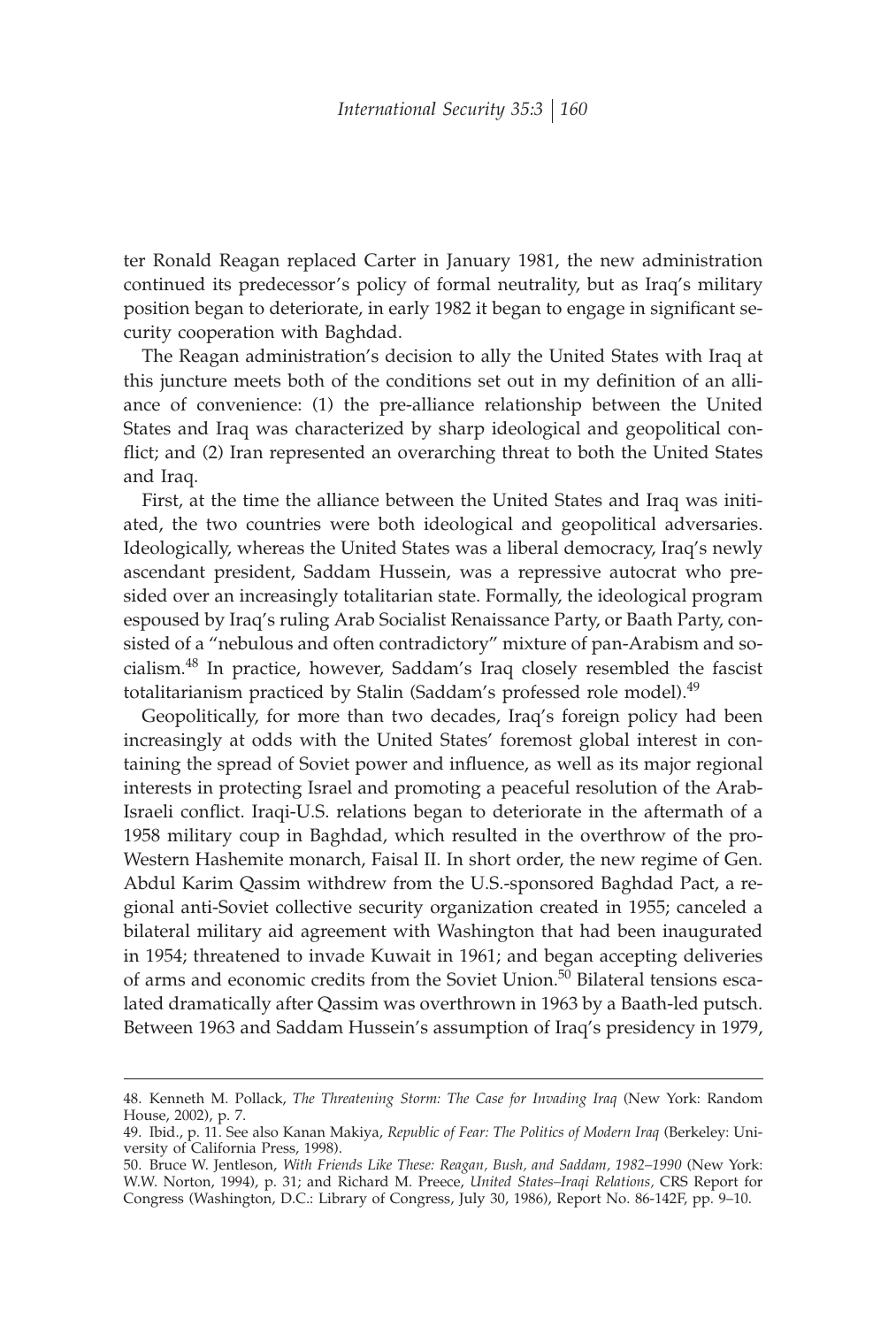Iraq intervened militarily on the Arab side in both the 1967 Six-Day War and 1973 Yom Kippur War against Israel; severed diplomatic relations with the United States; signed a fifteen-year friendship treaty with the Soviet Union in 1972; spearheaded the expulsion of Egypt from the Arab League in retaliation for Egyptian President Anwar el-Sadat's acquiescence to the U.S.-brokered Camp David peace deal in 1978; and became one of the world's most active sponsors of radical Palestinian terrorism.<sup>51</sup>

Second, the threat posed by Iran trumped that posed by Iraq to the United States and by the United States to Iraq. For the United States, the Iranian Revolution deposed the United States' long-standing regional ally, Shah Mohammad Reza Pahlavi, and installed in his place Khomeini, who transformed the Iranian polity into an Islamist theocracy. Khomeini railed against the United States (the "Great Satan") and Israel (the "Little Satan"); sponsored the activities of radical Islamic terrorist groups; and sought to export the revolution to the surrounding Arab states of the region, including the pro-American states of Bahrain, Egypt, and Saudi Arabia. Then, in November 1979, a student mob both inspired and supported by Khomeini seized the U.S. embassy in Tehran and proceeded to hold fifty-two U.S. employees hostage for fourteen months.<sup>52</sup> This act, which captivated, infuriated, and appalled the American public, marked the end of a dramatic, yearlong transformation of Iran from the United States' closest ally in the Persian Gulf to its "bitterest foe. $^{\prime\prime}$ <sup>53</sup>

The Iranian Revolution also stoked the fears of Iran's longtime Iraqi nemesis. Saddam Hussein's decision to launch an invasion of Iran was primarily motivated by Khomeini's rhetorical exhortations to Iraq's majority Shiite population to rise up and overthrow Saddam's Sunni-dominated regime in Baghdad, as well as by Iran's provision of material support to Iraq's Shiite underground, its refusal to withdraw from certain Iraqi territories, and its resumption of support for the ongoing Kurdish insurgency in northern Iraq in violation of the 1975 Algiers Treaty. Saddam also viewed the postrevolutionary chaos and military purges that were engulfing Iran as providing a temporary window of opportunity for Iraq to, at minimum, seize oil-rich Iranian borderlands and reassert Iraqi control over the Shatt al-Arab and, at maximum, conquer Tehran and depose the Ayatollah's regime.<sup>54</sup>

Washington and Baghdad began to cooperate strategically only in early

<sup>51.</sup> Jentleson, *With Friends Like These,* pp. 32–33; and Preece, *United States–Iraqi Relations,* p. 10.

<sup>52.</sup> Pollack, *The Threatening Storm,* pp. 15–16; and Walt, *Revolution and War,* pp. 212–216.

<sup>53.</sup> Pollack, *The Threatening Storm,* p. 16.

<sup>54.</sup> Stephen M. Walt, *Revolution and War* (Ithaca, N.Y.: Cornell University Press, 1996), pp. 230–231, 238–241; and Simons, *Iraq,* p. 276.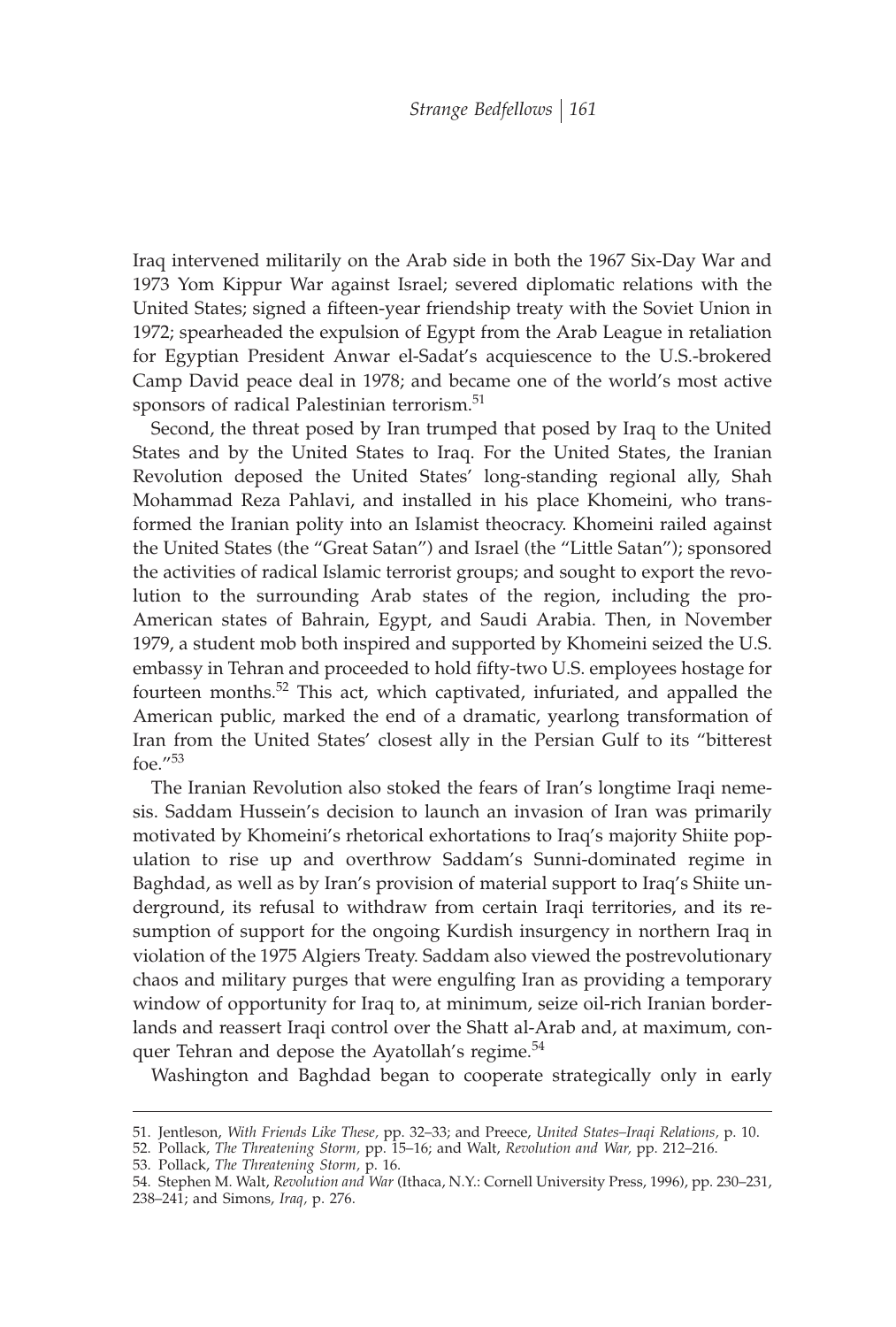1982, after Iraq's opening thrust into Iran had stalled and the Iranian army began to mount a serious counteroffensive. Prior to this juncture, the Reagan administration's initial fear that the Iraqi invasion would result in Iraq's conquest of Iran led it to permit Israel to covertly supply billions of dollars worth of U.S. arms and spare parts to Iran in 1981 and 1982.<sup>55</sup> In February 1982 the State Department removed Iraq from its list of terrorism-sponsoring states, thereby permitting Iraq to receive U.S. government-financed export credits and to import high-technology, dual-use U.S. goods.<sup>56</sup> Around the same time, the White House began to provide Baghdad with highly classified military intelligence on Iran. It also privately encouraged the United States' Arab and West European allies to secretly (and illicitly) sell their U.S.-made armaments to Iraq.<sup>57</sup> The United States additionally enabled Baghdad to devote precious budgetary resources to the war effort by successfully lobbying the Export-Import Bank of the United States to approve a massive \$484 million loan to Iraq to support the construction of a major oil pipeline (which was subsequently aborted), as well as an annual short-term credit line of \$200 million to finance Iraqi purchases of U.S. manufactures.<sup>58</sup> Even more important, the White House similarly prevailed on the Commodity Credit Corporation (CCC) of the U.S. Department of Agriculture to issue several hundreds of millions of dollars worth of agricultural loan guarantees for Iraq.<sup>59</sup> The bilateral relationship reached a turning point when the two allies formally reestablished diplomatic relations in November 1984, which precipitated the expansion of bilateral intelligence sharing and the U.S. approval of large numbers of licenses for high-technology, dual-use exports to Iraq.<sup>60</sup> Meanwhile, in 1983 the State Department inaugurated "Operation Staunch," a U.S.-led international

<sup>55.</sup> Walt, *Revolution and War,* p. 226.

<sup>56.</sup> Bruce W. Jentleson, "Iraq: Failure of a Strategy," in C. Richard Nelson and Kenneth Weisbrode, eds., *Reversing Relations with Former Adversaries: U.S. Foreign Policy after the Cold War* (Gainesville: University Press of Florida, 1998), p. 128. The Carter administration had placed Iraq on the newly inaugurated terrorism list in December 1979. See Bernard Gwertzman, "U.S. May Let Iraq Buy Jets Despite Terrorism Questions," *New York Times,* August 6, 1980.

<sup>57.</sup> Seymour M. Hersh, "U.S. Secretly Gave Aid to Iraq Early in Its War against Iran," *New York Times,* January 26, 1992; Douglas Frantz and Murray Waas, "Bush Secret Effort Helped Iraq Build Its War Machine," *Los Angeles Times,* February 23, 1992; Alan Friedman, *Spider's Web: The Secret History of How the White House Illegally Armed Iraq* (New York: Bantam, 1993), p. 82; and U.S. Senate Select Committee on Intelligence, "Nomination of Robert M. Gates to Be Director of Central Intelligence," Executive Report, No. 102–19, 102d Cong., 1st sess., October 24, 1991, pp. 179–180. 58. Jentleson, *With Friends Like These,* pp. 43–44, 55.

<sup>59.</sup> Ibid., p. 42.

<sup>60.</sup> Ibid., pp. 44, 47–48; Hiro, *The Longest War,* p. 160; and Timmerman, *The Death Lobby,* pp. 202, 211. Annual exports from the United States to Iraq grew from approximately \$400 million in 1985 to \$1.5 billion in 1989. See Joe Conason, "The Iraq Lobby," *New Republic,* October 1, 1990, p. 15.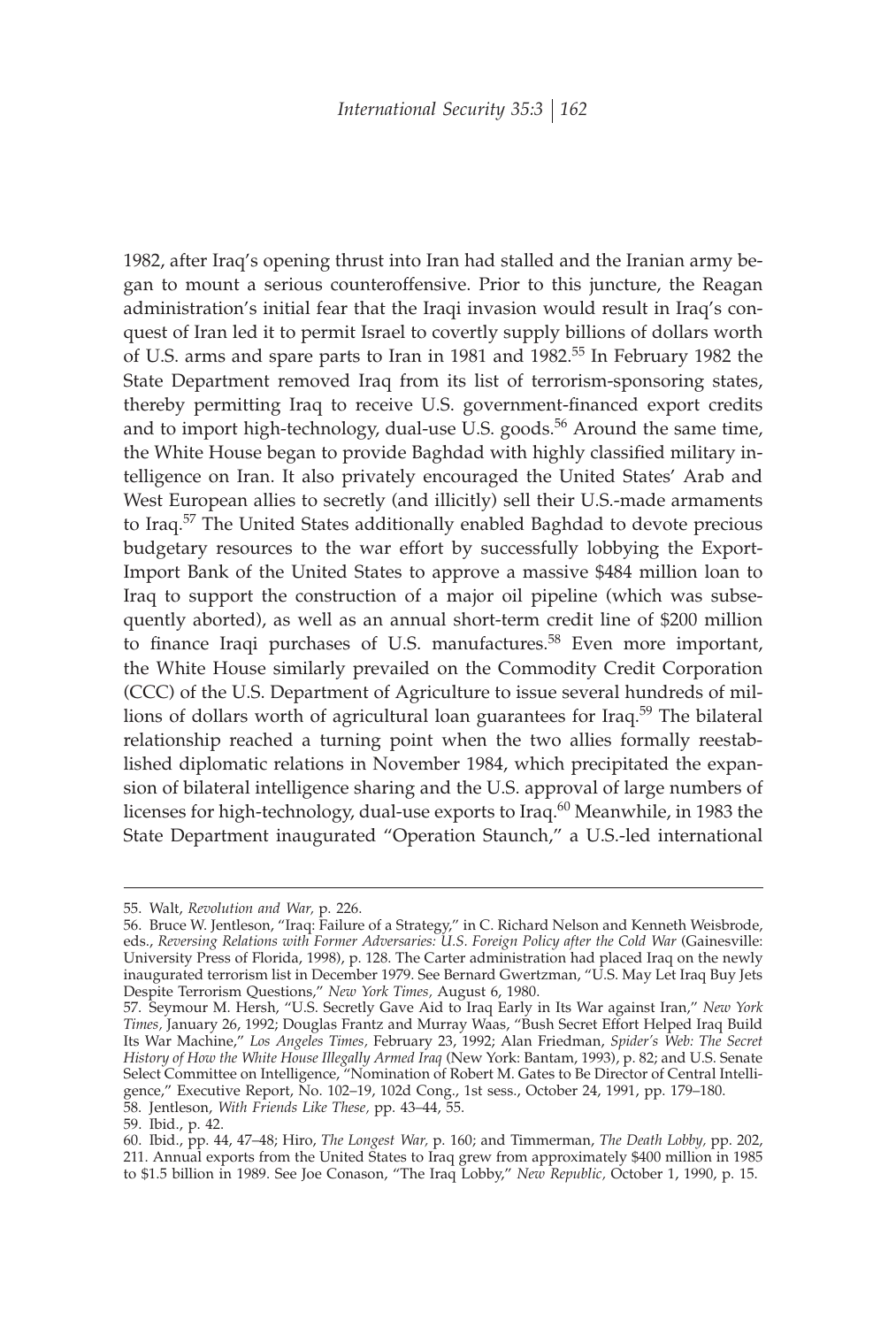arms embargo against Iran, and placed Iran on the State Department's list of terrorism sponsors.<sup>61</sup>

Beginning in August 1985, however, a small group of officials in the National Security Council and CIA began to undermine the burgeoning alliance with Iraq by initiating a covert program of arms sales and intelligence transfers to Iran, in exchange for Iranian help in releasing U.S. citizens being held hostage by Shiite terrorists in Beirut, Lebanon. The program was abruptly discontinued in late 1986, however, when it was exposed by the international media.<sup>62</sup>

In response to Iran's conquest of the Fao Peninsula and the embarrassing revelation of the arms-for-hostages operation, the White House further ratcheted up its support for Iraq. Annual CCC allocations swelled from \$536 million in 1986 to \$1 billion in 1988; the Commerce Department approved a staggering 97.5 percent of export license applications for dual-use items bound for Iraq; and the CIA began to provide Iraq with intelligence pertaining to "strategic economic infrastructure targets in Iran."63 Most important, in the spring of 1987, Reagan ordered the U.S. Navy to ostensibly enter the war on Iraq's behalf, by "reflagging" and escorting Kuwaiti oil tankers traversing the Persian Gulf. The U.S. naval flotilla in the Persian Gulf subsequently unleashed a devastating series of attacks against Iranian naval ships and oil platforms. Concurrently, the White House imposed a comprehensive embargo on imports from Iran and banned the export to Iran of fourteen categories of dual-use items.<sup>64</sup>

<sup>61.</sup> Caspar Weinberger, *Fighting for Peace: Seven Critical Years in the Pentagon* (New York: Warner, 1990), pp. 421–424; and Timmerman, *The Death Lobby,* p. 142. Throughout the war, the United States also voted in favor of a series of one-sided UN Security Council resolutions that condemned Iran for perpetuating the war and attacking neutral shipping. Hiro, *The Longest War,* pp. 135–136; and Jentleson, *With Friends Like These,* p. 47.

<sup>62.</sup> Hiro, *The Longest War,* pp. 216–218; and Jentleson, *With Friends Like These,* pp. 56–59.

<sup>63.</sup> U.S. National Advisory Council on International Monetary and Financial Policies, "CCC-Proposed \$500 Million Export Credit Sales Guarantee Program—Iraq," action memorandum, August 29, 1985; "National Advisory Council Staff Committee, Minutes Meeting 86-20, May 20, 1986"; "National Advisory Council Staff Committee, Minutes Meeting 86-28, July 15, 1986"; Letter from Kerry E. Reynolds to Michael D. O'Connor, "[Proposed Allocation for GSM-102 Credit Guarantees]," January 7, 1987; "National Advisory Council Staff Committee, Minutes Meeting 88-14, April 5, 1988"; and National Security Council Electronic Message, "Iran Game Plan [Response of Alton Keel to William Cockrell included]," November 21, 1986, all in Joyce Battle, ed., *Iraqgate: Saddam Hussein, U.S. Policy, and the Prelude to the Persian Gulf War (1980–1994),* National Security Archive Microfiche Collection (Alexandria, Va.: Chadwyck-Healey, 1995), Docs. 273, 332, 345, 390, 542, and 376; and Jentleson, *With Friends Like These,* p. 62.

<sup>64.</sup> Jentleson, *With Friends Like These,* p. 61; George P. Shultz, *Turmoil and Triumph: My Years as Secretary of State* (New York: Scribner, 1993), pp. 926–927; Weinberger, *Fighting for Peace,* p. 425 n. 9; Jeffrey J. Schott, "Economic Sanctions, Oil, and Iran," testimony before the Joint Economic Committee, "Energy and the Iranian Economy" hearing, 109th Cong., 2d sess., July 25, 2006, appen-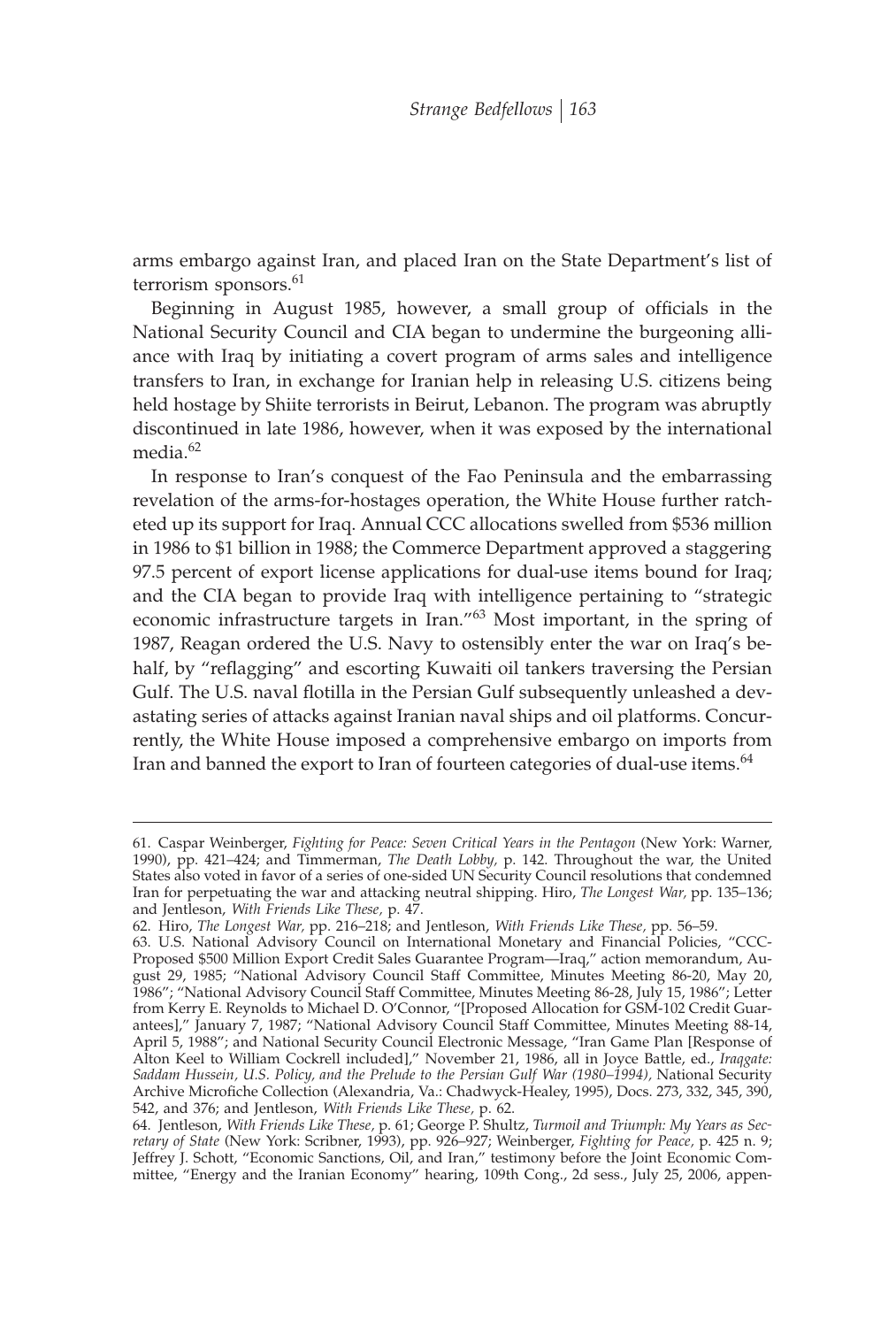#### intra-alliance disputes between the united states and iraq

Even as the United States joined forces with Iraq in an ultimately fruitful alliance of convenience against Iran, significant disagreements divided the fledgling allies. The most salient of these were (1) Iraq's continued sponsorship of international terrorism against Western targets and, relatedly, its staunch opposition to the Arab-Israeli peace process; (2) its suspected efforts to develop nuclear weapons and ballistic missiles; (3) its repeated and flagrant use of chemical weapons (CW) against Iranian troops and Kurdish civilians; (4) its suspected illicit use of certain U.S. exports for the purpose of waging the conventional war against Iran; and (5) its severe repression of human rights domestically.

The analysis below focuses on only the first two of these five disputes (terrorism and nuclear/missile proliferation), because Iraqi reforms on these matters, as opposed to the latter three (diversion of U.S. exports to the war effort, use of CW, and repression of human rights), would not have seriously jeopardized the foremost U.S. aim of preventing Iraq from suffering a military defeat at the hands of Iran. As a result, on the latter issues, the balance of interests likely favored Iraq.<sup>65</sup> Unsurprisingly, on all three issues, the Reagan administration at most paid lip service (in the vaguest of terms) to its opposition to suspected Iraqi misbehavior, thereby permitting such misbehavior to continue unimpeded.<sup>66</sup>

By contrast with the above issues, the disputes over terrorism and nuclear proliferation did not bear directly on Iraq's war effort against Iran.<sup>67</sup> Iraq's

67. Some sources have suggested that Saddam's escalated support for terrorism during the 1980s

dix A: U.S. Sanctions against Iran: Chronology of Key Events, 1984–2006, http://www.iie.com/ publications/papers/print.cfm?doc=pub&ResearchID=649.

<sup>65. &</sup>quot;Memorandum, State Department to ETRD—Vehicles File, 'Notifying Congress of [Redacted] Truck Sales,' Classification Unknown, March 5, 1984"; and "Intelligence Assessment, CIA Directorate of Intelligence, 'Is Iraq Losing the War?' Secret, April 1986"; in Malcolm Byrne and Christian F. Ostermann, eds., *The Iran-Iraq War, 1980–1988: Reader of Declassified U.S. Documents, prepared for* the conference "The Origins, Conduct, and Impact of the Iran-Iraq War, 1980–1988," Woodrow Wilson International Center for Scholars, Washington, D.C., July 19–20, 2004, http://www .wilsoncenter.org/topics/docs/The%20Origins,%20Conduct,%20and%20Impact%20of%20the%20 Iran-Iraq%20War,%201980-1988.pdf, Docs. 57 and 97 (pp. 6, 8–9), respectively.

<sup>66.</sup> See, for example, "Statement Read by the Department of State Spokesman John Hughes, March 5, 1984," *Department of State Bulletin,* April 1984, p. 64; "Memcon [Memorandum of Conversation]: Secretary's Meeting with Iraqi Depprimmin [Deputy Prime Minister] Tariq Aziz, November 26, 1984, 10:00AM," in Battle, *Iraqgate,* Doc. 228; Cable from U.S. Interests Section, Baghdad, to the State Department, "End-Use Assurances on Hughes Helicopter Sale," January 10, 1983, in ibid., Doc. 93; Cable from State Department to U.S. Embassy, Baghdad, "Intended Use of Helicopters," Secret, March 2, 1985, in ibid., Doc. 245; and "Cable, American Embassy London to State Department, 'Rumsfeld One-on-One Meeting with Iraqi Deputy Prime Minister and Foreign Minister Tariz Aziz,' Secret, December 21, 1983," in Byrne and Ostermann, *The Iran-Iraq War, 1980–1988,* Doc. 41.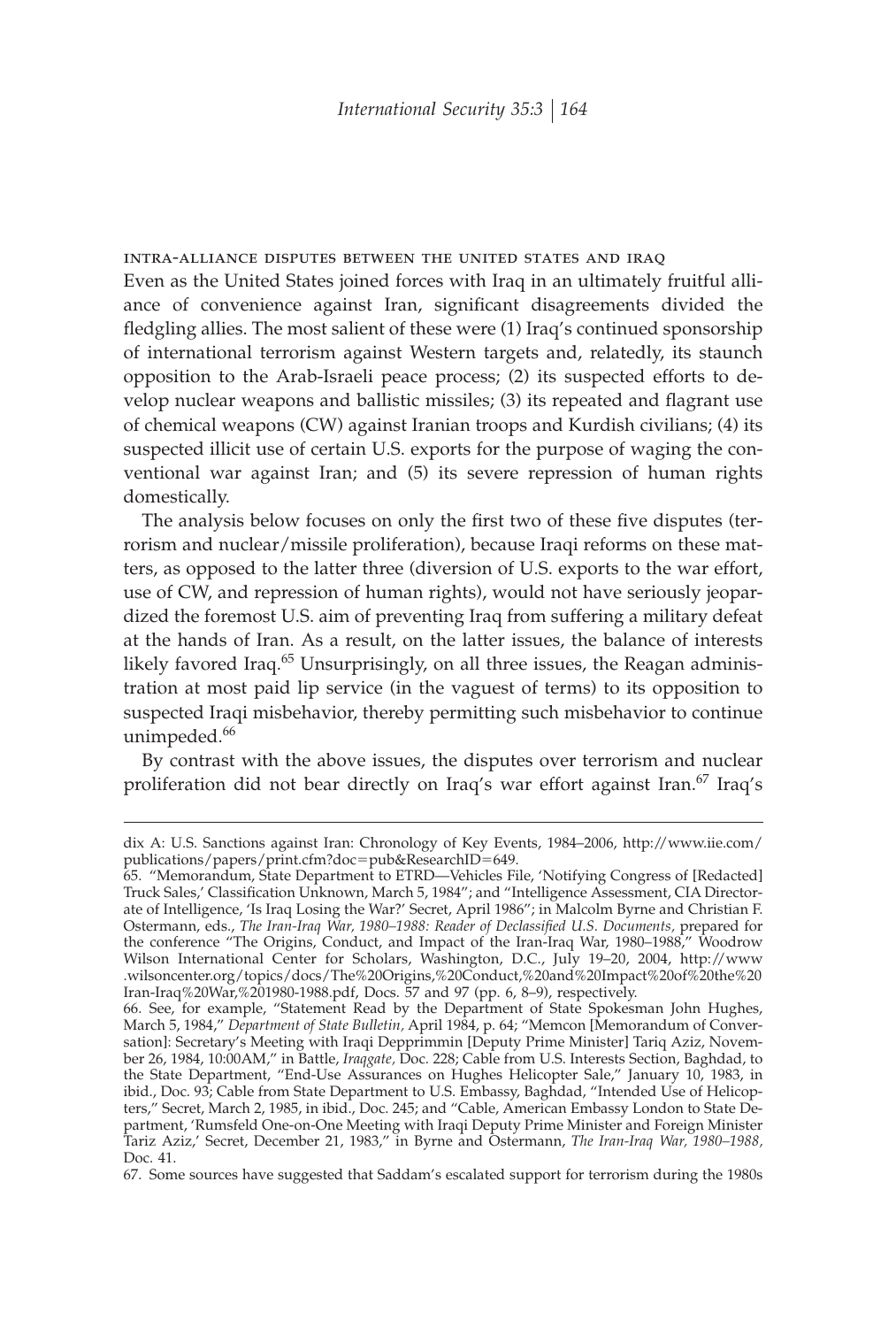support for Palestinian terrorists actually contravened its more immediate interests in securing U.S. and West European subvention in the war, while the CIA believed that Israel's 1981 air strike against Iraq's Osirak reactor had dealt a severe blow to Iraq's nuclear program, from which it was unlikely to recover in the short term.<sup>68</sup>

In addition, these issues were highly salient to U.S. decisionmakers. Of the two, terrorism was the more immediate concern. As the number and destructiveness of terrorist attacks around the globe escalated dramatically over the course of the 1980s and the U.S. public became extremely agitated about the terrorist threat, the Reagan administration's counterterrorism rhetoric grew increasingly shrill.<sup>69</sup> The seriousness with which the administration viewed the growing problem of terrorism was evinced in its April 1986 decision to launch air strikes against Libya, in retaliation for that country's sponsorship of multiple terrorist attacks against U.S. citizens and those of its allies.70

Iraq's covert nuclear weapons and ballistic missiles programs also represented serious affronts to U.S. interests. Iraq's nuclear weapons program not only contravened the 1968 Nuclear Nonproliferation Treaty, but also jeopardized the U.S. priority of forestalling the spread and use of nuclear weapons in the volatile Middle East region.<sup>71</sup> Additionally, on a personal level, President Reagan possessed a deep-rooted fear of nuclear apocalypse, which

represented a desperate effort to kindle a new Arab-Israeli war that would persuade Iran to end its war with Iraq and join forces with Iraq against Israel. Timmerman, *The Death Lobby,* p. 114; Jentleson, *With Friends Like These,* p. 52; and Hiro, *The Longest War,* p. 63. Even if this was the case, it was clearly a long shot at best, and it would be highly unlikely that Saddam would push ahead with this gambit in the face of a threat by the United States and its allies to retract their wartime support for Iraq.

<sup>68. &</sup>quot;Intelligence Assessment, CIA Directorate of Intelligence, 'The Iraqi Nuclear Program: Progress Despite Setbacks,' Top Secret, June 1983," in Byrne and Ostermann, *The Iran-Iraq War, 1980– 1988,* Doc. 25.

<sup>69.</sup> A 1986 survey conducted by the Chicago Council on Foreign Relations found that terrorism ranked only behind the nuclear arms race on the list of the U.S. public's foremost foreign policy concerns. John E. Reilly, "America's State of Mind," *Foreign Policy,* No. 66 (Spring 1987), p. 42. See also President Ronald W. Reagan, "Remarks at the American Bar Association's Annual Convention, July 8, 1985," *Weekly Compilation of Presidential Documents,* Vol. 21, No. 27 (July 8, 1985), p. 877; and Secretary Shultz's address before the Jonathan Institute's Second Conference on International Terrorism on June 24, 1984, "Terrorism: The Challenge to the Democracies," *State Department Bulletin,* No. 84 (August 1984), pp. 31–34.

<sup>70.</sup> Tim Zimmerman, "Coercive Diplomacy and Libya," in Alexander L. George and William E. Simons, eds., *The Limits of Coercive Diplomacy,* 2d ed. (Boulder, Colo.: Westview, 1994), pp. 201–228. 71. "United States Non-Proliferation and Peaceful Nuclear Cooperation Policy, July 16, 1981," National Security Decision Directive, No. 6, in John Pike, ed., Online Database of Presidential Directives and Executive Orders, Federation of American Scientists, http://www.fas.org/irp/offdocs/ nsdd/23-1468t.gif.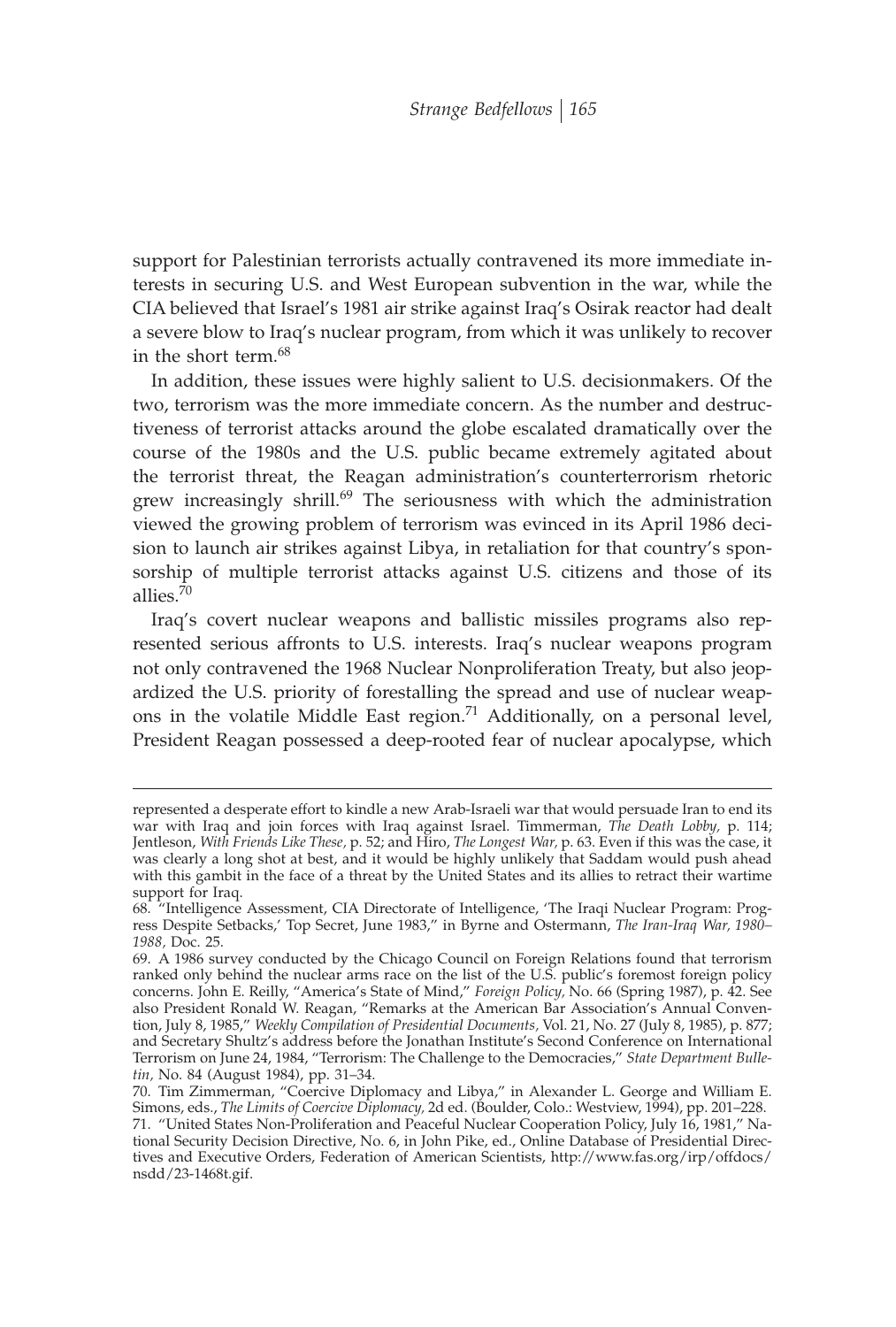underpinned his visceral belief in the need to completely eliminate nuclear weapons.<sup>72</sup> Meanwhile, in 1982 President Reagan formally inaugurated international negotiations to create a missile technology control regime aimed at slowing the global spread of ballistic missiles. Revealingly, in March 1985 the White House instructed all relevant U.S. government agencies to begin enforcing the regime, even though Congress had not yet formally ratified the pact.<sup>73</sup>

three predictions on the outcome of u.s. bargaining with iraq According to the neorealist and tying hands hypotheses, the Reagan administration should have bargained aggressively and successfully with Iraq on the issues of terrorism and nuclear and ballistic missile proliferation, albeit via discrete negotiating strategies. Conversely, the neoclassical realist hypothesis predicts anemic and fruitless U.S. bargaining with Iraq.

The U.S.-Iraq alliance of convenience constitutes a "most likely" case from the vantage point of the neorealist and tying hands theories, and therefore represents a "tough test" for neoclassical realism, which makes the opposite prediction of those theories.<sup>74</sup> The case is a most likely one for neorealism given the extreme asymmetries of dependence and commitment within the alliance that grossly favored the United States. The asymmetry of dependence stemmed primarily from the United States' status as a global military and economic superpower that was located on the other side of the world from the common enemy of Iran. In contrast, Iraq was a small, regional power that shared a lengthy land border with the far larger and more populous Iran. Thus, the Iranian threat to the United States was significant but distant, indirect, and limited.<sup>75</sup> For Iraq, however, the Iranian threat was imminent, direct, and existential, with outnumbered Iraqi troops pitted against a highly motivated Iranian adversary bent on the outright "[r]emoval of Saddam Hussein's

<sup>72.</sup> John L. Gaddis, *Strategies of Containment: A Critical Appraisal of American National Security Policy during the Cold War,* rev. and exp. ed. (New York: Oxford University Press, 2005), pp. 357–362. 73. Timmerman, *The Death Lobby,* pp. 208–209; and "Nuclear Capable Missile Technology Transer Policy, November 30, 1982," National Security Decision Directive, No. 70, in Pike, Online Database of Presidential Directives and Executive Orders, http://www.fas.org/irp/offdocs/nsdd/nsdd-070.htm.

<sup>74.</sup> Harry Eckstein, "Case Study and Theory in Political Science," in Fred I. Greenstein and Nelson W. Polsby, eds., *Handbook of Political Science,* Vol. 7 (Reading, Mass.: Addison-Wesley, 1975), pp. 94– 137.

<sup>75.</sup> From Washington's vantage point, an Iranian victory in the conflict would increase the potential for the radical and rabidly anti-American Iranian regime to fix the rate of extraction and price of Persian Gulf oil on which the economies of the United States and its allies depended. Hiro, *The Longest War,* p. 263.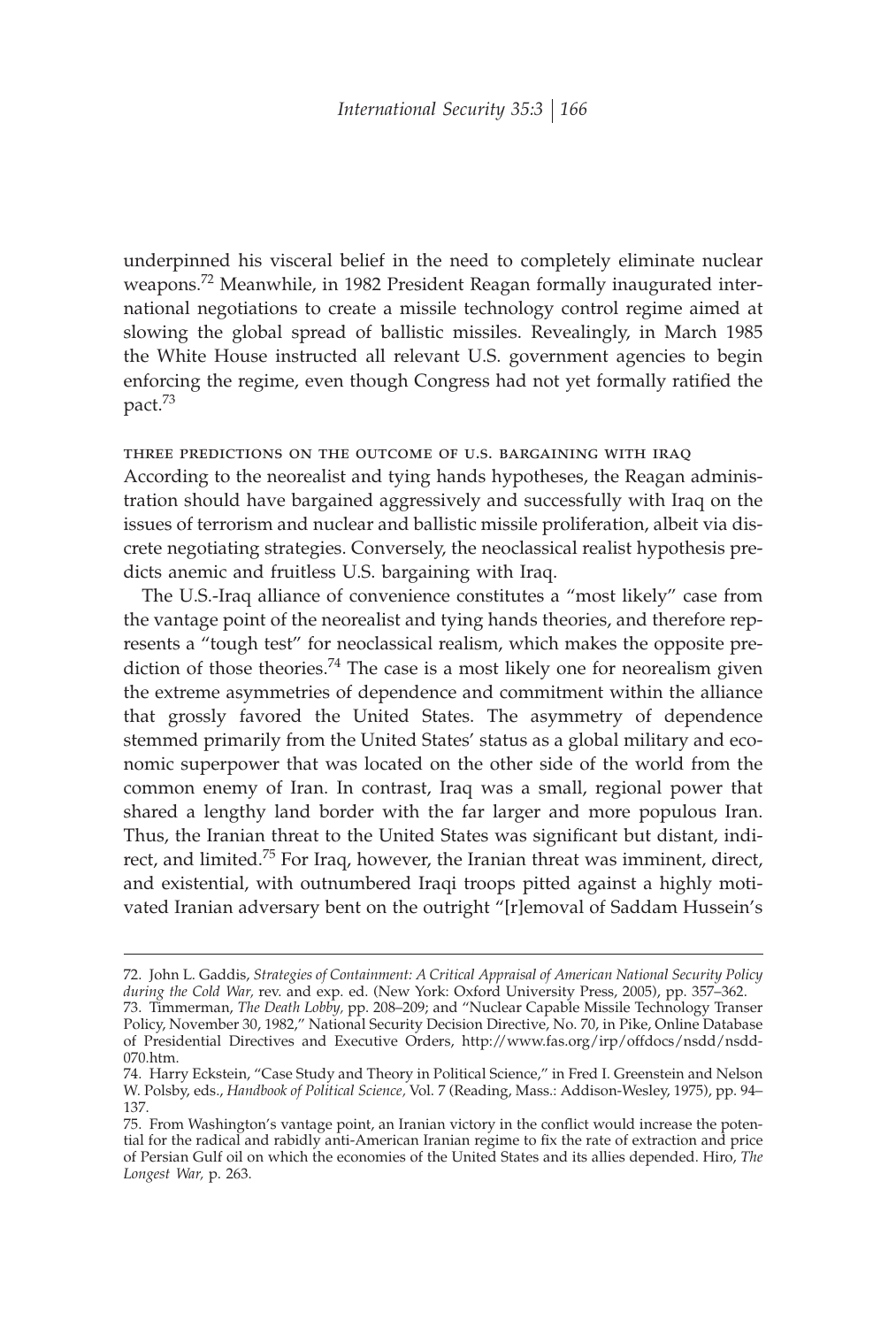regime."<sup>76</sup> This geopolitical asymmetry of dependence was compounded by an equally lopsided economic asymmetry. As the war ground on, Iraq's underdeveloped economy was battered by the combined effects of the war, a fall in world oil prices, and the drastic curtailing of Iraq's oil exports because of Syria's closure of Iraq's main oil pipeline.<sup>77</sup> Meanwhile, the United States, which was the world's largest and most advanced economy, engaged in a negligible amount of commerce with Iraq and did not import Iraqi oil in large quantities.<sup>78</sup>

Further, much of the strategic assistance furnished by the United States to Iraq was not easily replaceable. Most important, the United States was the only country able to provide Iraq with sensitive satellite intelligence on Iranian troop positions and economic targets, and pressure its Arab and West European allies to both sell Iraq U.S.-made weapons and restrict arms transfers to Iran.<sup>79</sup>

The Iraq case also represents a bellwether by comparison with the United States' other Cold War–era alliances of convenience. Iraq was the United States' sole Cold War ally of convenience that was recruited to confront not the Soviet Union or a Soviet proxy, but rather a weak, nonaligned state (Iran). Therefore the United States should have been less preoccupied with the need to maintain the alliance against the common enemy, and more highly motivated to secure concessions from its Iraqi ally on disputed issues, than should have been the case in its anti-Soviet alliances of convenience. Also, the U.S.-Iraq alliance was unique among the United States' Cold War alliances of convenience insofar as it operated during a full-scale ground war, in which the ally of convenience, but not the United States, was directly involved in a life-or-death armed struggle.<sup>80</sup> If the United States could not elicit substantial concessions from its ally of convenience under these especially favorable cir-

<sup>76.</sup> The quotation is from a public statement made in 1981 by the speaker of the Iranian parliament. Ibid., p. 51.

<sup>77.</sup> Jentleson, *With Friends Like These,* p. 81.

<sup>78.</sup> During the early years of the war, the United States did not import any Iraqi oil. By 1987, U.S. oil imports from Iraq had increased only modestly to 30 million barrels. Only in the final year of the war did U.S. imports rise dramatically, ballooning to 126 million barrels, which represented one-quarter of Iraq's total oil exports. Ibid., pp. 81–82.

<sup>79.</sup> Jentleson claims that merely by virtue of the economic benefits that Iraq was receiving from the United States, the Reagan administration "should have been able to hold Iraq to its commitment not to threaten the interests of its new and vital [U.S.] supporter." Jentleson, "Iraq: Failure of a Strategy," pp. 131–132.

<sup>80.</sup> This situation changed only slightly once the U.S. Navy began conducting combat operations against the extremely weak and greatly overmatched Iranian navy during the 1987-88 reflagging operation.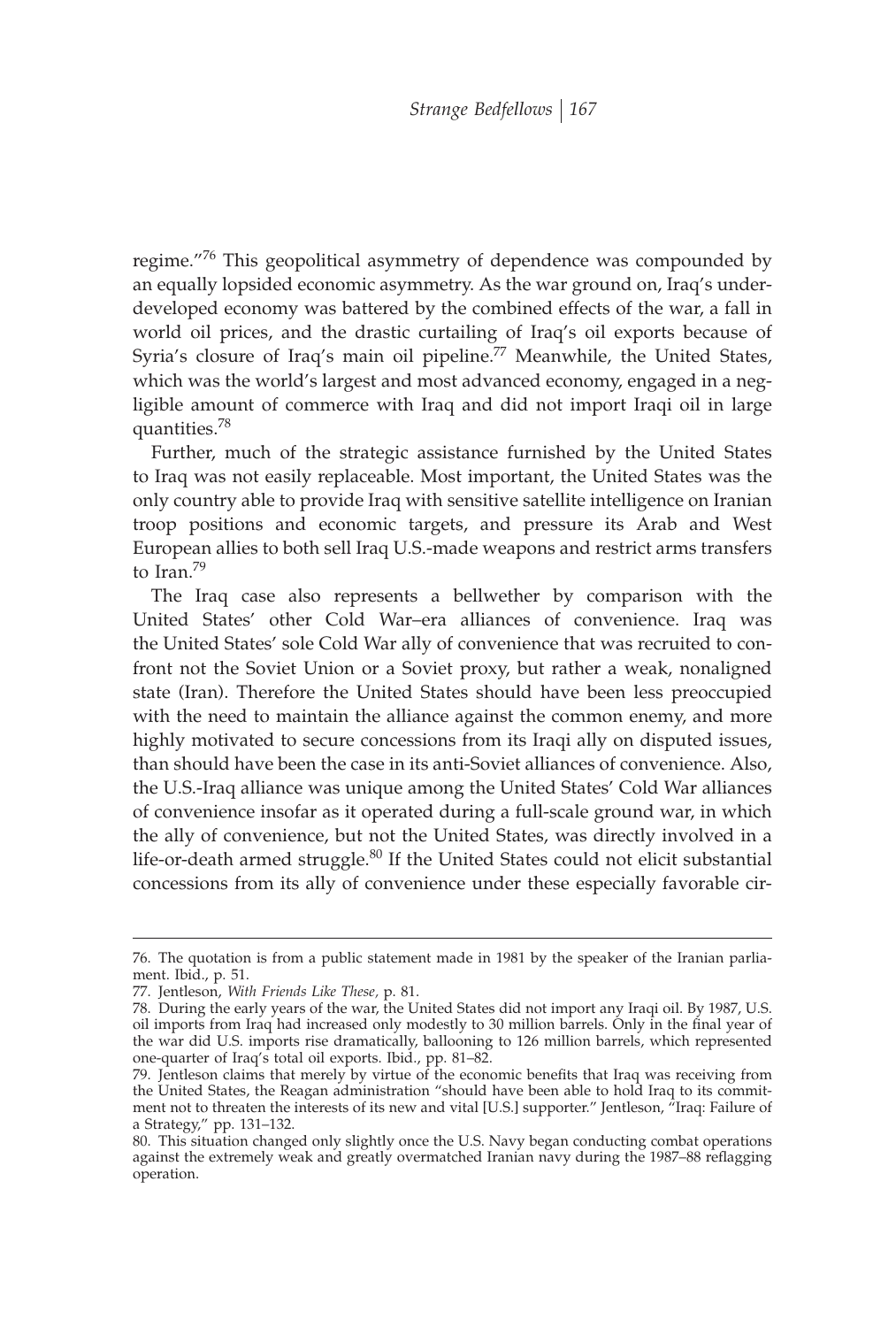cumstances, it is unlikely that it could have elicited them from its anti-Soviet allies, which were not actually engaged in full-scale war against the shared Soviet threat. The United States' relatively low commitment to the alliance of convenience with Iraq was reflected in the informal nature of the alliance, the Carter and Reagan administrations' steadfast refusal to depart from a formally neutral posture toward the two belligerents at any point during the conflict, and the repeated assertions made by U.S. officials during the war that their preferred outcome was not an Iraqi victory per se, but rather the prevention of an Iraqi defeat.<sup>81</sup>

These considerable asymmetries of dependence and commitment were most vividly evinced, however, by the U.S. decisions to covertly transfer arms to Iran during the early stages of the war (1981–82) in order to forestall an Iraqi victory, and to provide both arms and intelligence to Iran in 1985–86, so as to secure the release of the U.S. hostages in Lebanon. Notably, when the latter operation was exposed by the media, the Iraqi regime exhibited, in the words of one U.S. official, "considerable restraint" in its response.<sup>82</sup>

82. "State Department Memorandum, Richard W. Murphy to Under Secretary Armacost, 'U.S.-

<sup>81. &</sup>quot;Cable, State Department to American Embassy Amman, 'Kittani Call on Under Secretary Eagleburger,' Secret, March 24, 1984,'' pp. 1–2; and "Briefing Papers, State Department, 'Gulf War Update: U.S. Attitude toward Iran; the Gulf War,' Secret, February 27, 1986," in Byrne and Ostermann, *The Iran-Iraq War, 1980–1988,* Docs. 61 and 93, respectively. This neorealist hypothesis could be challenged by the contention that U.S. dependence on and commitment to the alliance with Iraq were magnified by the fear that Saddam would gravitate more closely toward the Soviet bloc. This thesis is supported by the president's July 1983 approval of National Security Decision Directive No. 99, which called for "expanding our political and commercial influence in Iraq . . . to counter Soviet influence in Southwest Asia." Quoted in letter from George P. Shultz to Caspar W. Weinberger, April 30, 1985, attached to State Department memorandum, "Computers for Iraq: DOD's Proliferation Concerns," Secret, April 3, 1985, in Battle, *Iraqgate,* Doc. 319. A series of three declassified intelligence assessments disseminated to policymakers over the course of the war, however, cast doubt on this possibility. First, an August 1983 CIA assessment noted "some important constraints on the improvement in Soviet-Iraqi relations," namely, the existence of high levels of distrust between the two governments, the Soviet Union's aversion to antagonizing its Syrian proxy, and the Soviet desire to improve relations with Iran. Second, a September 1984 Defense Intelligence Agency report judged that Moscow would have "great difficulty in translating its [military] assistance into political influence [over Iraq]." Third, an April 1986 CIA report claimed that the Iran-Iraq War "has not served Moscow's overall interests in the region despite boosting Soviet arms sales," and that despite the Soviet Union's transfer to Iraq of more than \$6 billion in arms over the course of the conflict, Soviet leaders shared the U.S. desire for neither of the two belligerents to win decisively. See "Intelligence Assessment, CIA Directorate of Intelligence, 'Moscow's Tilt toward Baghdad: The U.S.S.R. and the War between Iran and Iraq,' Top Secret, August 1983"; "DIA Defense Estimative Brief, 'Prospects for Iraq,' Classification Unknown, September 25, 1984"; and "Intelligence Assessment, CIA Directorate of Intelligence, 'Is Iraq Losing the War?'" all in Byrne and Ostermann, *The Iran-Iraq War, 1980–1988,* Docs. 29, 76, and 97, respectively. In fact, the only occasion in which the administration clearly acted out of a credible fear of being outbidded by the Soviets was its decision to reflag Kuwaiti merchant vessels in 1987. This decision, however, had little to do with Iraq directly, as it was motivated primarily by the desire to prevent the Soviet Union from "playing a key maritime role in the [Persian] Gulf." Shultz, *Turmoil and Triumph,* p. 926.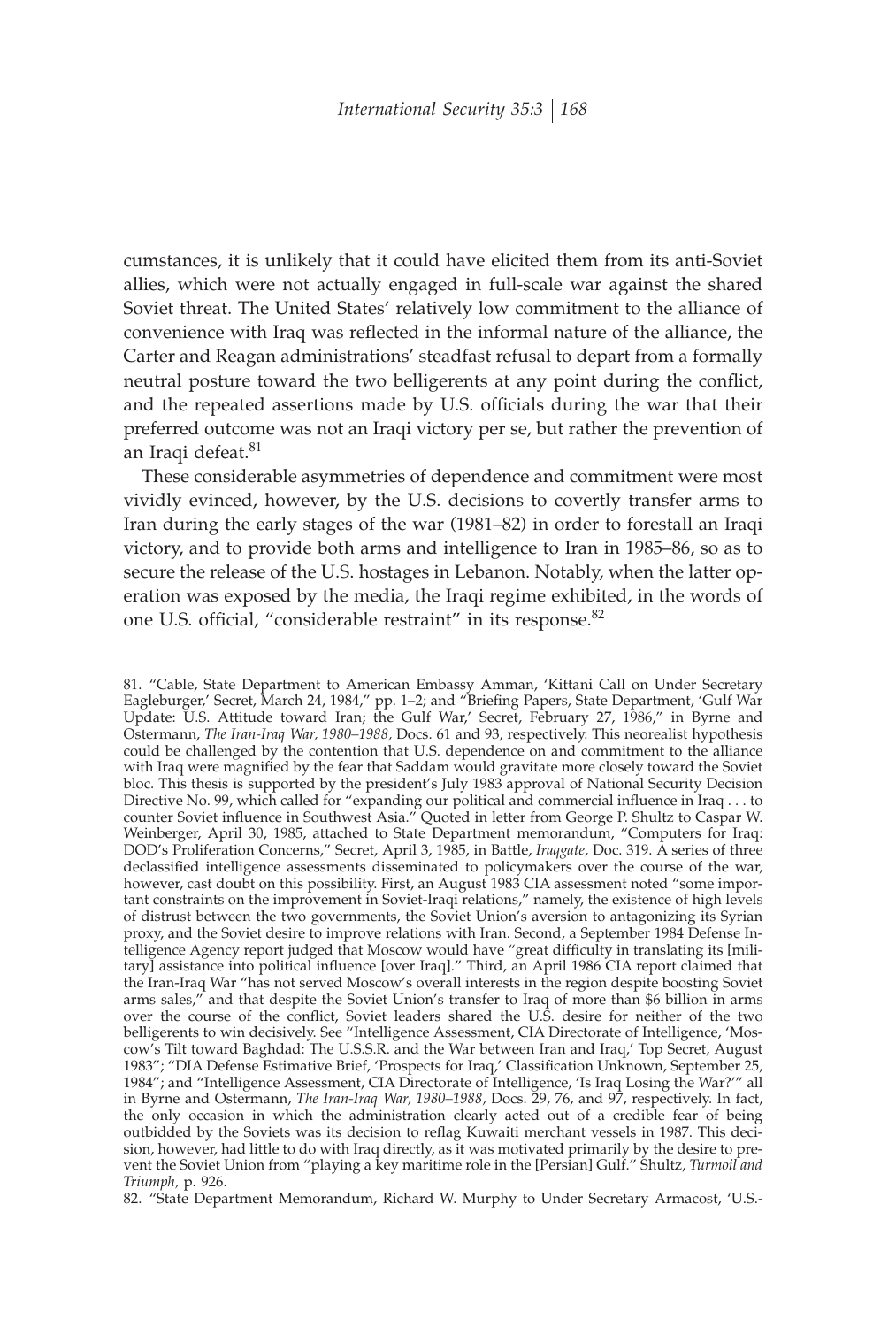Thus, neorealism predicts that the United States should have repeatedly and successfully exploited these vast asymmetries of dependence and commitment to extract sizable concessions from Iraq on issues considered salient to U.S. policymakers. If these systemic factors were salient, process tracing of the case should reveal multiple instances in which U.S. decisionmakers and diplomats bargained tenaciously with their Iraqi counterparts, emphasizing the United States' favorable systemic position vis-à-vis Iraq and threatening to abandon Iraq to the fate of Iran (or potentially even switch its allegiance to Iran) in the event that Baghdad did not fundamentally change its behavior on the issues in question.

The case should also be a most likely one for tying hands theory given the vast gap in internal state strength between the United States, a weak state democracy, and Iraq, a strong state totalitarian dictatorship. The tying hands logic suggests that this gap should have led to highly successful U.S. bargaining with Iraq, by emboldening U.S. policymakers to frequently and credibly warn their Iraqi interlocutors that domestic critics in the Congress and the executive branch would slow, stall, or even roll back the burgeoning bilateral relationship in the absence of major Iraqi concessions to appease those critics. Meanwhile, given that the Iraqi regime's very survival was imperiled throughout the war and that it was heavily dependent on U.S. assistance, it would have been extremely risky, if not suicidal, for Baghdad to defect from the alliance altogether on account of the stringency of U.S. conditions.

By contrast, the neoclassical realist theory introduced in this article predicts that the outbreak of the Iran-Iraq War should have provided the Reagan administration with some political capital to form an alliance of convenience with Iraq, but that lingering domestic political opposition to the relationship should have effectively stifled the inclination and willingness of the foreign policy executive to exact major concessions from Iraq. A 1984 State Department memo captured the fragility of the administration's domestic position, reporting that the "depth of anti-Iranian and anti-Syrian public and Congressional sentiment has mitigated even some hardliners' reactions to our recent alleged 'tilt' [toward Iraq]," but simultaneously cautioning that a possible Iraqi escalation of the war would "add to public and Congressional opposition [to Saddam's regime]."83

The administration's worries about potential domestic opposition to the fur-

Iraqi Relations: Picking Up the Pieces,' Secret, December 5, 1986," in Byrne and Ostermann, *The Iran-Iraq War, 1980–1988,* Doc. 110.

<sup>83. &</sup>quot;State Department Memorandum, David T. Schneider and Jonathan T. Howe to Secretary of State, 'Easing Restrictions on Exports to Iraq,' Classification Unknown, January 30, 1984," in Byrne and Ostermann, *The Iran-Iraq War, 1980–1988,* Doc. 50.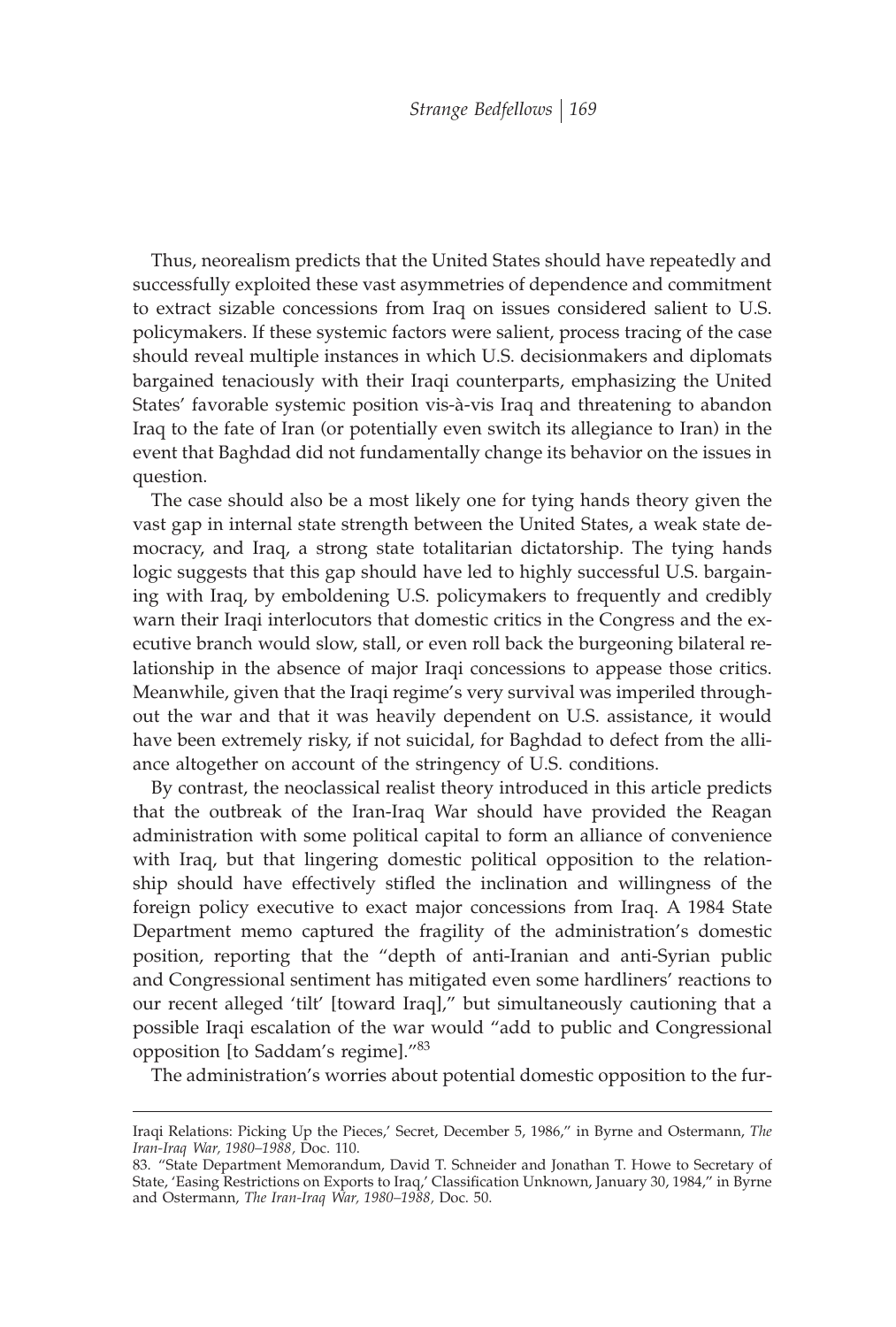ther consolidation of the alliance with Iraq surfaced repeatedly during the war. For example, an internal State Department memo drafted for Undersecretary of State Lawrence Eagleburger in 1983 warned that "[c]ongressional and public support for an overt tilt to Iraq would be difficult to obtain." Similarly, a memo drafted for Undersecretary of State Michael Armacost in 1986 admonished that "[w]e should not—and given Congressional opposition, we could not—move away from our policy of neutrality in the Gulf War by providing arms to Iraq."84 In early 1987, Armacost even advised Secretary of State George Shultz against transferring U.S. weapons to Iraq through third countries, because, among other reasons, such a move "could provoke a strong negative reaction in Congress."<sup>85</sup>

In addition to the latent opposition that repeatedly deterred the Reagan administration from more robustly expanding the alliance with Iraq, domestic opponents in Congress and even in the executive branch attempted to restrict the assistance that the White House had actually managed to extend to Saddam. As is discussed in greater detail below, the administration's removal of Iraq from its terrorism list in 1982 prompted multiple efforts by congressional opponents to further attenuate the bilateral alliance. Then, in 1987, skeptical legislators in both the House and Senate introduced a flurry of bills and amendments aimed at forestalling the administration's implementation of the reflagging operation.<sup>86</sup> Meanwhile, in 1985 and 1986, senior officials in the Department of Defense repeatedly objected to the Commerce Department's provision of export licenses to U.S. firms seeking to sell Iraq high-technology goods on the grounds that they were being used to develop nuclear weapons and ballistic missiles. At the same time, the Export-Import Bank suspended its

<sup>84. &</sup>quot;Cable, State Department to U.S. Interests Section Baghdad, 'Visit of Iraqi Foreign Minister,' Secret, January 15, 1983"; "State Department Memorandum, Nicholas A. Veliotes and Jonathan T. Howe to Lawrence S. Eagleburger 'Iran-Iraq War, Analysis of Possible U.S. Shift from Position of Strict Neutrality,' Secret, October 7, 1983"; and "State Department Memorandum, Richard W. Murphy to Under Secretary Armacost, 'U.S.-Iraqi Relations: Picking Up the Pieces,' Secret, December 5, 1986," all in Byrne and Ostermann, *The Iran-Iraq War, 1980–1988,* Docs. 19, 30, and 110, respectively.

<sup>85. &</sup>quot;State Department Memorandum, Richard W. Murphy, H. Allen Holmes, and Under Secretary Armacost to Secretary of State, 'U.S. Policy on Third-Country Transfers of U.S. Arms to Iraq,' Secret, February 4, 1987," in ibid., Doc. 117.

<sup>86.</sup> Adam Tarock, *The Superpowers' Involvement in the Iran-Iraq War* (Commack, N.Y.: Nova Science, 1998), pp. 145–148. The only measure that actually passed both chambers was an amendment requiring the secretary of defense to submit a detailed report to Congress prior to initiating the operation. Ibid.; and Ellen C. Collier, Paul E. Gallis, Stuart D. Goldman, Clyde R. Mark, Ronald O'Rourke, and Richard M. Preece, "The Persian Gulf and the U.S. Naval Presence: Issues for Congress," Congressional Research Service Issue Brief (Washington, D.C.: Library of Congress, updated August 3, 1987), Order Code IB87145, pp. 14–15.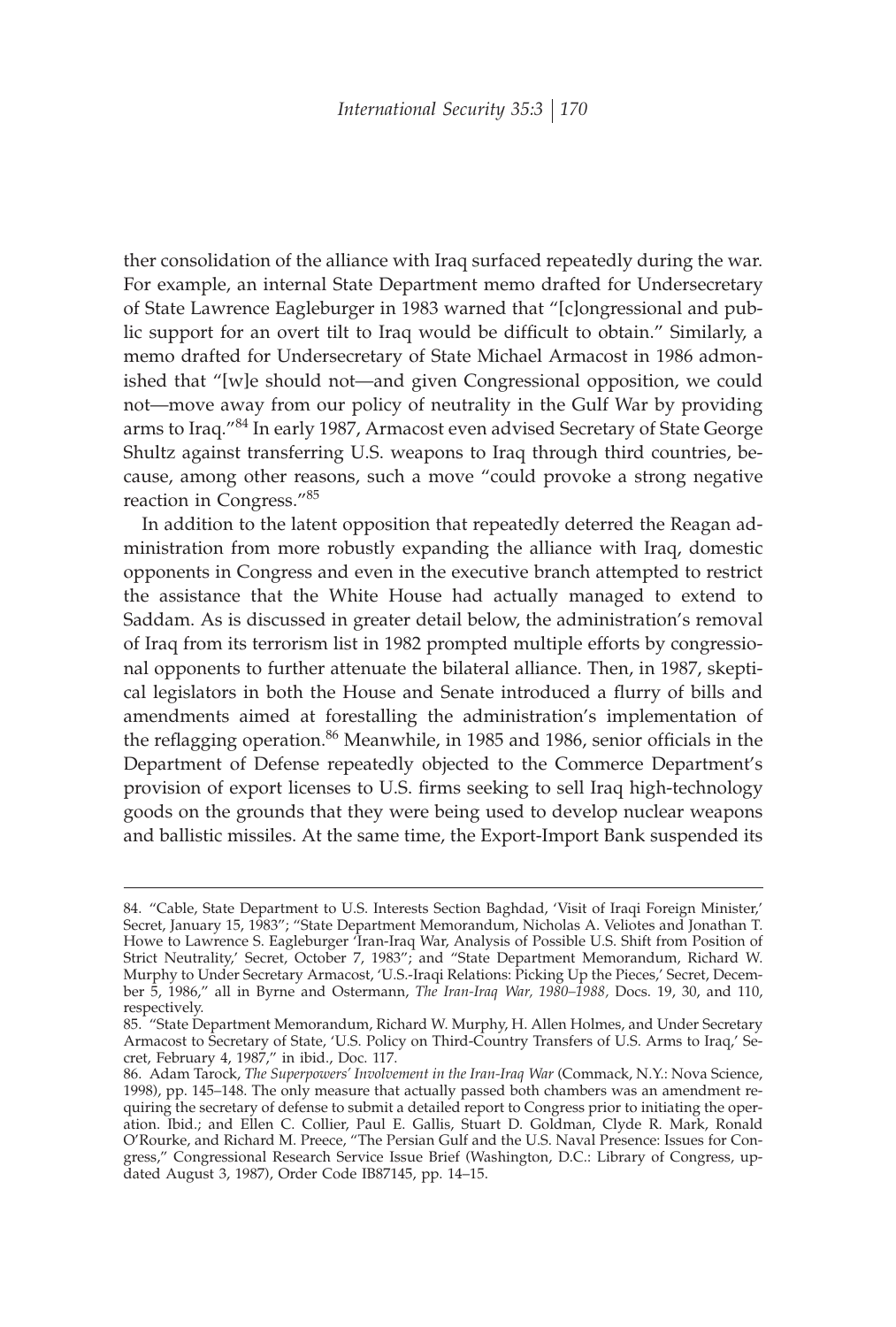\$200 million short-term credit line to Iraq, because the Iraqi government had fallen \$3.5 million behind in its payments to the bank. $87$  Thus, a 1986 State Department memo acknowledged that bilateral relations were "thin and likely to remain that way" because of the efforts of domestic opponents, and advocated strong policy intervention "to arrest the constriction."<sup>88</sup>

#### issue #1: iraq's sponsorship of international terrorism

Although the Reagan administration publicly claimed that the removal of Iraq from the State Department terrorism list in 1982 was precipitated by "Iraq's improved record [on terrorism]," privately, U.S. officials were fully aware that Iraq's record had not improved.<sup>89</sup> That this move elicited dissent within the Congress should not have been surprising, given that a congressional outcry had prompted the prior administration to reverse its earlier approval of the sale to Iraq of eight naval engine cores and five commercial aircraft.<sup>90</sup> Later that year, both the House Foreign Affairs Committee and the Senate Foreign Relations Committee inserted mild anti-Iraq measures into their respective versions of the annual foreign aid bill, which were later shelved for unrelated reasons.<sup>91</sup> Congressional opposition intensified in 1983 however, when Rep. Howard Berman (D-Calif.) inserted a provision into the reauthorization of the 1979 Export Administration Act that would have returned Iraq to the terrorist list within ninety days, unless the president both certified that Iraq was no longer supporting terrorism and obtained a formal assurance from the Iraqi government that it would not do so in the future. The Senate's companion bill did not contain this measure, however, and a House-Senate conference committee was convened to bridge this and other discrepancies between the two bills $92$ 

<sup>87.</sup> When the bank's chairman, John A. Bohn Jr., refused the State Department's subsequent request to rescind this decision, Vice President George H.W. Bush personally intervened and persuaded Bohn to unfreeze Iraq's credit line. Jentleson, *With Friends Like These,* pp. 55–56, 60–61. 88. "State Department Memorandum, Richard W. Murphy to Michael H. Armacost, 'Iraq: CPPG

Meeting of Wednesday, July 23,' Secret, July 23, 1986," in Byrne and Ostermann, *The Iran-Iraq War, 1980–1988,* Doc. 102.

<sup>89.</sup> Guy Gugliotta, Charles R. Babcock, Benjamin Weisner, and Lucy Shackleford, "At War, Iraq Courted U.S. into Economic Embrace," *Washington Post,* September 16, 1990.

<sup>90.</sup> David A. Flores, "Export Controls and the U.S. Effort to Combat International Terrorism," *Law and Policy in International Business,* Vol. 13, No. 2 (Spring 1981), pp. 567–575.

<sup>91.</sup> The House version of the bill included a provision placing Iraq back on the terrorism list, but also included language permitting the president to waive the provision on national security grounds. The Senate provision was even weaker; it merely required the president to notify Congress prior to any future removal of a country from the terrorism list. Pamela Fessler, "Congress' Record on Saddam: Decade of Talk, Not Action," *Congressional Quarterly Weekly,* April 27, 1991, p. 1069.

<sup>92.</sup> Ibid., pp. 1069, 1072; and Preece, *United States–Iraqi Relations,* pp. 26–27.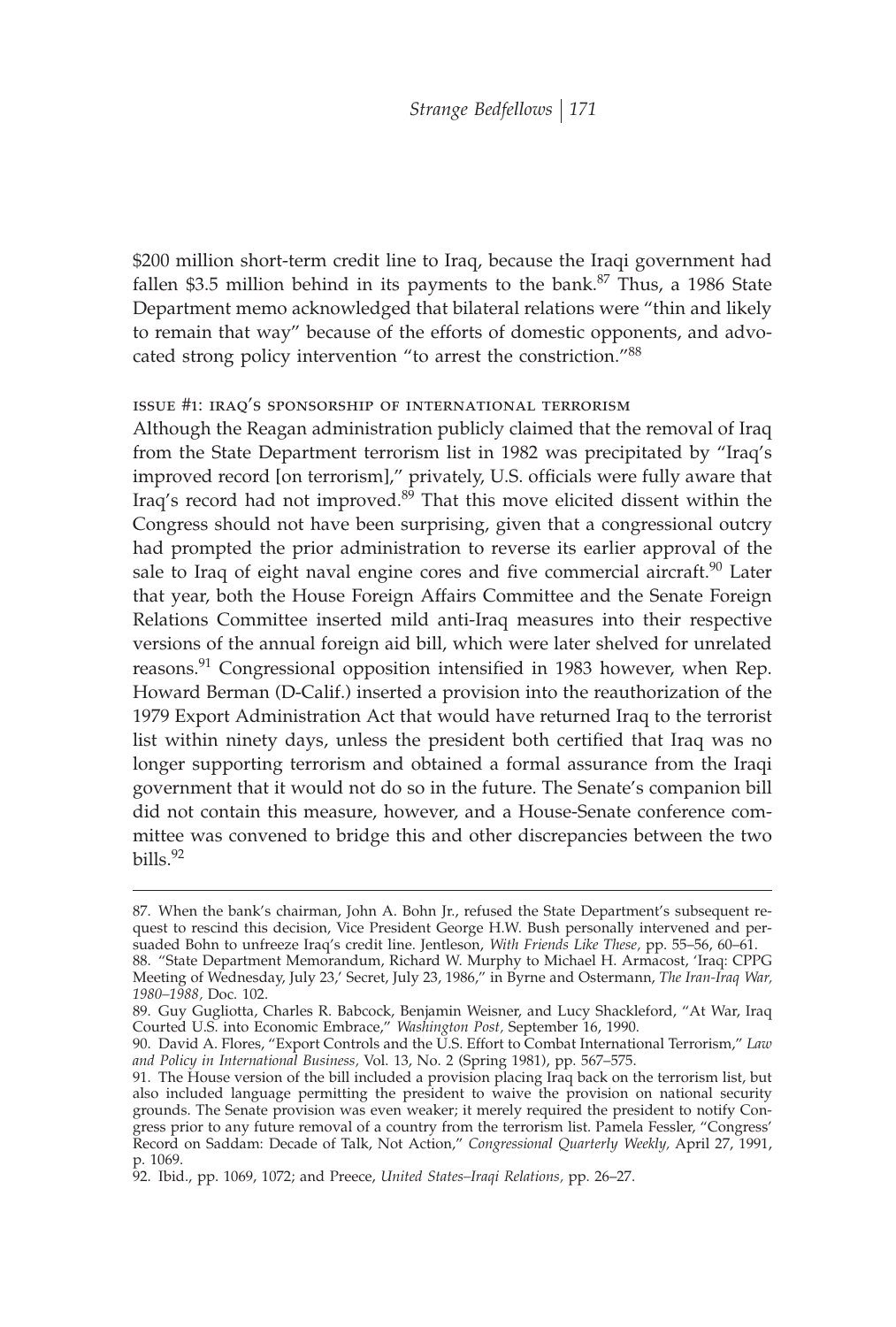As Congress debated the Export Administration Act in late 1983, Iraq made a concession on terrorism, expelling Abu Nidal, one of the world's most notorious terrorist leaders, and his Black June Organization from Baghdad.<sup>93</sup> Months earlier, William Eagleton, the head of the U.S. interests section in Baghdad, had informed Iraqi Foreign Minister Tariq Aziz that, in light of Congress's ongoing deliberations over the Berman amendment, any evidence that Iraq could furnish to show that it had decisively rejected terrorism would "have immediate positive effects."<sup>94</sup> This solitary instance of tough bargaining and (at least tactical) Iraqi compliance, which comports with the tying hands proposition, ultimately proved to be an aberration in an otherwise consistent pattern of U.S. deference to Iraq on the terrorism issue.

Despite the favorable role that U.S. domestic pressure had played in Saddam's decision to expel Abu Nidal, the administration almost immediately labored to weaken this pressure. In late December 1983, Undersecretary Eagleberger implored Export-Import Bank President William Draper to end the bank's prohibition on lending to Iraq. Draper's decision had been occasioned by "legal constraints . . . arising from Iraq's [continuing] links to international terrorists."<sup>95</sup> Then, late the next year, in response to a written objection lodged by Representative Berman to the U.S. sale of helicopters to Iraq because of Baghdad's continued sponsorship of terrorism, the State Department's congressional liaison, Tapley Bennett Jr., oversold the salience of the Abu Nidal expulsion by expressing the hope that Iraq "not revert to its previous support for international terrorism." Bennett also affirmed that "independent information" supported Iraq's "categorical assurances [that it had] severed ties to international terrorists."<sup>96</sup> Additionally, in June 1985 Secretary of State Shultz dispatched a letter to Representative Berman in which he urged the legislator to withdraw his amendment to the Export Administration Act on the grounds that Iraq had "effectively disassociated itself from international

<sup>93.</sup> Bureau of Intelligence and Research to Secretary Shultz, State Department Information Memorandum, "Iraq's Retreat from International Terrorism," July 1, 1986, in Battle, *Iraqgate,* Doc. 341; Jentleson, *With Friends Like These,* p. 52; Hiro, *The Longest War,* p. 63; Timmerman, *The Death Lobby,* p. 130; and Patrick Seale, *Abu Nidal, A Gun For Hire: The Secret Life of the World's Most Notorious Arab Terrorist* (London: Hutchinson, 1992), p. 111.

<sup>94. &</sup>quot;Cable, State Department to U.S. Interests Section, Baghdad, 'Message from the Secretary for FONMIN Tariq Aziz: Iraqi Support for Terrorism,' Secret, May 23, 1983," in Byrne and Ostermann, *The Iran-Iraq War, 1980–1988,* Doc. 24.

<sup>95. &</sup>quot;Letter from Lawrence S. Eagleburger to William Draper, Secret, December 24, 1983," in ibid., Doc. 45.

<sup>96.</sup> Letter from W. Tapley Bennett, Jr., to Rep. Howard L. Berman, "[Response to Representative Berman's Letter Regarding Export of Bell Helicopters to Iraq]," December 6, 1984, in Battle, *Iraqgate,* Doc. 230.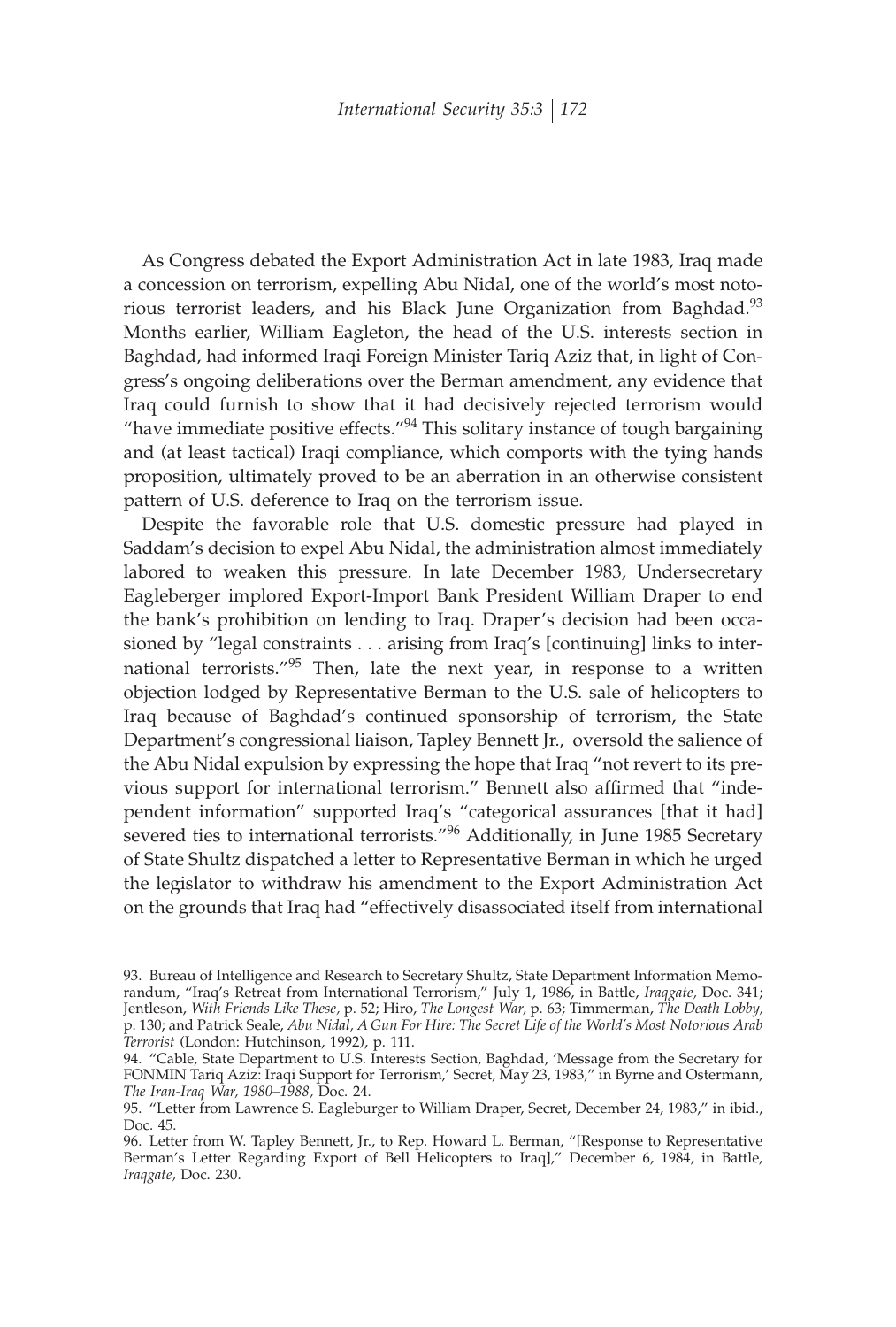terrorism." Further, Shultz pledged to return Iraq to the terrorism list if the State Department concluded that "any group based in or supported by Iraq is engaged in terrorist acts."<sup>97</sup> Finally, in a major public address on terrorism in July 1985, President Reagan explicitly singled out Cuba, Iran, Libya, Nicaragua, and North Korea as state sponsors of terrorism but conspicuously omitted Iraq from the list.<sup>98</sup>

The administration's efforts were complemented by those of private interest groups in the United States eager to maximize commercial relations with Iraq. Mere days after Berman received Shultz's missive, he received another from Carl Schwensen, the executive vice president of the National Association of Wheat Growers, who admonished Berman that the association would be "strongly opposed to any steps that needlessly jeopardized [U.S. trade with Iraq]."<sup>99</sup> Soon after receiving both messages, Berman relented and dropped the anti-Iraq measure.100

Within months, the administration's assurances that Iraq had stopped sponsoring terrorism were exposed as hollow. Not only did the Iraqi regime permit Abu Nidal to retain an office and a farm in Iraq, but it also maintained significant contacts with the Black June Organization at least through the summer of 1990.<sup>101</sup> In addition, Iraq's expulsion of Abu Nidal did not affect its continued support for other radical Palestinian factions such as the May 15 Organization, and the expulsion was closely followed by a dramatic increase in Iraqi support for the military wing of Yasir Arafat's rival Palestine Liberation Organization (PLO). $102$ 

Even more egregiously, however, in late 1985 Iraq played a central role in one of the decade's most notorious terrorist attacks, the hijacking of the Italian cruise ship *Achille Lauro* and subsequent execution of a wheelchair-bound

<sup>97. &</sup>quot;Legislative History, PL 99-64: Export Administration Amendments of 1985 [Letter From George Shultz to Representative Howard Berman, Dated June 20, 1985, Attached]," in ibid., Doc. 260.

<sup>98.</sup> Reagan, "Remarks at the American Bar Association's Annual Convention."

<sup>99.</sup> Letter from Carl F. Schwensen, Executive Vice President of the National Association of Wheat Growers, to Rep. Howard L. Berman, June 24, 1985, quoted in Jentleson, *With Friends Like These,* p. 55.

<sup>100.</sup> Fessler, "Congress' Record on Saddam," p. 1070.

<sup>101. &</sup>quot;Cable, American Embassy Baghdad to State Department, '[Title Obscured],' Confidential, July 18, 1985," in Byrne and Ostermann, *The Iran-Iraq War, 1980–1988,* Doc. 86; State Department Cable from U.S. Embassy, Iraq, to State Department, "Iraq and Terrorism," Secret, June 27, 1990, in Battle, *Iraqgate,* Doc. 1442; and Elaine Sciolino, *The Outlaw State: Saddam Hussein's Quest for Power and the Gulf Crisis* (New York: Wiley and Sons, 1991), p. 164.

<sup>102.</sup> Jentleson, *With Friends Like These,* p. 53; Mary Curtius, "Iraq, Seeking Leading Role in Arab World, Supports PLO and Jordan," *Christian Science Monitor,* November 20, 1985; and "Arafat Says Military Arm of PLO Is Out of Tunisia," *Christian Science Monitor,* October 8, 1986.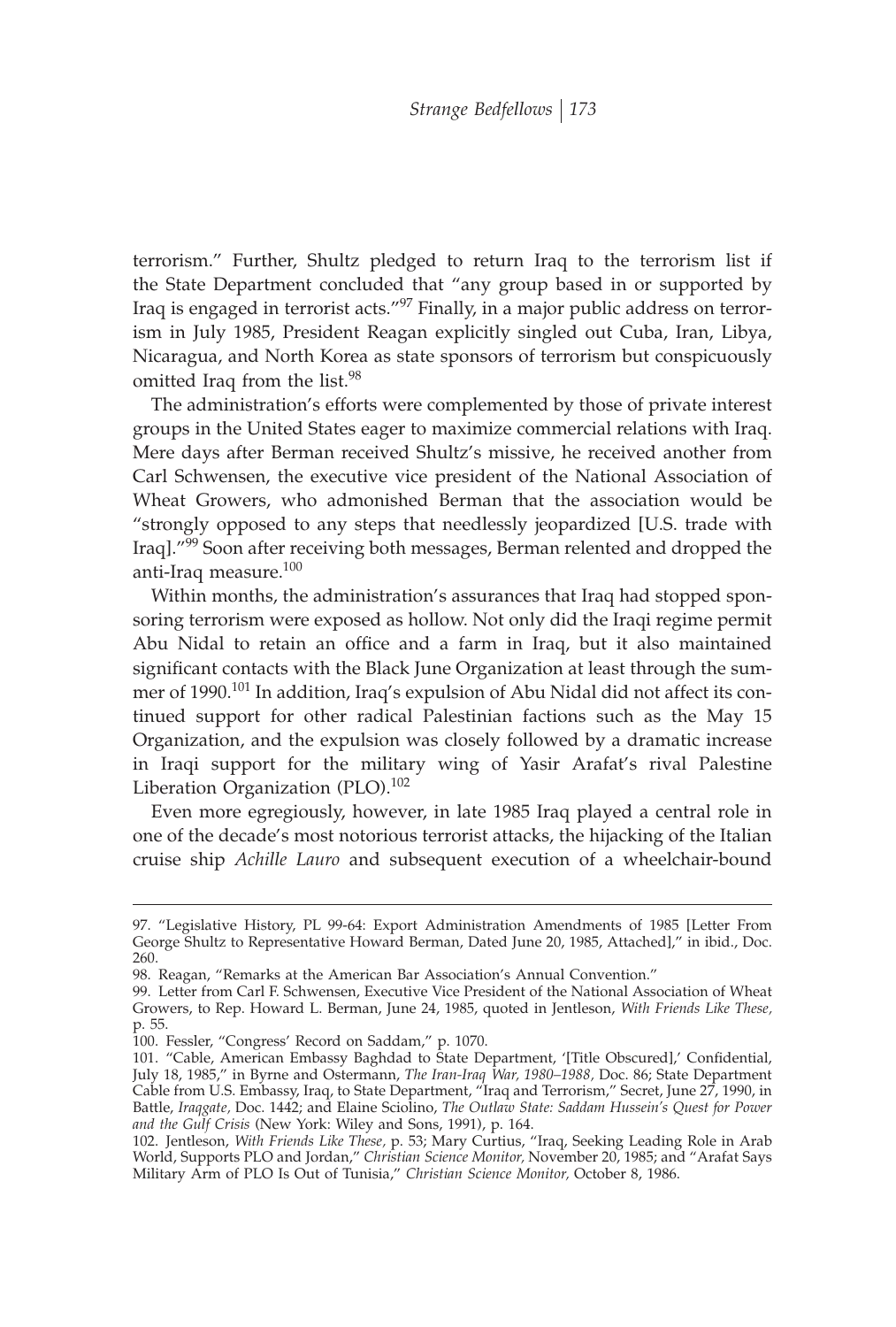American passenger by members of the Palestine Liberation Front. Although the four hijackers were eventually arrested in Italy, the mastermind of the operation, Abu Abbas, who was a member of the PLO's executive council, evaded capture.<sup>103</sup> In response to a formal U.S. request for Abbas's extradition to the United States in the event that the terrorist leader attempted to seek refuge in Iraq, an Iraqi official defiantly proclaimed that Iraq would "welcome" Abbas.104

Remarkably, even as the *Achille Lauro* affair was still unfolding, on October 15, Italian police arrested two Arab men arriving at Fiumicino airport in Rome on an Iraqi Air flight from Baghdad, after explosives were detected in their luggage. One of the men confessed that they had arrived in Rome with orders to attack "any" American target. After the State Department expressed "distress" and "grave concern" about the incident, and urged the Iraqis to conduct an investigation into the matter, the Iraqi government dubiously rejoined that one of the apprehended terrorists was a transit passenger from Kuwait whose luggage had not been screened in Baghdad. A subsequent State Department note on this allegation declared, "We have now raised this issue with the Iraqis at least five times through various channels; they have persisted in sticking with their original flimsy story." On October 25 Shultz sent Foreign Minister Aziz a message that beseeched the Iraqi government to conduct a full investigation into the Rome incident and "reemphasized" the administration's concern about Iraq's willingness to provide sanctuary for Abu Abbas.105 In reply, Aziz denied any Iraqi connection with the Rome terrorists and insisted that Abbas was innocent of any involvement in the *Achille Lauro* hijacking.106

In mid-November the U.S. media reported that Abbas had received sanctuary in Baghdad, and that the White House had declined to pursue Abbas's extradition but was trying to play down his presence in Iraq to prevent the bilateral relationship from further fraying. These developments prompted Sen. William Proxmire (D-Wis.) to introduce a resolution prohibiting all licenses for the export to Iraq of helicopters and fixed-wing aircraft, though the measure later died after it was referred to the Senate Banking Committee.<sup>107</sup> A June

<sup>103.</sup> Shultz, *Turmoil and Triumph,* pp. 679–675.

<sup>104.</sup> State Department Chronology, "Chronology: October 4 through December 6, 1985," Secret, circa December 6, 1985, in Battle, *Iraqgate,* Doc. 291.

<sup>105.</sup> Ibid.

<sup>106.</sup> The two Rome terrorists were soon identified as operatives of the May 15 Organization based in Baghdad. Ibid.

<sup>107.</sup> Preece, *United States–Iraqi Relations,* p. 28; and "Legislative History of S. 1897: A Bill to Amend the Export Administration Act of 1979 to Prohibit the Export to Yugoslavia or Iraq of Certain Articles or Technology," Library of Congress, http://icreport.loc.gov.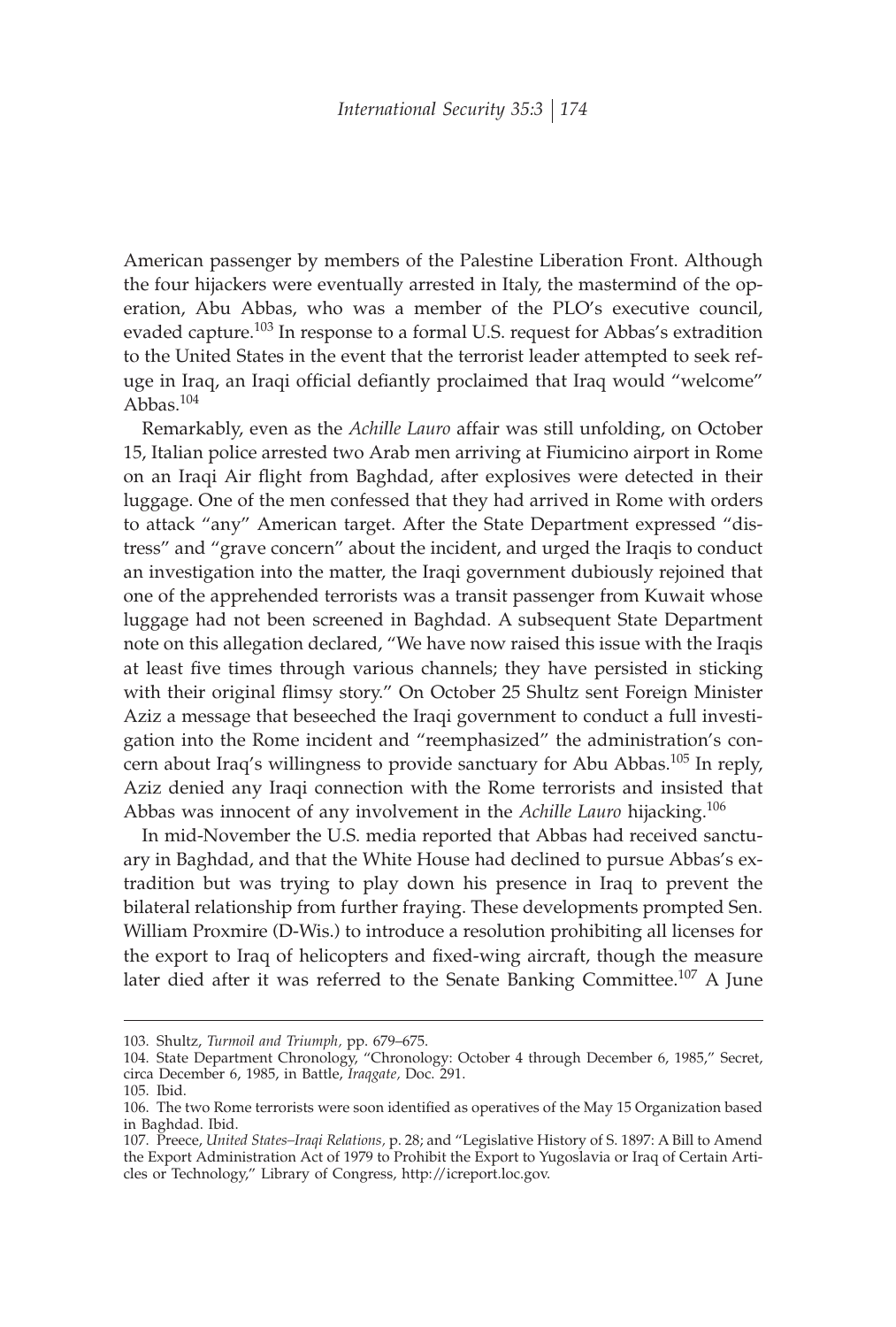1986 internal State Department memo acknowledged that Iraq's alleged retreat from terrorism "was painfully slow,"<sup>108</sup> and a later RAND study estimated that by the end of the 1980s, no fewer than 1,400 international terrorists were still operating out of Iraq.<sup>109</sup> Iraq's malfeasance on the terrorism front also belied its rhetorical efforts during the war to project a more constructive stance toward the Arab-Israeli peace process, which was a U.S. priority.<sup>110</sup>

This sequence of events refutes the neorealist and tying hands prediction of U.S. bargaining success vis-à-vis Iraq, and it confirms the neoclassical realist prediction of weak and ultimately failed U.S. bargaining. The neorealist hypothesis is called into question by the Reagan administration's thoroughgoing reluctance to induce Iraq into conceding on the terrorism issue by threatening to curtail or sever the alliance on the grounds that the latter was far more dependent on, and committed to, the alliance than the former. Meanwhile, on only one occasion, the U.S. administration acted in accordance with the tying hands hypothesis, when it successfully secured Iraq's expulsion of Abu Nidal in 1983. Prior and subsequent events, however, clearly evinced the aberrant nature of this action. The administration, joined at an important juncture by the National Association of Wheat Growers, responded to repeated Iraqi provocations and the spasms of opposition that they generated in Congress by overselling Iraq's small-scale concessions on terrorism, downplaying and neglecting new evidence that flatly contradicted its optimistic assertions, and refusing to condition its increasingly generous subvention to Iraq to reformed Iraqi behavior.<sup>111</sup>

issue #2: iraq's nuclear weapons and ballistic missile programs Iraq's suspected diversion of high-technology U.S. exports to the development of nuclear weapons and ballistic missiles touched off an internecine battle

<sup>108.</sup> State Department Paper, Bureau of Intelligence and Research, "Iraq's Retreat from International Terrorism [Excised] [Cover Memorandum Attached]," Secret, July 1, 1986, in Battle, *Iraqgate,* Doc. 341.

<sup>109.</sup> Bruce Hoffman, *The Ultimate Fifth Column: Saddam Hussein, International Terrorism, and the Crisis in the Gulf,* P-7668 (Santa Monica, Calif.: RAND, August 1990), p. 2.

<sup>110.</sup> Cable from U.S. Interests Section, Baghdad, to the State Department, "Prospects for DAS [Deputy Assistant Secretary] Draper's Visit to Baghdad," April 4, 1981, in Battle, *Iraqgate,* Doc. 45. On the changing Iraqi rhetoric toward Israel, see Jentleson, *With Friends Like These,* p. 48; Preece, *United States–Iraqi Relations,* p. 24; and Efraim Karsh and Inari Rautsi, *Saddam Hussein: A Political Biography* (New York: Free Press, 1991), pp. 161–163.

<sup>111.</sup> Jentleson argues that the Reagan administration was loath to crack down on Saddam for his regime's continued support for terrorism because it "was so fixated on the anti-Iran objective that Iraq was safe from reinclusion on the terrorism list no matter what he did." Jentleson, "Iraq: Failure of a Strategy," p. 132. The cogency of this explanation is called into question by the administra-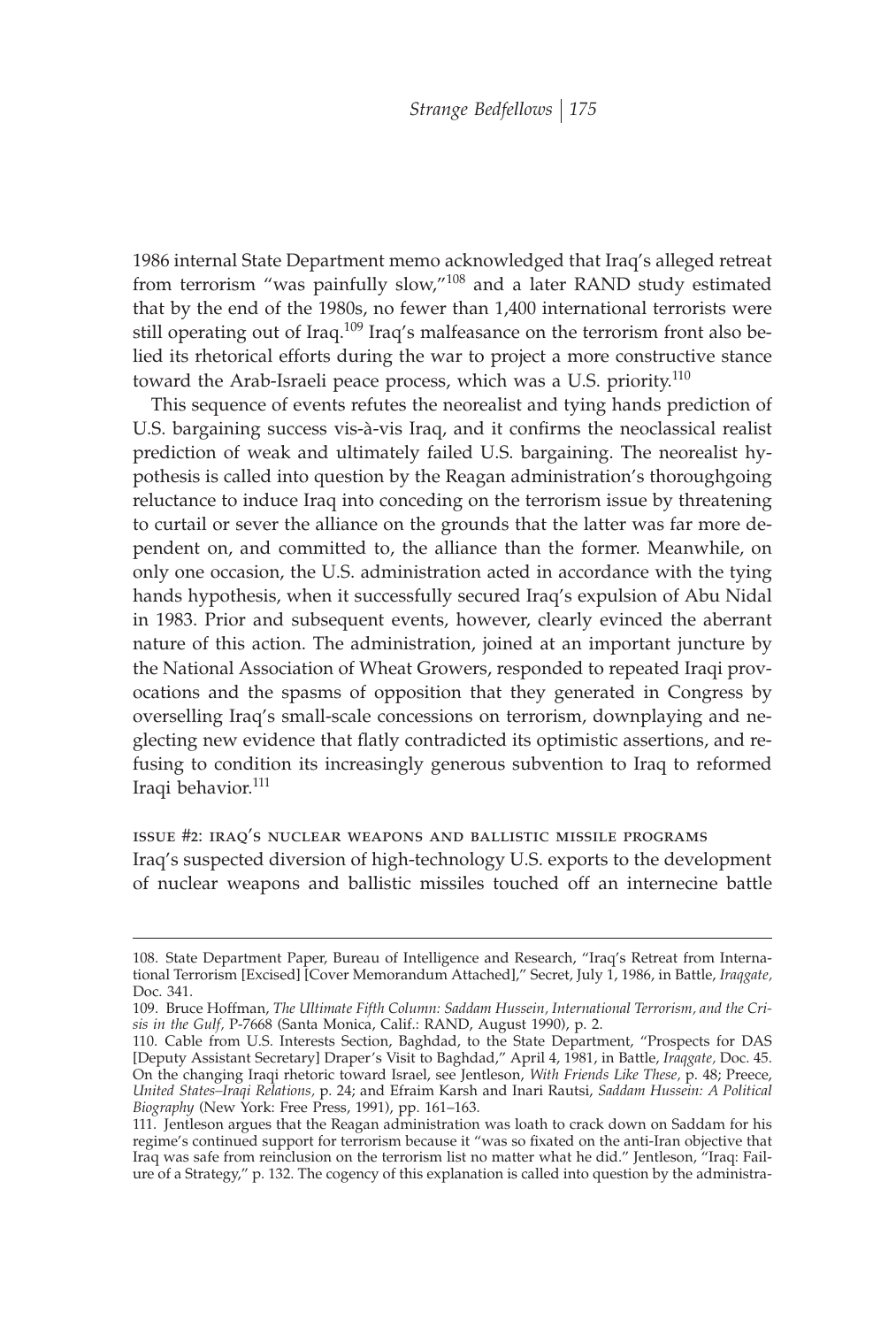within the administration in March 1985, when Richard Perle, assistant secretary of defense for international security policy, dispatched a cautionary memo to his superior, Undersecretary of Defense Fred Charles Iklé. In it, Perle advised that the approval of two pending licenses for the export to Iraq of advanced computers should not be granted unless the Iraqi government provided scrupulous and verifiable nonnuclear use assurances for those items. Branding Iraq a "problem country," Perle noted that "many if not all the elements of a substantial [plutonium] reprocessing capability are in place, and there are currently about 40–45 [kilograms] of HEU [highly enriched uranium] in Iraq in fresh and spent reactor fuel."<sup>112</sup> Unfortunately for Perle, the Pentagon's bureaucratic position on the export licensing issue was disadvantageous. Although the Defense Department is empowered to review and provide recommendations on high-technology export license applications referred to it by the State and Commerce Departments, the latter departments alone possess the authority to grant licenses for munitions items and dual-use technologies, respectively.<sup>113</sup> Despite Perle's admonitions, the computer export applications were approved by the Commerce Department, under the heavily watered-down condition that the Iraqi government merely provide its verbal assurance that the exports would not be diverted to illicit ends.<sup>114</sup>

Perle's intervention elicited a hostile response from the State Department. On April 29 Secretary of State Shultz dispatched a letter to Secretary of Defense Caspar Weinberger objecting to "unwarranted denial or further delay" in the licensing of dual-use export applications, and admonishing that such behavior contravened the administration's goals of weaning Iraq from the Soviet Union and restraining Iraqi behavior. Shultz added that U.S. intelligence had concluded that there was no evidence of a risk that Iraq was likely to transfer sensitive technology to Moscow or that Iraq had embarked on a nuclear weapons program.<sup>115</sup>

Perle countered Shultz in a July memo to Weinberger, in which he pointed to "a body of evidence indicating that Iraq continues to actively pursue an interest in nuclear weapons, that the large number of Warsaw Pact nationals in Iraq makes diversion-in-place a real possibility, and that, in the past, Iraq

tion's willingness to facilitate the large-scale covert transfer of billions of dollars of U.S. weapons and equipment to Iran in 1981–82 and again in 1985–86.

<sup>112.</sup> Department of Defense Memorandum, "Computers for Iraq," Secret, March 10, 1985, in Battle, *Iraqgate,* Doc. 313. See also Jentleson, *With Friends Like These,* pp. 50–51.

<sup>113. &</sup>quot;United States Exports of Sensitive Technology to Iraq," hearing before the Subcommittee on International Economic Policy and Trade, U.S. House Committee on Foreign Affairs, 102d Cong., 1st sess., April 8 and May 22, 1991, p. 15.

<sup>114.</sup> Jentleson, *With Friends Like These,* p. 51.

<sup>115.</sup> Letter from George Shultz to Caspar Weinberger, April 29, 1985.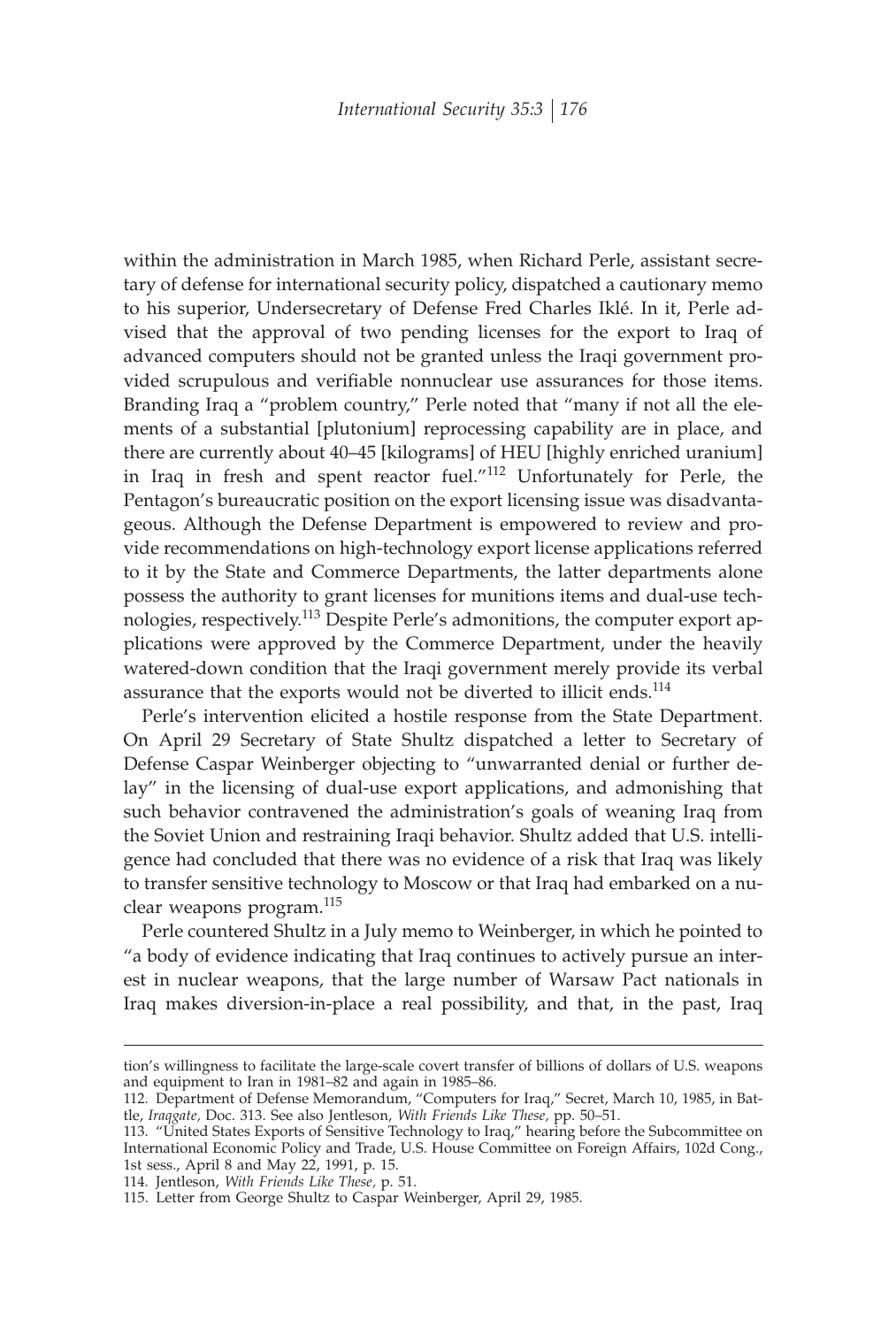has been somewhat less than honest in regard to the intended end-use of hightechnology equipment."116 By September 1985, dozens of export license applications—including items bound for Iraq's Atomic Energy Commission and air force—that had been "red-flagged" by Perle and his deputy, Stephen Bryen, were nevertheless approved by the Commerce Department.<sup>117</sup> Among the most notorious recipients of these exports were the Saad 16 research complex, which was Iraq's "largest and most important site for missile and nonconventional [including nuclear] weapons development",<sup>118</sup> the Nassr State Establishment for Mechanical Industries (NASSR), which the Pentagon identified as a "bad end-user" and "military facility," but the Commerce Department benignly categorized as a "multifunctional complex",<sup>119</sup> and the Ministry of Industry and Military Industrialization (MIMI). Both NASSR and MIMI were suspected of developing nuclear weapons and ballistic missiles.<sup>120</sup>

These events prompted Bryen to dispatch a letter to Paul Freedenberg, the assistant secretary of commerce for trade administration, requesting a reversal in the Commerce Department's decisions to permit the export of two advanced computers to a suspicious Iraqi research and development center, on the attenuated condition that the applicants themselves vouched for the legitimacy of the end user. Instead, Bryen urged Freedenberg to impose stricter government-to-government assurances on those exports.<sup>121</sup> Freedenberg ignored the memo and later defended his inaction on this and other Pentagon requests with the contentions that the U.S. intelligence community had not proffered conclusive evidence that the Iraqi end users were suspicious, and that unnecessary delays in the licensing process would have caused Iraq to look elsewhere to import the desired goods.<sup>122</sup> This bureaucratic donnybrook came to a head in the summer of 1986, when, at the urging of the State Department, National Security Adviser John Poindexter issued a National Security Decision Directive compelling all government agencies to be "more forthcoming" on export license requests for Iraq.<sup>123</sup>

<sup>116.</sup> Defense Department Action Memorandum, "High Technology Dual-Use Export to Iraq [Letter from George P. Shultz to Caspar W. Weinberger, Dated April 30, 1985, Attached]," Secret, July 1, 1985, in Battle, *Iraqgate,* Doc. 262.

<sup>117.</sup> Timmerman, *The Death Lobby,* pp. 204–205.

<sup>118.</sup> Ibid., pp. 156, 207; and Jentleson, *With Friends Like These,* p. 63.

<sup>119.</sup> Jentleson, *With Friends Like These,* p. 89.

<sup>120.</sup> Ibid., pp. 63–64.

<sup>121.</sup> Letter from Stephen D. Bryen to Paul Freedenberg, "[Regarding Export License for Computers Destined to Iraq]," September 19, 1986, in Battle, *Iraqgate,* Doc. 359.

<sup>122.</sup> Timmerman, *The Death Lobby,* p. 205.

<sup>123.</sup> Ibid., p. 241; and State Department Memorandum, "The Vice-President's March 2 Meeting with Iraqi Ambassador Nizar Hamdoon [Background Papers and Talking Points Attached]," Confidential, February 26, 1987, in Battle, *Iraqgate*, Doc. 410.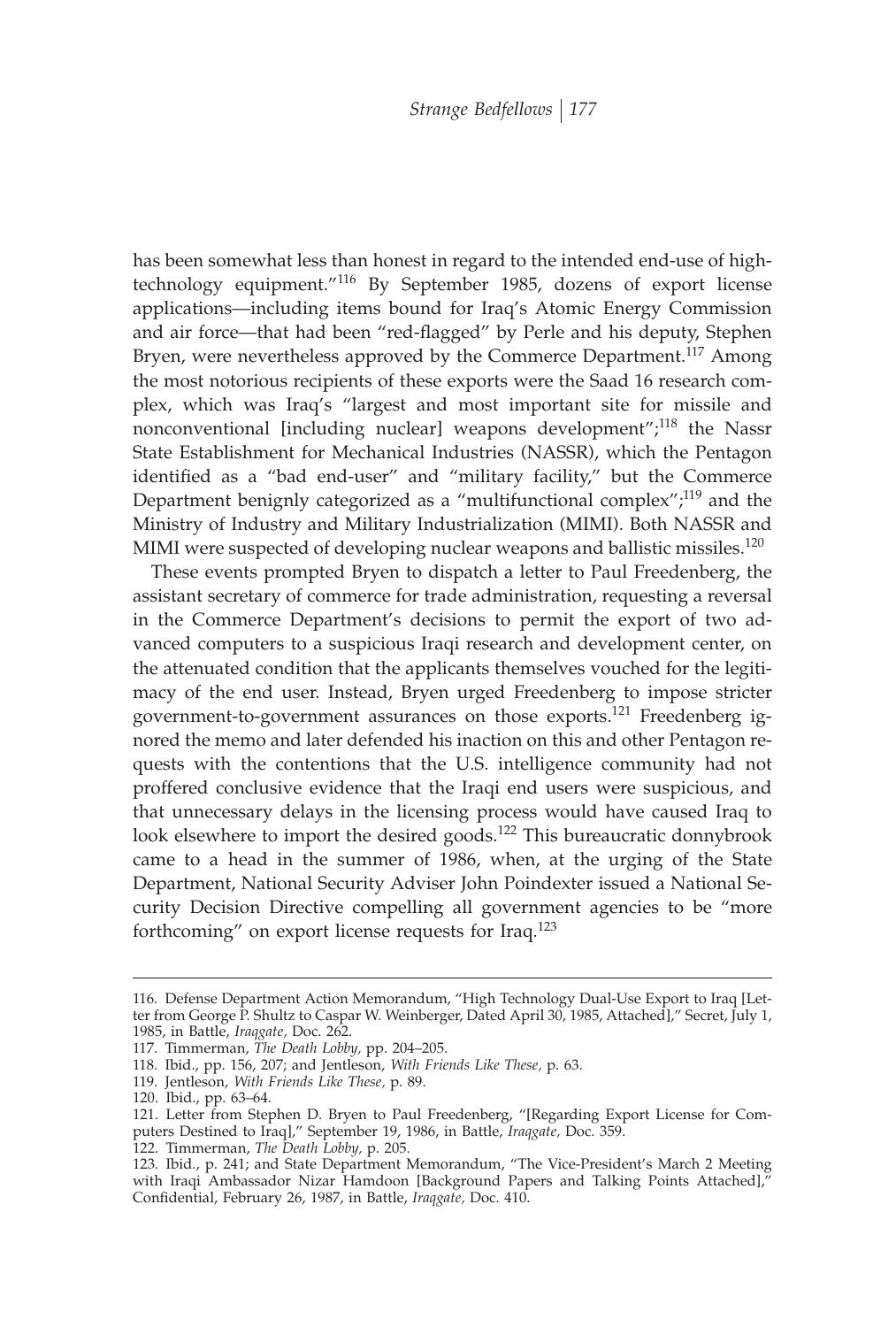Having been trumped bureaucratically, Perle appealed to sympathetic ears Congress. In a letter sent to Senators John Glenn (D-Ohio), Sam Nunn (D-Ga.), and Barry Goldwater (R-Ariz.), Perle decried the reckless behavior of the State and Commerce Departments. Glenn was so incensed by Perle's allegations that he convened a hearing on the matter in February 1987. During that hearing, Glenn accused Richard Kennedy, the State Department's ambassador-at-large for nuclear affairs, of increasingly circumscribing the Defense Department's access to State Department cables pertaining to nonproliferation.<sup>124</sup>

Despite the efforts of Perle, Bryen, and their allies in Congress, during the final two years of the Reagan administration, the Commerce Department approved 241 dual-use export license applications and rejected a mere 6. Congressional investigators have estimated that two of every seven licensed exports to Iraq between 1985 and 1990 were diverted to military uses. By comparison, Deputy Undersecretary Bryen claimed to have raised objections to approximately 40 percent of the license applications sent to the Pentagon for review by the Commerce Department.<sup>125</sup>

The marginalization of domestic opposition to untrammeled Iraqi access to dual-use U.S. technologies was facilitated by the lobbying activities of private business interests eager to profit from such trade. In May 1985 Marshall Wiley, a former Foreign Service Officer, established the U.S.-Iraq Business Forum to promote commerce between the United States and Iraq. By late 1986, the forum had attracted the membership of more than forty organizations, including major oil companies such as Amoco, Exxon, Mobil, Occidental, and Texaco; defense firms such as Bell Helicopter, Lockheed Martin, and United Technologies; and other high-profile Fortune 500 corporations such as AT&T, Bechtel, Caterpillar, and General Motors.<sup>126</sup> Notably, at a forum conference in early 1988, an administration official informed its members that the White House depended on them to "help preserve—and expand the overall U.S.-Iraqi relationship through its commercial side."<sup>127</sup> Wiley also later attested that Reagan administration officials had assured him that "not only were our goals consistent with U.S. policy, but what we were endeavoring to do served to enhance their policy."<sup>128</sup>

<sup>124.</sup> Timmerman, *The Death Lobby,* pp. 266–267.

<sup>125. &</sup>quot;United States Exports of Sensitive Technology to Iraq," p. 4; and Statement by Congressman Henry Gonzales (D-Tex.), *Congressional Record*, House of Representatives, 102d Cong., 2d sess., July 21, 1992.

<sup>126.</sup> Timmerman, *The Death Lobby,* pp. 220–221; and Jentleson, *With Friends Like These,* p. 84.

<sup>127.</sup> Quoted in Jentleson, *With Friends Like These,* p. 85.

<sup>128.</sup> Quoted in Murray Waas, "What We Gave Saddam for Christmas," *Village Voice,* December 18, 1990, p. 36. Iraqi Ambassador Nizar Hamdoon informed a group of chief executive officers from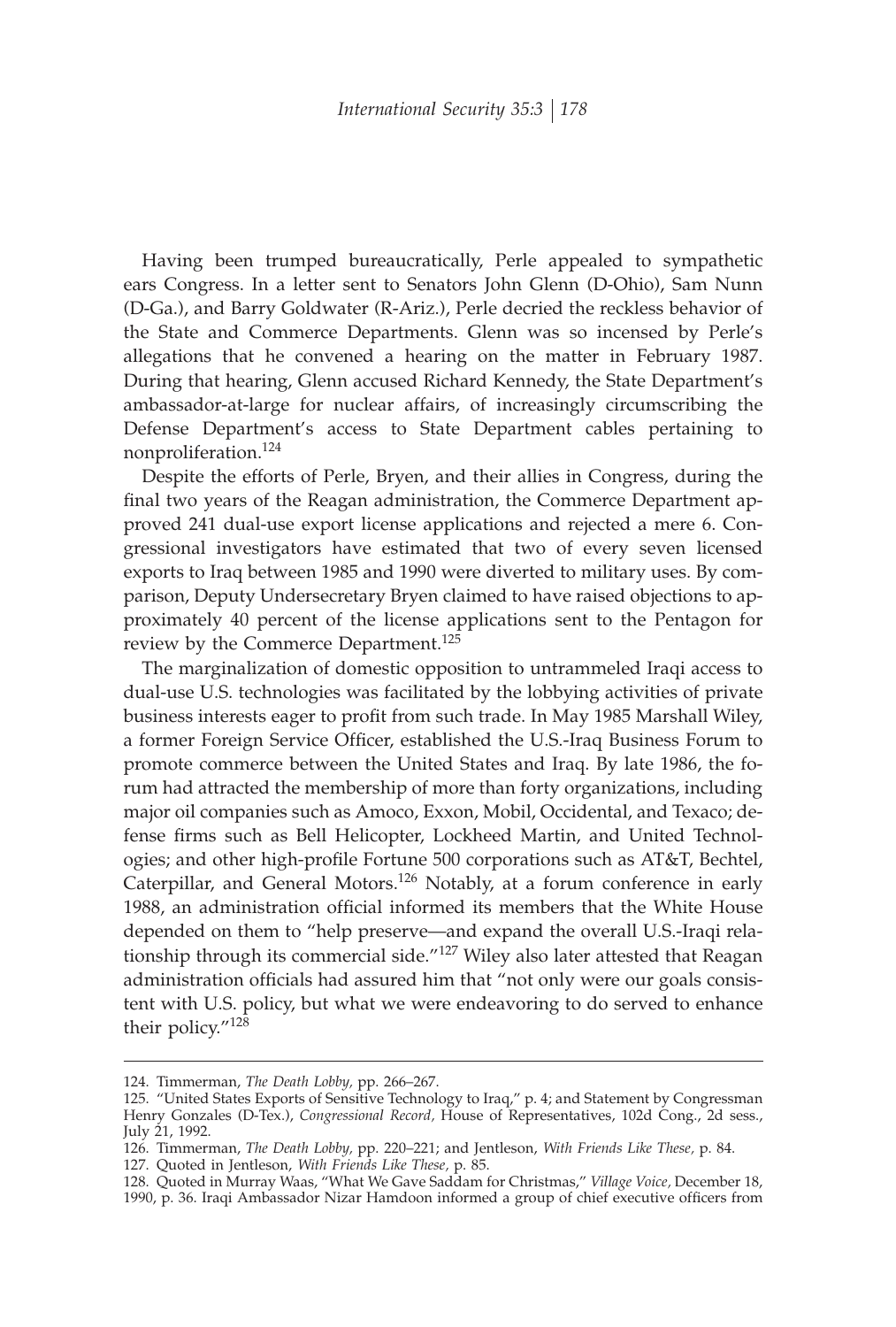The forum's activities reinforced the administration's aversion to holding economic relations with Iraq hostage to political objectives. In a November 1986 letter to Secretary of State Shultz, the forum's chairman, Robert Abboud, advocated the further liberalization of bilateral commerce with Iraq on the grounds that Iraq had become a "force for moderation and stability in the region."<sup>129</sup> Early the next year, Abboud sent a letter to the Commerce Department in which he protested the "difficulties encountered in obtaining export licenses [for Iraq]."<sup>130</sup>

This account of U.S. negotiations with Iraq concerning the latter's development of nuclear weapons and ballistic missiles broadly contradicts the neorealist and tying hands theories' prediction of successful U.S. bargaining, and comports closely with the neoclassical realist prediction of weak and ultimately failed U.S. bargaining. As voices in the upper levels of the Pentagon began to express suspicions about active Iraqi programs to develop nuclear weapons and ballistic missiles, and began pushing for tightened restrictions on U.S. exports of dual-use technologies to Iraq, the foreign policy executive refrained from exploiting either its geopolitical strength or its domestic political weakness to condition its continued strategic cooperation with Iraq on Baghdad's cessation of its proliferation activities. It even refused to take the far less confrontational step of linking the future licensing of U.S. dual-use exports to Iraq's provision of more intrusive and verifiable end-user assurances. Instead, the administration oversold Iraqi compliance with its nuclear nonproliferation agenda, ignored glaring evidence of Iraqi misbehavior, mobilized private interest groups seeking to maximize U.S. trade with Iraq, and marginalized all domestic sources of opposition to unchecked bilateral trade, thereby ensuring continued Iraqi misbehavior.

### *Conclusion*

In this article, I have begun the process of filling the vacuum of scholarly knowledge concerning "alliances of convenience" in international relations.

major U.S. corporations that the Iraqi government would favor U.S. firms that joined the forum. Jentleson, "Iraq: Failure of a Strategy," p. 136; Jentleson, *With Friends Like These,* pp. 80–86; and Douglas A. Borer, "Inverse Engagement: Lessons from U.S.-Iraq Relations, 1982–1990," *Parameters,* Vol. 33, No. 2 (Summer 2003), pp. 51–65.

<sup>129.</sup> Letter from A. Robert Abboud to George P. Shultz, November 20, 1986, in Battle, *Iraqgate,* Doc. 375. The letter received an enthusiastic and supportive response from the State Department in March 1987. See "Letter with Cover Note, Richard W. Murphy to A. Robert Abboud, March 5, 1987," in Byrne and Ostermann, *The Iran-Iraq War, 1980–1988,* Doc. 123.

<sup>130.</sup> Letter from A. Robert Abboud to Bruce S. Smart Jr., March 10, 1987, "[Requests Clarification of U.S. Export Licensing Policy for Iraq; Membership List Attached]," in Battle, *Iraqgate,* Doc. 412.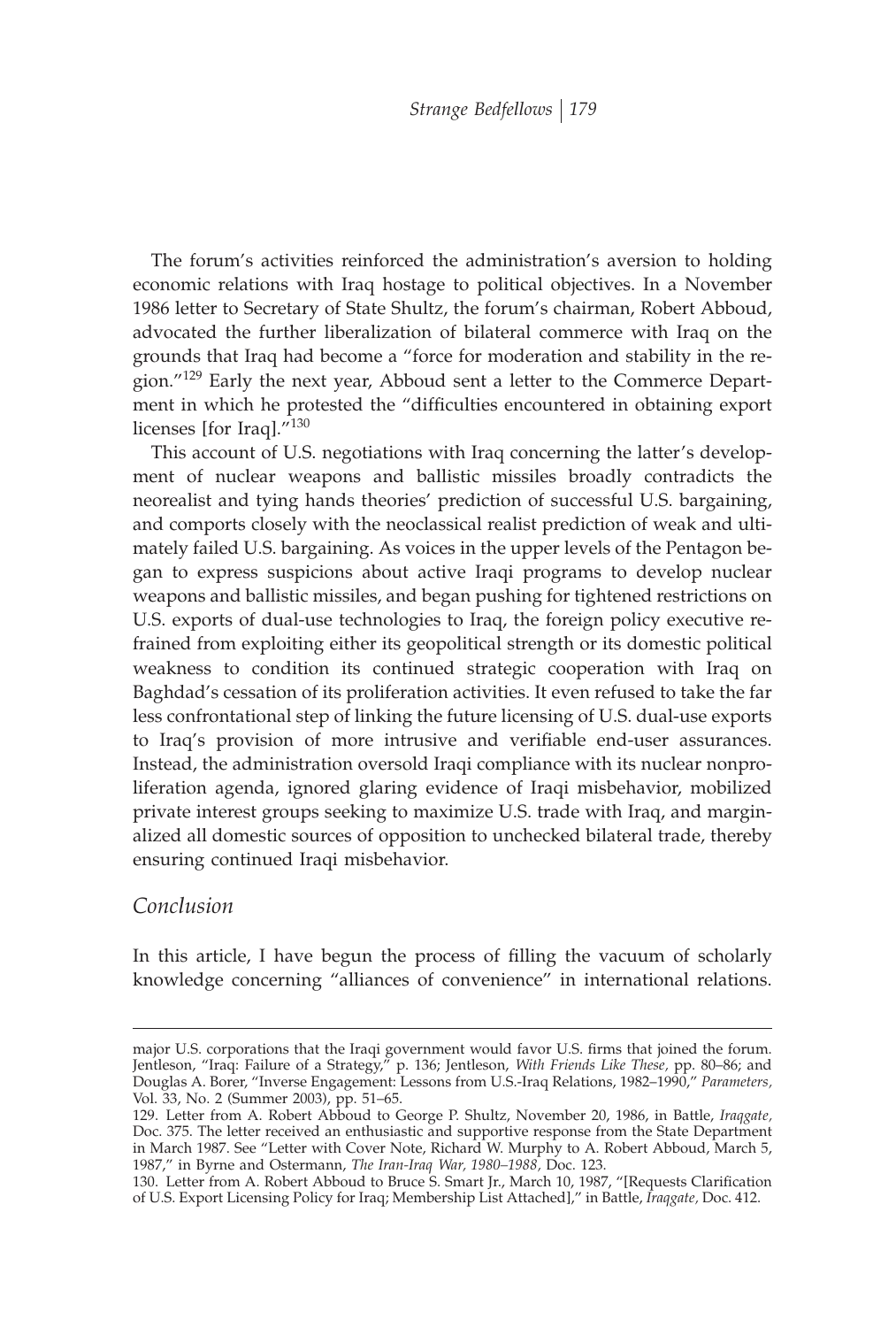First, I explicitly defined an alliance of convenience as the initiation of security cooperation between ideological and geopolitical adversaries to counterbalance a growing third-party threat. Second, I introduced neorealist, tying hands, and neoclassical realist hypotheses pertaining to the likely success of U.S. bargaining with post-1945 allies of convenience. Third, I tested these hypotheses in the case of U.S. bargaining with Iraq on the issues of terrorism and proliferation during the Iran-Iraq War, and found that the record of weak and failed U.S. bargaining confounded the neorealist and tying hands theories, but matched the neoclassical realist theory. Although further empirical testing of the cases listed in the appendix is necessary to more fully validate the neoclassical realist proposition, the Iraq case is a most likely one for its neorealist and tying hands rivals, which should instill considerable confidence in its robustness.

This study contributes to a substantial theoretical literature that investigates the paradoxical influence exercised by small powers over great powers.<sup>131</sup> In particular, a subset of this literature examines what Robert Keohane referred to in a seminal article as "the big influence of small allies." $132$  Keohane argued that a small power ally of the United States could effect favorable modifications in the behavior of its superpower patron if it could count on continued U.S. support given the latter's overarching grand strategic imperatives; if it held a stronger vested interest in the outcome of the dispute in question; if it could cultivate agencies within the executive bureaucracy eager to cement the alliance; and if it could exploit influential domestic interest groups in the United States to mobilize public opinion on the ally's behalf. In a more recent work, Stephen Walt has argued that the last strategy, which he refers to as the domestic political "penetration" of a militarily strong ally by a weaker one, will be more likely to succeed if the targeted ally is relatively secure; if its domestic polity is relatively open and accessible to foreign actors; if the two states share a mutual affinity based on similar cultures; and if the penetrator can rely on a sympathetic group of supporters within the target country.<sup>133</sup>

132. Keohane, "The Big Influence of Small Allies."

<sup>131.</sup> Annette Baker Fox, *The Power of Small States: Diplomacy in World War II* (Chicago: University of Chicago Press, 1959); Michael Handel, *Weak States in the International System* (London: Routledge, 1990); Andrew Mack, "Why Big Nations Lose Small Wars: The Politics of Asymmetric Conºict," *World Politics,* Vol. 27, No. 2 (January 1975), pp. 175–200; Ivan Arreguín-Toft, *How the Weak Win Wars: A Theory of Asymmetric Conflict* (New York: Cambridge University Press, 2006); Robert O. Keohane, "Lilliputians' Dilemmas: Small States in International Politics," *International Organization,* Vol. 23, No. 2 (Spring 1969), pp. 291–310; Robert O. Keohane, "The Big Influence of Small Allies," *Foreign Policy,* No. 2 (Spring 1971), pp. 161–182; and Robert O. Keohane and Joseph S. Nye, *Power and Interdependence,* 3d ed. (New York: Longman, 2000).

<sup>133.</sup> Walt, *Taming American Power,* pp. 194–217. See also John J. Mearsheimer and Stephen M. Walt, *The Israel Lobby and U.S. Foreign Policy* (New York: Farrar, Straus and Giroux, 2007).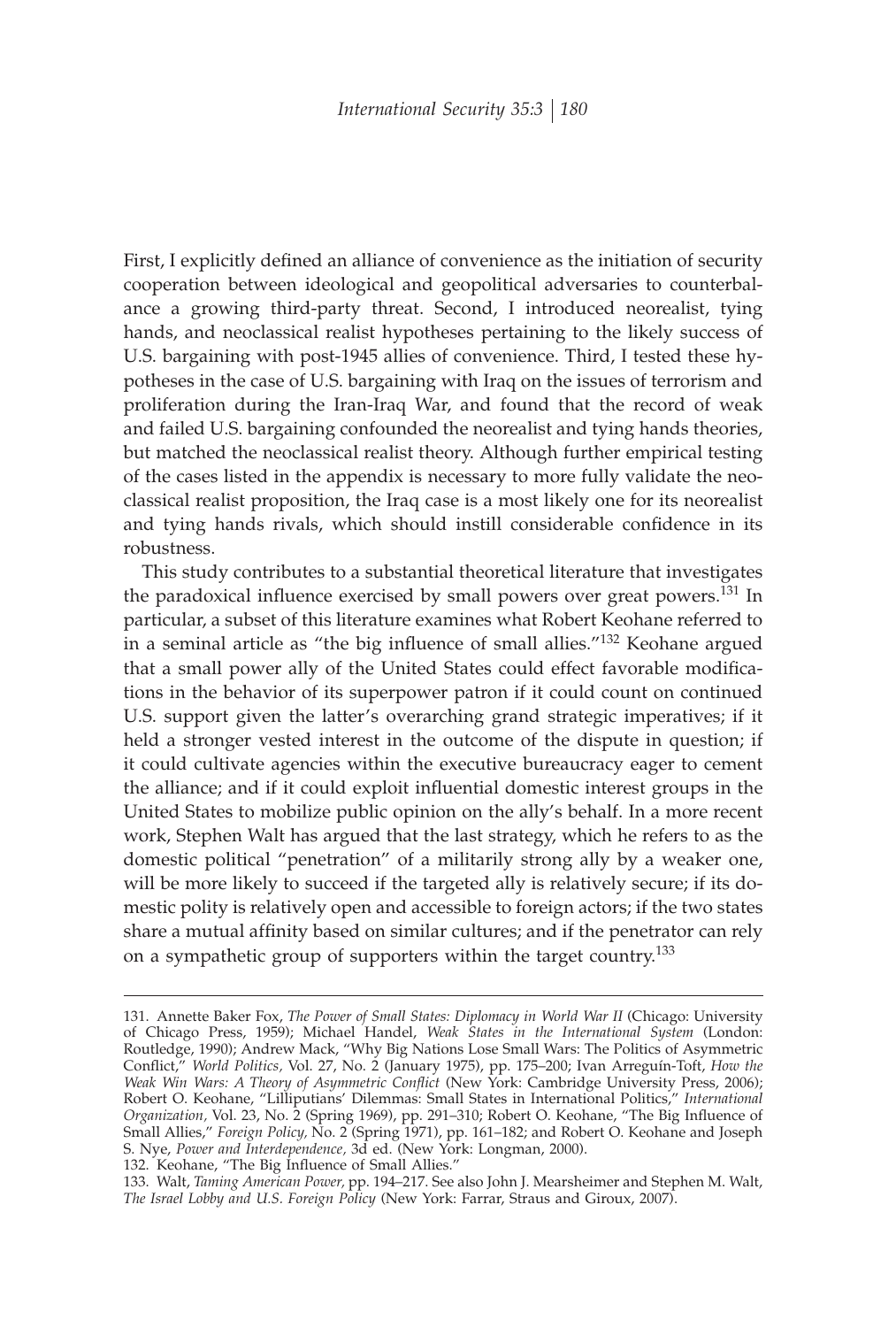This article contributes to the above literature the insight that even small power allies that are widely disliked and distrusted by the U.S. government and general public, and which exhibit domestic cultural and political values that are sharply divergent from those of the United States—such as Iraq during the 1980s—can nevertheless exercise considerable bargaining power over the United States. Neoclassical realist theory stipulates that it is domestic opposition to, rather than domestic support for, the alliances of convenience struck with these states that compels the foreign policy executive in the United States to refrain from bargaining aggressively with those allies. Although, as in the case of Iraq, the activities of pro-alliance private interest groups will reinforce this temptation, it is the broader context of domestic opposition that engenders it in the first place and enhances the foreign policy executive's reliance on those groups.

Three policy implications follow from this study's findings. The first is that any U.S. decision to transform yesterday's adversary into today's ally of convenience should not be taken lightly, given the serious possibility that a domestically rooted U.S. bargaining pathology is likely to inadvertently result in the creation a stronger adversary tomorrow. In fact, this is precisely what happened in the aftermath of the U.S. alliance with Iraq. Nearly a decade of virtually unconditional U.S. strategic support dramatically increased Iraq's military power.<sup>134</sup> Over the next two years, the unreformed Iraqi regime undertook a massive conventional military buildup, continued to sponsor terrorism and develop unconventional weapons, and adopted an increasingly belligerent foreign policy toward its Persian Gulf neighbors, Israel, and the United States, culminating in its August 1990 invasion of Kuwait. In response, the United States had to muster a broad multilateral coalition to forcibly liberate Kuwait from the grip of its former ally of convenience.<sup>135</sup>

Second, U.S. policymakers might reduce the anticipated costs and risks associated with the formation of an alliance of convenience by keeping the relationship as low-key and covert as possible. To the degree that U.S. strategic cooperation with an ally of convenience takes place "below the radar screen" of U.S. domestic politics, the foreign policy executive will be able to avoid the domestic pressures that can paradoxically tempt it into adopting an overly conciliatory position vis-à-vis its alliance partner. For instance, both after the October 2001 U.S. invasion of Afghanistan to depose the Taliban regime and

<sup>134.</sup> H. Norman Schwarzkopf, "Department of Defense Appropriations for 1990, Part 2," testimony before the Subcommittee on Defense, U.S. House Committee on Appropriations, February 7, 1989, 50th Cong., 2d sess., pp. 283–376.

<sup>135.</sup> Michael R. Gordon and Bernard E. Trainor, *The Generals' War: The Inside Story of the Conflict in the Gulf* (Boston: Little, Brown, 1995).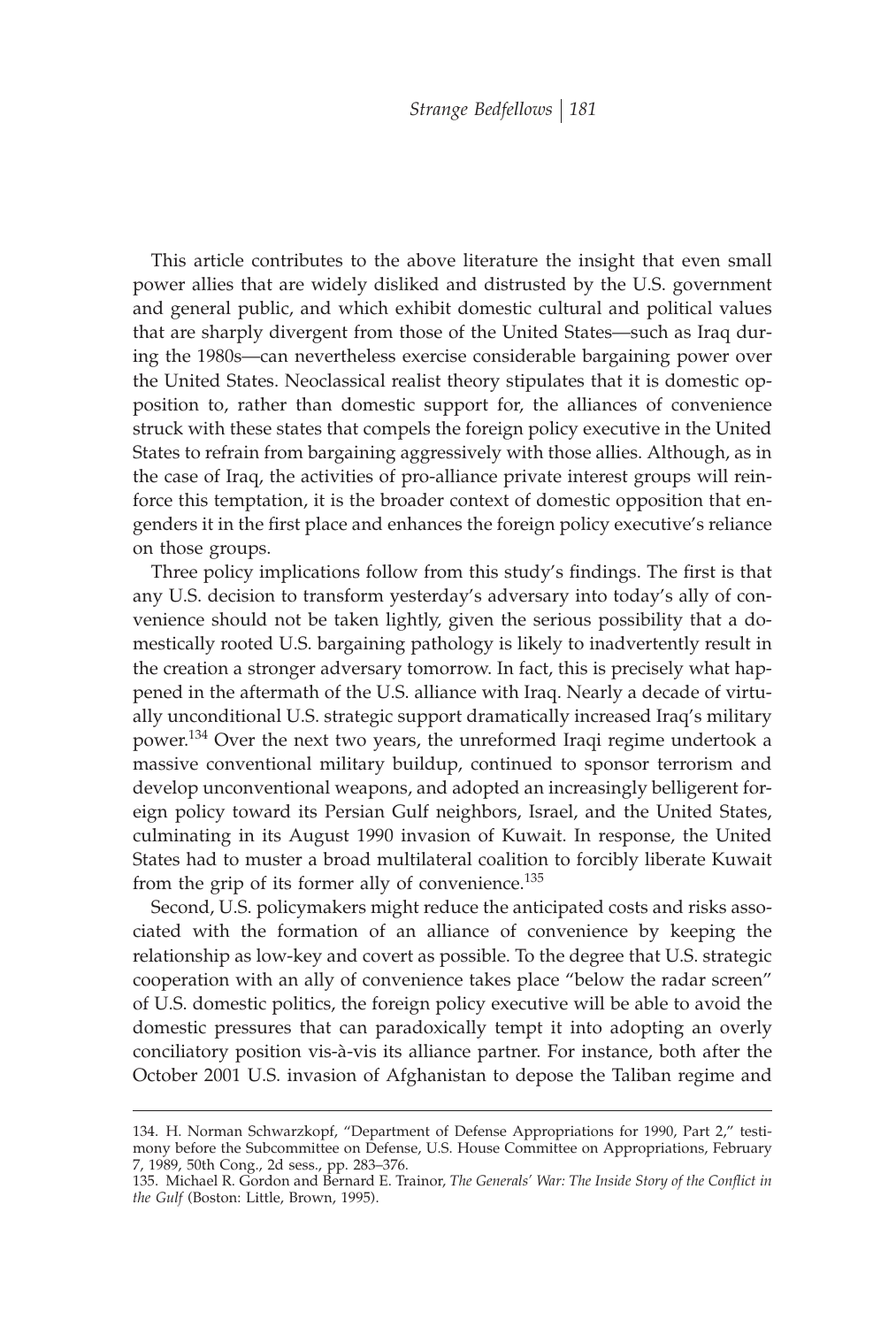root out the al-Qaida terrorist organization's headquarters, and a year later, when the U.S. Navy sought to tighten enforcement of UN economic sanctions against Iraq, tacit and small-scale alliances of convenience were struck with Iran. But because strategic cooperation in these instances took the form of clandestine diplomacy, joint covert action, and inconspicuous naval coordination, it did not require widespread congressional, bureaucratic, and public acquiescence, and transpired largely out of the public spotlight.<sup>136</sup>

Finally, the argument presented here implies that any given U.S. attempt to conditionally conciliate an adversary in the absence of an overarching thirdparty threat will be even more prone to failure than the attempt to do so under the auspices of an alliance of convenience. Since the end of the Cold War, a number of foreign policy scholars and analysts have advocated a policy of "constructive engagement" with Iran, North Korea, Syria, and other U.S. adversaries.<sup>137</sup> Most proponents of engagement believe that a carefully calibrated strategy that deploys both sticks and carrots will be more likely to reform the behavior of the United States' enemies than one that relies on sticks alone. In fact, during the Obama administration's first year in office in 2009, senior officials explicitly embarked on a conditional "engagement" strategy toward Iran and North Korea.<sup>138</sup> This article's findings suggest that the Obama administration's decision in recent months to suspend this nascent policy in favor of the pursuit of intensified UN sanctions against both countries was likely a prudent one.<sup>139</sup> This is because the domestic pressures that impede U.S. bargaining behavior with an ally of convenience should logically be magnified when the United States attempts to constructively engage an enemy in the absence of a shared threat. As discussed earlier, for internally weak states such as the United States, the rise of a third-party threat should provide the foreign policy executive with some domestic political breathing room to establish an alliance

<sup>136.</sup> Michael R. Gordon, with Neil MacFarquhar, "Threats and Responses: Diplomacy: Iraq's Neighbors Seem to Be Ready to Support a War," *New York Times,* December 2, 2002.

<sup>137.</sup> Representative works include Richard N. Haass and Meghan L. O'Sullivan, eds., *Honey and Vinegar: Incentives, Sanctions, and Foreign Policy* (Washington, D.C.: Brookings Institution Press, 2000); Miroslav Nincic, "Getting What You Want: Positive Inducements in International Relations," *International Security,* Vol. 35, No. 1 (Summer 2010), pp. 138–183; Victor D. Cha and David C. Kang, *Nuclear North Korea: A Debate on Engagement Strategies* (New York: Columbia University Press, 2003); and Leon V. Sigal, *Disarming Strangers: Nuclear Diplomacy with North Korea* (Princeton, N.J.: Princeton University Press, 1998).

<sup>138.</sup> Hillary Rodham Clinton, "Foreign Policy Address at the Council on Foreign Relations," Washington, D.C., July 15, 2009, http://www.state.gov/secretary/rm/2009a/july/126071.htm; and "Obama's Speech to the United Nations General Assembly," *New York Times,* September 23, 2009, http://www.nytimes.com/2009/09/24/us/politics/24prexy.text.html.

<sup>139.</sup> Helene Cooper and Martin Fackler, "Obama Takes Stern Tone on North Korea and Iran," *New York Times,* November 19, 2009.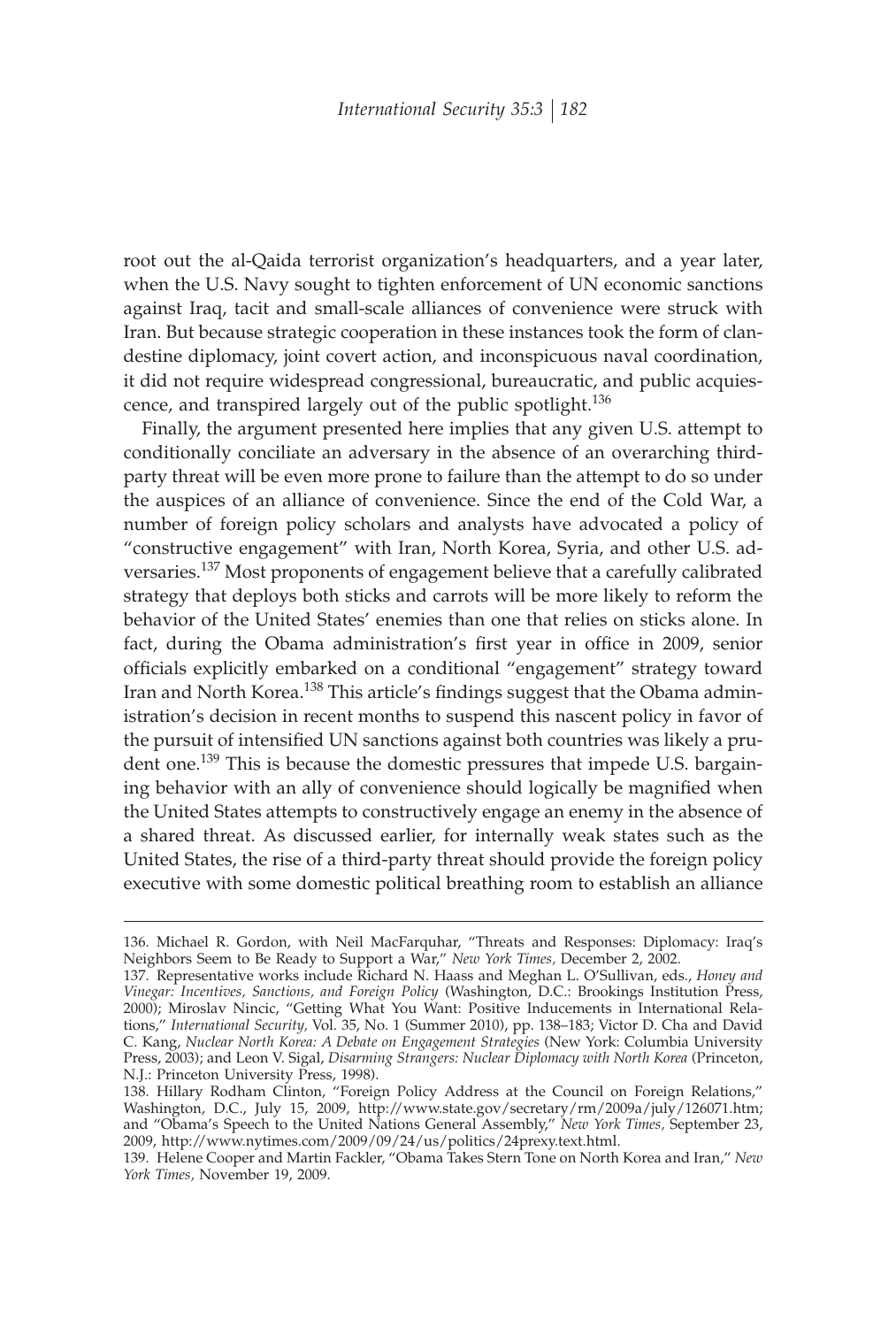of convenience with a prior adversary. It thereby stands to reason that the attempt to conditionally engage an adversary in the absence of any pressing systemic imperative (i.e., a third-party threat) suggests that domestic opposition to the policy in the United States will be even more intense and widespread. Consequently, the foreign policy executive can be expected to be even more susceptible to the temptations to ignore misbehavior by the target state, oversell the target state's meager concessions, avoid punishing the target, and rely on private interest groups seeking to maximize contacts with the target state. In addition, the target of engagement will experience even less pressure to concede to U.S. demands than an ally of convenience asymmetrically threatened by a rising third party.

To wit, for the two years that immediately followed the conclusion of the Iran-Iraq War, the outgoing Reagan administration and succeeding administration of George H.W. Bush continued conciliating Iraq, hoping to transform that country into "a minimally responsible member of the international community."<sup>140</sup> In light of the diminution of the Iranian threat, however, both U.S. administrations were confronted by intensified congressional and bureaucratic opposition to the policy, and in their desperation to keep the policy from imploding, they resorted to the familiar wartime tactics of downplaying Iraqi provocations, overselling flimsy Iraqi concessions, refusing to punish Saddam's regime for its transgressions, and relying on the actions of the U.S.- Iraq Business Forum, which collectively eroded the United States' deterrent capability and enabled Iraq's subsequent aggression against Kuwait.<sup>141</sup>

<sup>140.</sup> George Bush and Brent Scowcroft, *A World Transformed* (New York: Alfred A. Knopf, 1998), p. 306.

<sup>141.</sup> See, among others, Jentleson, *With Friends Like These,* pp. 68–180; Amatzia Baram, "U.S. Input into Iraqi Decisionmaking, 1988–1990," in David W. Lesch, ed., *The Middle East and the United States: A Historical and Political Reassessment* (Boulder, Colo.: Westview, 2003); and Zachary Karabell and Philip D. Zelikow, "Iraq, 1988–1990: Unexpectedly Heading toward War," in Ernest R. May and Zelikow, eds., *Dealing with Dictators: Dilemmas of U.S. Diplomacy and Intelligence Analysis, 1945– 1990* (Cambridge, Mass.: MIT Press, 2006), pp. 167–202.